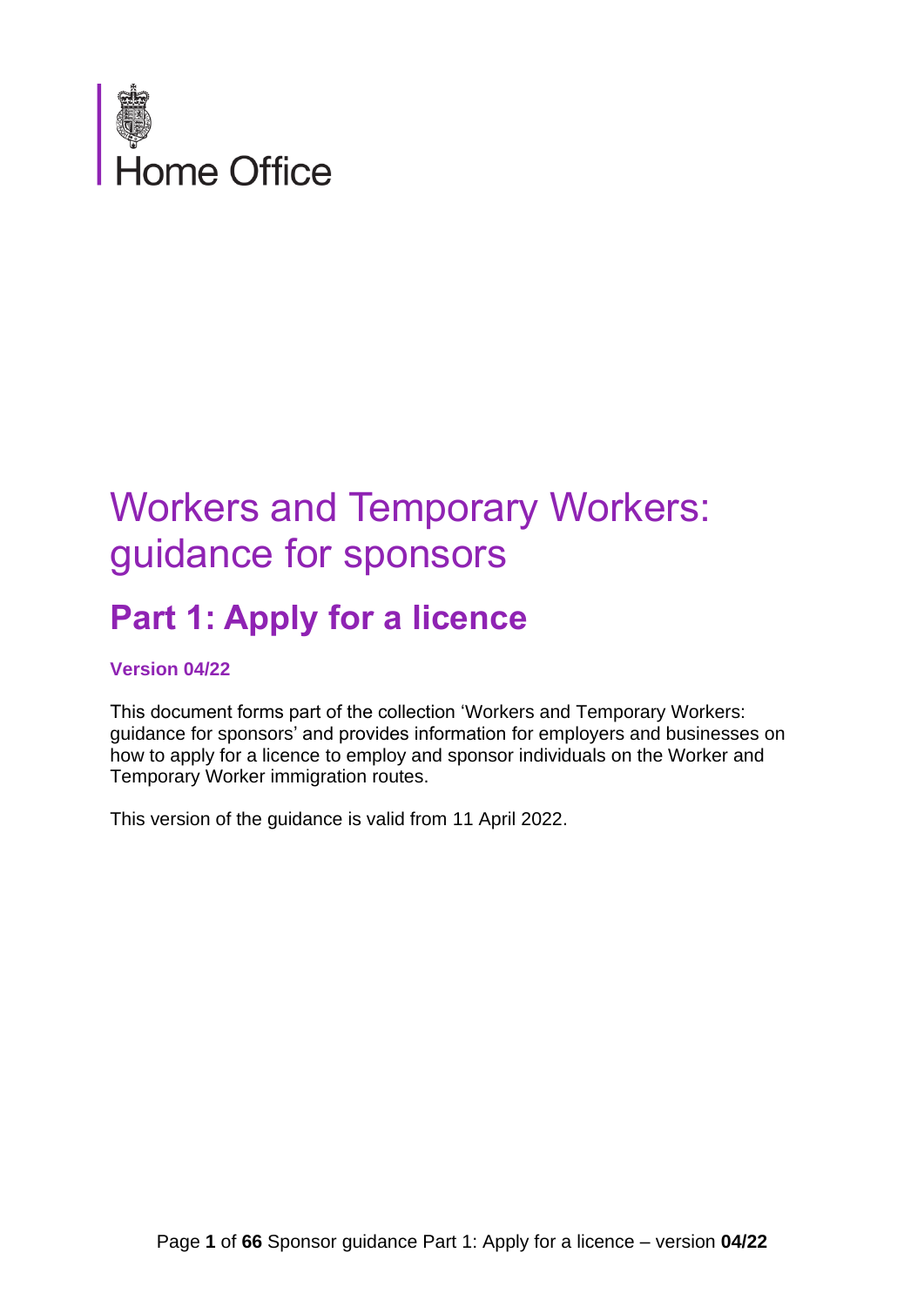<span id="page-1-0"></span>

| L1.             |  |
|-----------------|--|
|                 |  |
|                 |  |
|                 |  |
|                 |  |
| L2.             |  |
|                 |  |
|                 |  |
|                 |  |
|                 |  |
|                 |  |
| $\mathsf{L}3$ . |  |
|                 |  |
|                 |  |
|                 |  |
|                 |  |
| L4.             |  |
|                 |  |
|                 |  |
|                 |  |
|                 |  |
|                 |  |
|                 |  |
|                 |  |
|                 |  |
| L5.             |  |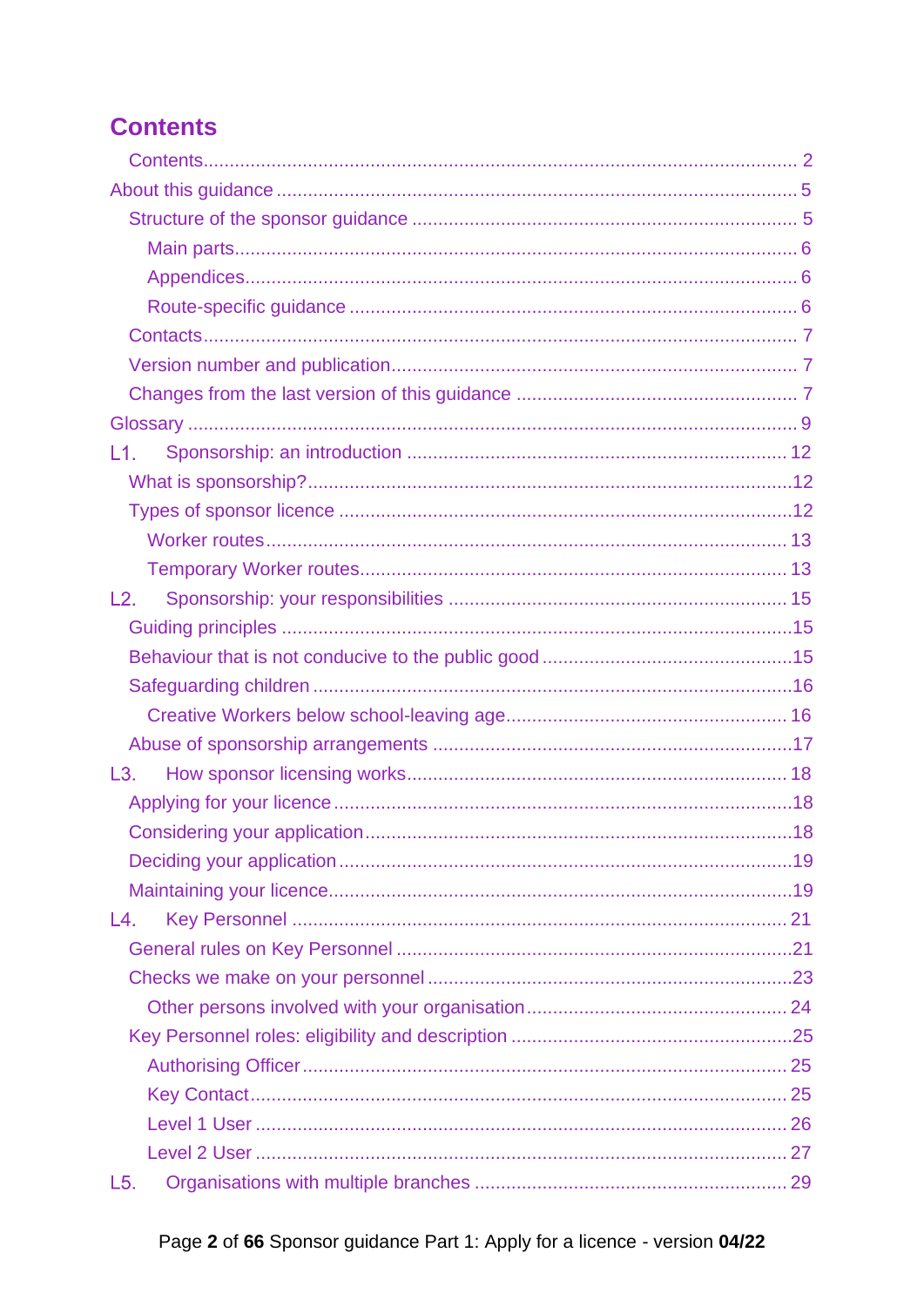| L6. |  |
|-----|--|
|     |  |
|     |  |
|     |  |
|     |  |
|     |  |
|     |  |
|     |  |
|     |  |
| L7. |  |
|     |  |
|     |  |
|     |  |
|     |  |
|     |  |
|     |  |
|     |  |
| L8. |  |
|     |  |
|     |  |
|     |  |
|     |  |
|     |  |
|     |  |
|     |  |
|     |  |
|     |  |
|     |  |
| L9. |  |
|     |  |
|     |  |
|     |  |
|     |  |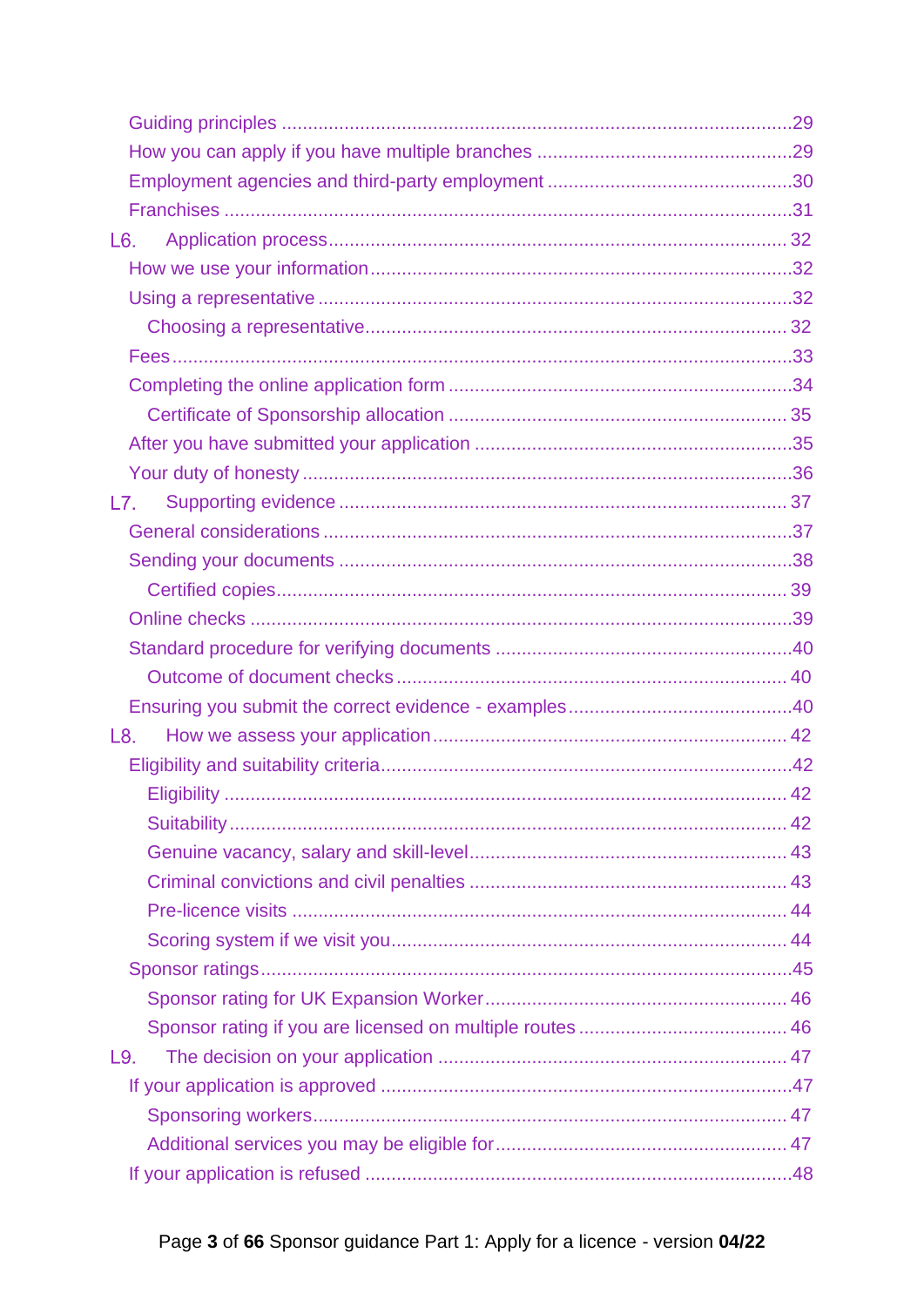| Cooling-off period following refusal, withdrawal, revocation, surrender, civil |  |
|--------------------------------------------------------------------------------|--|
|                                                                                |  |
|                                                                                |  |
|                                                                                |  |
|                                                                                |  |
|                                                                                |  |
|                                                                                |  |
| Annex L2: circumstances in which we will normally refuse your application 60   |  |
|                                                                                |  |
|                                                                                |  |
|                                                                                |  |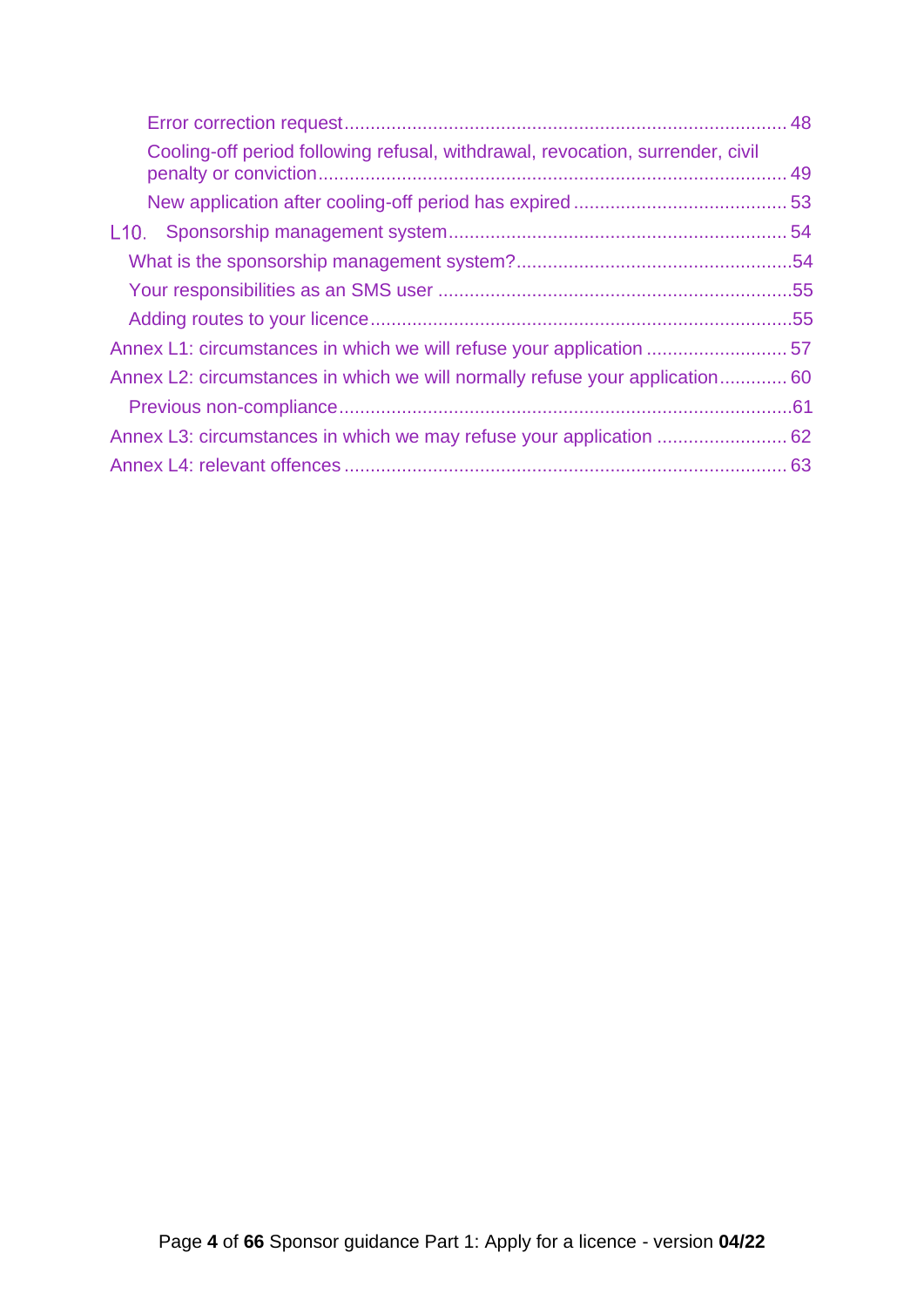# <span id="page-4-0"></span>About this guidance

This document provides information for employers and other organisations on how to apply for authorisation (a licence) to sponsor an overseas national on the Worker and Temporary Worker immigration routes.

The Worker routes are:

- Skilled Worker
- Global Business Mobility Senior or Specialist Worker (this has replaced the Intra-Company Transfer route from 11 April 2022)
- T2 Minister of Religion
- International Sportsperson

The Temporary Worker (or 'Temporary Work') routes are:

- Charity Worker
- Creative Worker
- the following Global Business Mobility (GBM) routes:
	- o Graduate Trainee (this has replaced the Intra-Company Graduate Trainee route from 11 April 2022)
	- o UK Expansion Worker (this has replaced the unsponsored Sole Representative provisions of the Representative of an Overseas Business route from 11 April 2022)
	- o Service Supplier (this has replaced the provisions for contractual service suppliers and independent professionals on the International Agreement route from 11 April 2022)
	- o Secondment Worker (this is a new route from 11 April 2022)
- Government Authorised Exchange
- International Agreement
- Religious Worker
- Seasonal Worker

For further information about these routes, including the names of their predecessor routes and any transitional arrangements, see the relevant [route-specific guidance.](#page-5-2)

There is a further Temporary Work route, known as the Youth Mobility Scheme. You cannot apply to be a sponsor on this scheme. For further information, see the ['Youth](https://www.gov.uk/youth-mobility)  [Mobility Scheme'](https://www.gov.uk/youth-mobility) page on GOV.UK.

### <span id="page-4-1"></span>**Structure of the sponsor guidance**

This document forms part of the guidance collection 'Workers and Temporary Workers: guidance for sponsors' (or 'sponsor guidance for employers' for short). The guidance is structured as follows:

- [3 main parts](#page-5-0)
- [appendices](#page-5-1)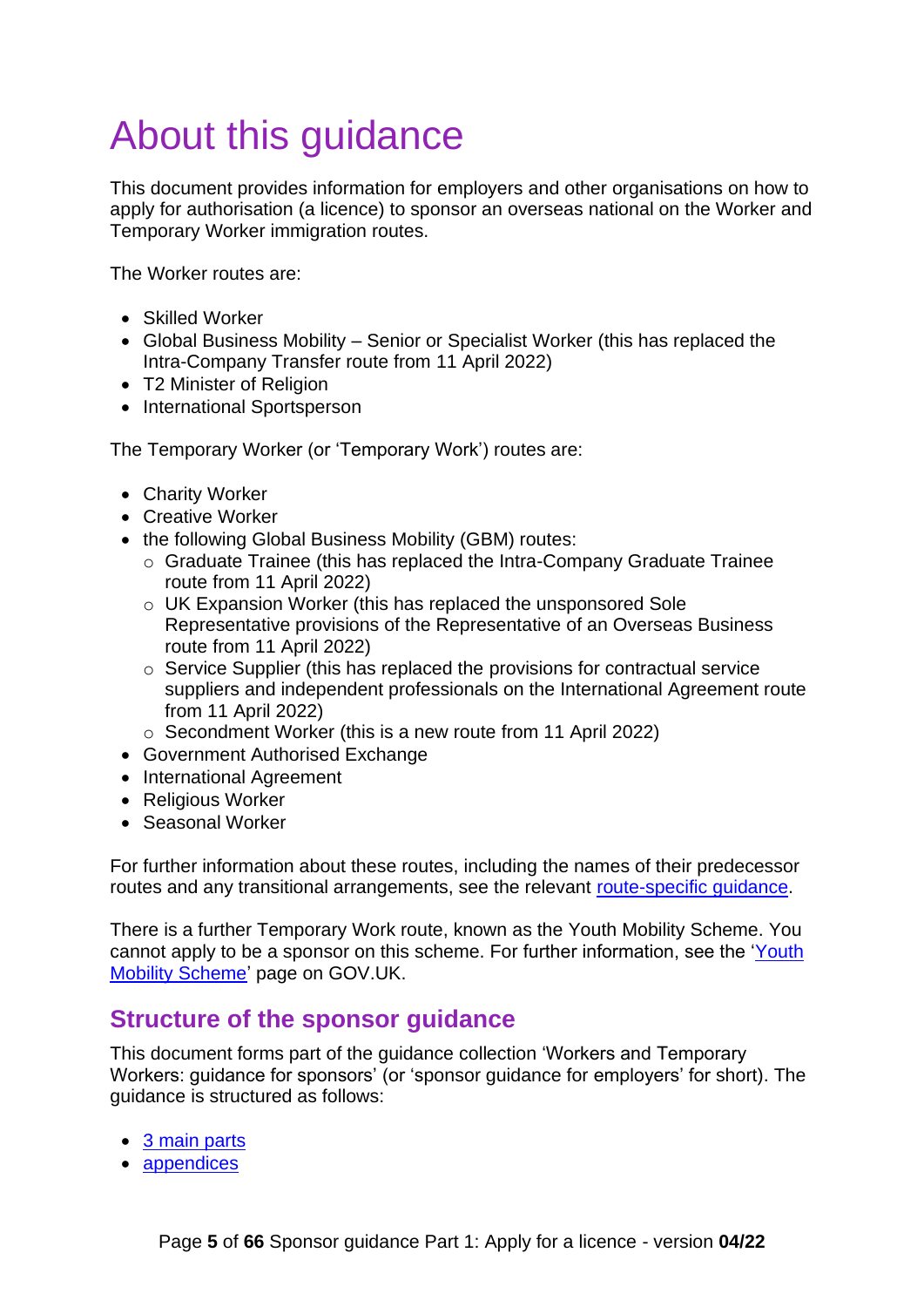#### • [route-specific guidance](#page-5-2)

You should read all parts of the guidance to ensure that you understand your duties and responsibilities as a licensed sponsor.

If you are new to sponsorship, you may find it helpful to read the relevant routespecific guidance first.

You can find all documents on the ['Guidance for employers and educators'](https://www.gov.uk/government/collections/sponsorship-information-for-employers-and-educators) page on GOV.UK.

This guidance is subject to change. If you have printed or downloaded a copy of this guidance, check the version number and date against the current version published on GOV.UK to ensure you are referring to the most up-to-date version.

## <span id="page-5-0"></span>Main parts

The 3 main parts are:

- Part 1 (this document): tells you how to apply for a sponsor licence, the requirements you must meet, how we consider your application, and what happens if we refuse your application
- [Part 2: Sponsor a worker –](https://www.gov.uk/government/publications/workers-and-temporary-workers-guidance-for-sponsors-part-2-sponsor-a-worker) general information: tells you about the processes you must follow to sponsor a worker once you have obtained your sponsor licence
- [Part 3: Sponsor duties and compliance:](https://www.gov.uk/government/publications/workers-and-temporary-workers-guidance-for-sponsors-part-3-sponsor-duties-and-compliance) tells you about your duties and responsibilities as a sponsor and the action we will take if you breach, or are suspected of breaching, these duties, including if you act in a manner that is not conducive to the public good

## <span id="page-5-1"></span>**Appendices**

The relevant appendices are:

- [Appendix A:](https://www.gov.uk/government/publications/supporting-documents-for-sponsor-applications-appendix-a) this tells you the documents you must submit to support your sponsor licence application
- [Appendix B:](https://www.gov.uk/government/publications/immigration-offences-and-sponsorship-appendix-b) this is a list of immigration offences we will take into account when considering your suitability to hold a sponsor licence
- [Appendix D:](https://www.gov.uk/government/publications/keep-records-for-sponsorship-appendix-d) this tells you about your record-keeping duties as a licensed sponsor

## <span id="page-5-2"></span>Route-specific guidance

These documents contain detailed information on sponsoring workers on specific routes:

- [Sponsor a Skilled Worker](https://www.gov.uk/government/publications/workers-and-temporary-workers-sponsor-a-skilled-worker)
- [Sponsor a Global Business Mobility Worker](https://www.gov.uk/government/publications/workers-and-temporary-workers-sponsor-an-intra-company-worker)
- [Sponsor a Minister of Religion or Religious Worker](https://www.gov.uk/government/publications/workers-and-temporary-workers-guidance-for-sponsors-sponsor-a-minister-of-religion-or-religious-worker)
- [Sponsor an International Sportsperson](https://www.gov.uk/government/publications/workers-and-temporary-workers-guidance-for-sponsors-sponsor-a-sportsperson-or-sporting-worker)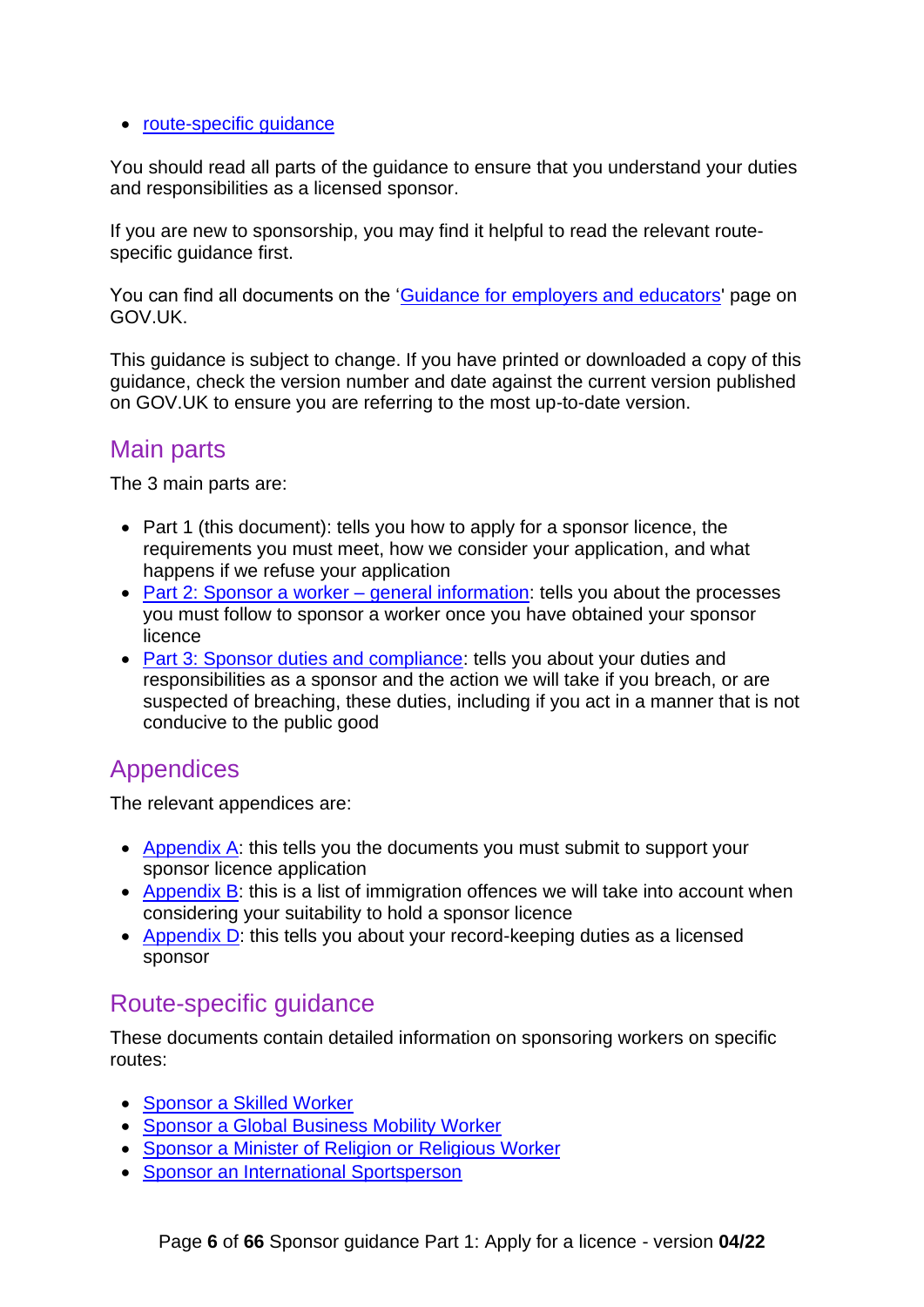- [Sponsor a Charity Worker](https://www.gov.uk/government/publications/workers-and-temporary-workers-guidance-for-sponsors-sponsor-a-charity-worker)
- [Sponsor a Creative Worker](https://www.gov.uk/government/publications/worker-and-temporary-workers-guidance-for-sponsors-sponsor-a-creative-worker)
- Sponsor a Government [Authorised Exchange Worker](https://www.gov.uk/government/publications/workers-and-temporary-workers-guidance-for-sponsors-sponsor-a-government-authorised-exchange-worker)
- Sponsor an [International Agreement Worker](https://www.gov.uk/government/publications/workers-and-temporary-workers-guidance-for-sponsors-sponsor-an-international-agreement-worker)
- [Sponsor a Seasonal Worker](https://www.gov.uk/government/publications/workers-and-temporary-workers-guidance-for-sponsors-sponsor-a-seasonal-worker)

## <span id="page-6-0"></span>**Contacts**

If you think the guidance has factual errors or broken links, you can email the [Business Helpdesk.](mailto:BusinessHelpdesk@homeoffice.gov.uk)

If you have any queries about the application process, you can call us on 0300 123 4699, or email the [Business Helpdesk.](mailto:BusinessHelpdesk@homeoffice.gov.uk)

## <span id="page-6-1"></span>**Version number and publication**

Below is information on the version number of this guidance and when it was published:

- version 04/22
- published on 11 April 2022

# <span id="page-6-2"></span>**Changes from the last version of this guidance**

This version replaces version 02/22. The guidance has been updated to reflect changes to the Immigration Rules (including the introduction of the new Global Business Mobility (GBM) routes) set out in [Statement of Changes HC 1118](https://www.gov.uk/government/collections/immigration-rules-statement-of-changes#statement-of-changes-to-the-immigration-rules:-2022) (published on 15 February 2022). The following changes have been made (paragraph numbers in square brackets refer to the previous version of this guidance):

- About this guidance: updated to reflect the introduction of the GBM routes
- Glossary: definition of 'Certificate of Sponsorship' updated in line with the revised definition in paragraph 6 of the Immigration Rules to reference the future sponsorship IT system
- Glossary: definition of 'Global Business Mobility routes' added
- L1.10, L1.11: updated to include descriptions of the new GBM routes: references to Seasonal Worker schemes for poultry production workers, haulage drivers and pork butchers deleted
- L3.3, L3.4: updated to include references to the new GBM routes
- L3.8A: new paragraph outlining licence duration on the GBM: UK Expansion Worker route
- L4: note added to beginning of section cross-referring to the new GBM sponsor guidance
- L4: section updated throughout to include reference to different requirements for the GBM: UK Expansion Worker route
- L5.6: updated to include reference to the new GBM routes
- L5.6A: new paragraph referring to requirement for GBM sponsors to register details of linked overseas businesses
- L6.7 to L6.10: updated to reflect introduction of the Immigration and Asylum Act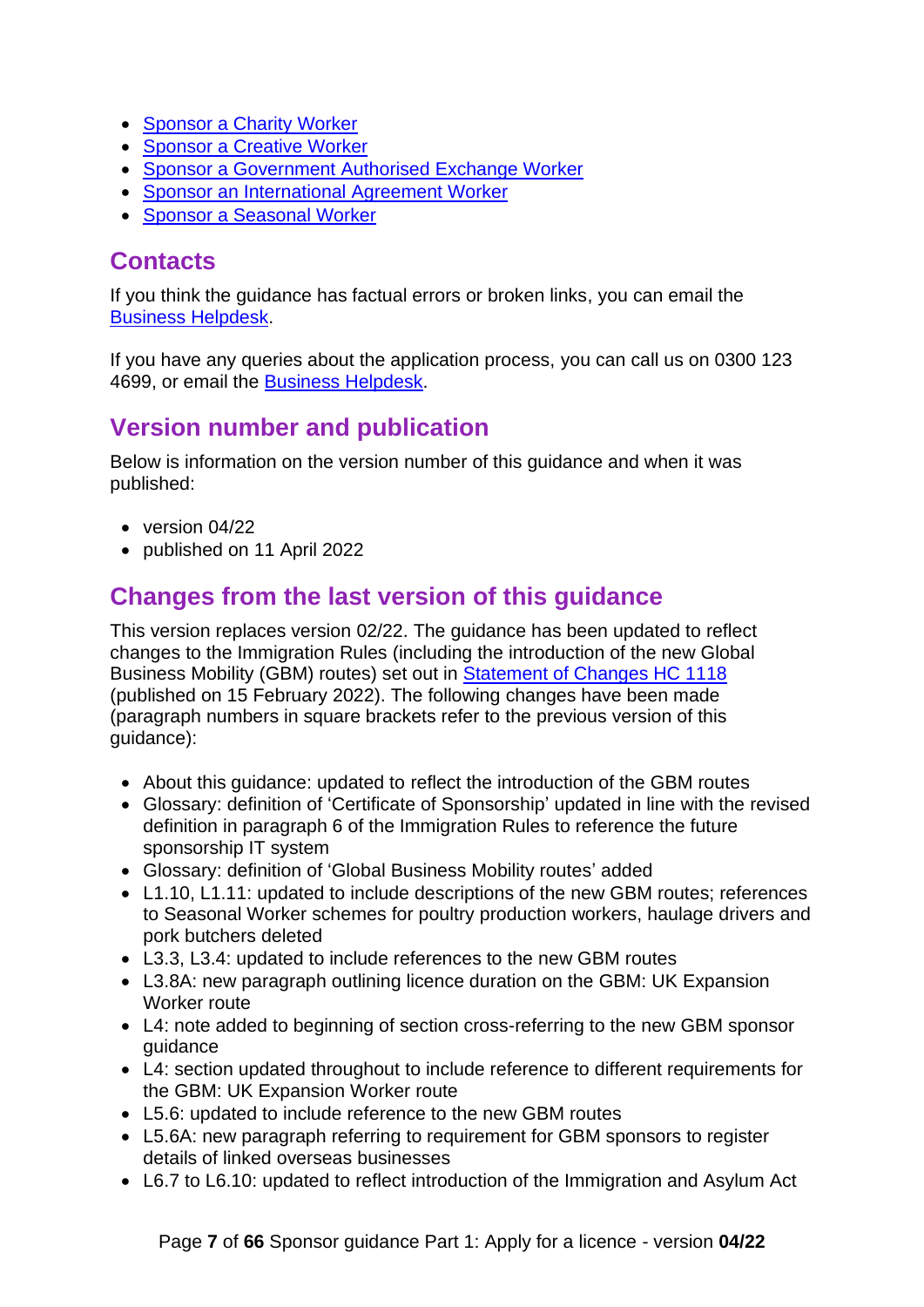1999 (Part 5 Exemption: Licensed Sponsors) Order 2022; other minor amendments and clarifications

- L6.12: reference to the CoS fee concession for CESC nationals deleted, as this concession ended on 26 February 2022, as set out in Schedule 3 to the Immigration and Nationality (Replacement of T2 Sportsperson Route and Fees) (Amendment) Regulations 2021
- L6.17: reference to Intra-Company Transfer replaced with GBM: Senior or Specialist Worker
- L6.23: note added regarding CoS allocations for the GBM: UK Expansion Worker route
- L7.1, L7.2: minor amendments to reflect the introduction of the GBM routes
- L8.2, L8.3, L8.5 and L8.7: minor amdendments to reflect the introduction of the GBM routes
- L8.23, L8.24, L8.28 [L8.26], L8.29 [L8.27]: minor amendments to reflect the introduction of GBM routes
- L8.26, L8.27: new paragraphs to reflect different sponsor rating criteria for the GBM: UK Expansion Worker route; subsequent paragraphs in this section renumbered accordingly
- L10.11, L10.15: minor amendments to reflect the introduction of GBM routes
- Annex L1(k), Annex L1(n): amended to reflect the introduction of GBM routes
- Annex L1(q): amended to clarify that prospective sponsors must nominate a suitable Authorising Officer when they apply for a licence
- throughout: formatting and other minor housekeeping changes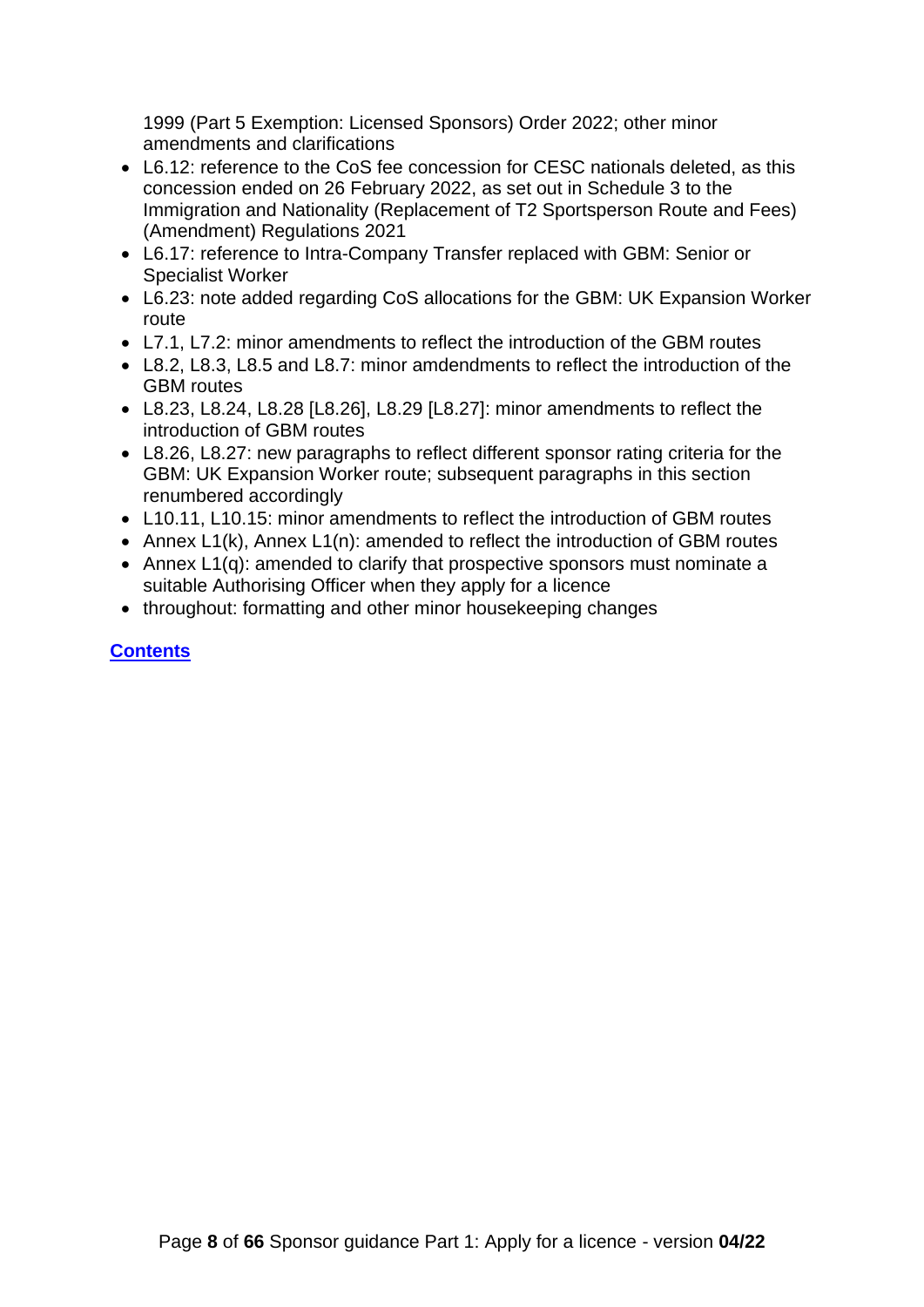# <span id="page-8-0"></span>**Glossary**

The table below contains a list of terms and phrases commonly used across all parts of the sponsor guidance for employers, and their definitions.

<span id="page-8-1"></span>

| <b>Phrase</b>                                                                            | <b>Meaning</b>                                                                                                                                                                                                                                                                                                                                                                                                                                                                                                            |
|------------------------------------------------------------------------------------------|---------------------------------------------------------------------------------------------------------------------------------------------------------------------------------------------------------------------------------------------------------------------------------------------------------------------------------------------------------------------------------------------------------------------------------------------------------------------------------------------------------------------------|
| Certificate of<br>Sponsorship (CoS)                                                      | An electronic document with a unique reference number<br>issued by you (the sponsor) to a worker via the<br>Sponsorship Management System, or a confirmation of<br>sponsorship, issued by you (the sponsor) using the<br>successor to the Sponsorship Management System. A<br>CoS confirms the details of the job for which you will be<br>sponsoring the worker.<br>The worker must have a valid CoS before they can make<br>a successful application for entry clearance, permission<br>to enter or permission to stay. |
| Cancellation of<br>permission (formerly<br>'curtailment of leave'),<br>and derived terms | This is when the Home Office cancels or shortens a<br>person's entry clearance or permission such that they will<br>have a shorter period of, or no, permission remaining.<br>This could happen, for example, if the person breaches<br>their conditions of stay, is convicted of a criminal offence,<br>or you fail to comply with your sponsor duties.                                                                                                                                                                  |
|                                                                                          | Permission may be shortened to expire within a specified<br>period of time (usually so that the person has 60 days'<br>permission remaining) or, in more serious circumstances,<br>cancelled entirely.                                                                                                                                                                                                                                                                                                                    |
| Entry clearance                                                                          | A visa or entry certificate, usually in the form of a vignette<br>(sticker) in the holder's passport, which provides<br>evidence of the holder's eligibility for entry to the UK.<br>Commonly referred to simply as a 'visa'.<br>A valid entry clearance grants the holder permission to<br>enter the UK on arrival.                                                                                                                                                                                                      |
| <b>Global Business</b><br>Mobility (GBM) route                                           | Any of the following routes:<br>* Senior or Specialist Worker<br>* Graduate Trainee<br>* UK Expansion Worker<br>* Service Supplier<br>* Secondment Worker<br>For further information, see Sponsor a Global Business<br><b>Mobility worker</b> .                                                                                                                                                                                                                                                                           |
| Permission                                                                               | Means either permission to enter or permission to stay.                                                                                                                                                                                                                                                                                                                                                                                                                                                                   |
| Permission to enter                                                                      | Has the same meaning as 'leave to enter' under the<br>Immigration Act 1971.                                                                                                                                                                                                                                                                                                                                                                                                                                               |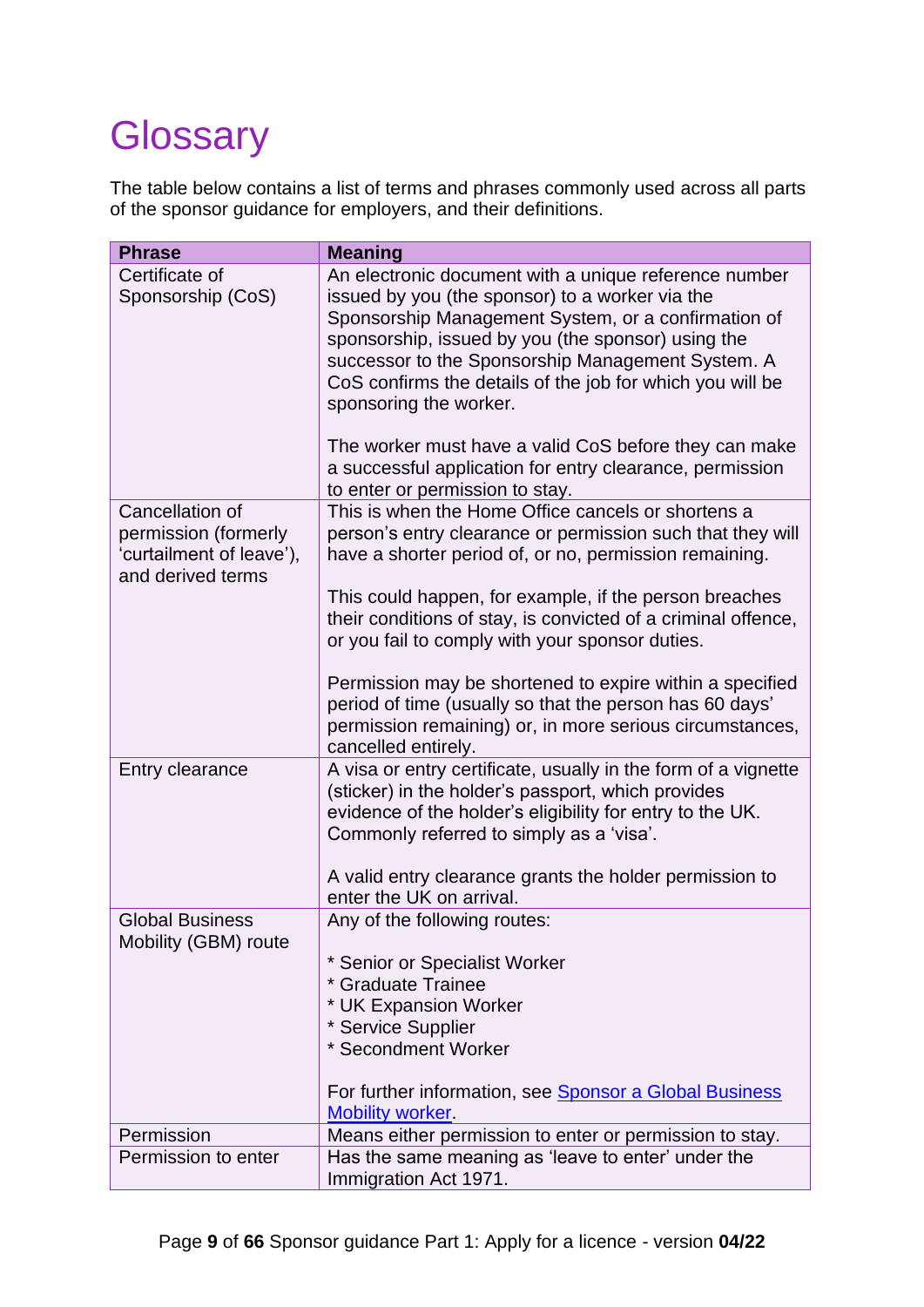<span id="page-9-0"></span>

| <b>Phrase</b>           | <b>Meaning</b>                                                                                                                                                                                                                                                                                                                                                                                                                                                                                                                                                                                                                                                                                                                                                                                                                                                                                                                                                                                                                                                                                                                                                                                                                                                                                                                                                                                                              |
|-------------------------|-----------------------------------------------------------------------------------------------------------------------------------------------------------------------------------------------------------------------------------------------------------------------------------------------------------------------------------------------------------------------------------------------------------------------------------------------------------------------------------------------------------------------------------------------------------------------------------------------------------------------------------------------------------------------------------------------------------------------------------------------------------------------------------------------------------------------------------------------------------------------------------------------------------------------------------------------------------------------------------------------------------------------------------------------------------------------------------------------------------------------------------------------------------------------------------------------------------------------------------------------------------------------------------------------------------------------------------------------------------------------------------------------------------------------------|
|                         | Permission given to a person to enter the $UK -$ this could<br>be via a valid entry clearance, a grant of permission by<br>an immigration officer, or a grant of permission via an<br>automated ePassport Gate (where the passenger is<br>eligible to use that facility).                                                                                                                                                                                                                                                                                                                                                                                                                                                                                                                                                                                                                                                                                                                                                                                                                                                                                                                                                                                                                                                                                                                                                   |
| Permission to stay      | Has the same meaning as 'leave to remain' under the<br>Immigration Act 1971 (and includes a variation of leave to<br>enter or remain and an extension of leave to enter or<br>remain).<br>Permission given to a person who is already in the UK.                                                                                                                                                                                                                                                                                                                                                                                                                                                                                                                                                                                                                                                                                                                                                                                                                                                                                                                                                                                                                                                                                                                                                                            |
| <b>Relevant offence</b> | Any offence listed in <b>Annex L4</b> of this guidance.                                                                                                                                                                                                                                                                                                                                                                                                                                                                                                                                                                                                                                                                                                                                                                                                                                                                                                                                                                                                                                                                                                                                                                                                                                                                                                                                                                     |
| Settled worker          | A person who is:<br>a British citizen<br>a person who has been granted leave to remain<br>('pre-settled status') or indefinite leave to remain<br>('settled status') under Appendix EU to the<br>Immigration Rules (the <b>EU Settlement Scheme)</b><br>a person who is resident in the UK in accordance<br>with the 'EEA Regulations', as defined in paragraph<br>6.2 of the Immigration Rules, or who holds a<br>permanent right of residence in the UK in accordance<br>with regulation 15 of the 'EEA Regulations' – for<br>further information on employing EU, EEA and Swiss<br>nationals, see Part 2: Sponsor a worker<br>a British overseas territories citizen, except for those<br>from sovereign base areas in Cyprus – territories<br>included are:<br>o Anguilla<br>○ Bermuda<br>$\circ$ British Antarctic Territory<br>$\circ$ British Virgin Islands<br>o British Indian Ocean Territory<br>$\circ$ Cayman Islands<br>o Falkland Islands and dependencies<br>o Gibraltar<br>o Montserrat<br>○ Pitcairn Islands<br>$\circ$ Saint Helena, Ascension and Tristan da Cunha<br>$\circ$ South Georgia and the South Sandwich Islands<br>○ Turks and Caicos Islands<br>a Commonwealth citizen (including a citizen of<br>Zimbabwe) who has been granted permission on the<br>UK Ancestry route on the basis they have a<br>grandparent born in the UK and Islands<br>a Commonwealth citizen (including a citizen of |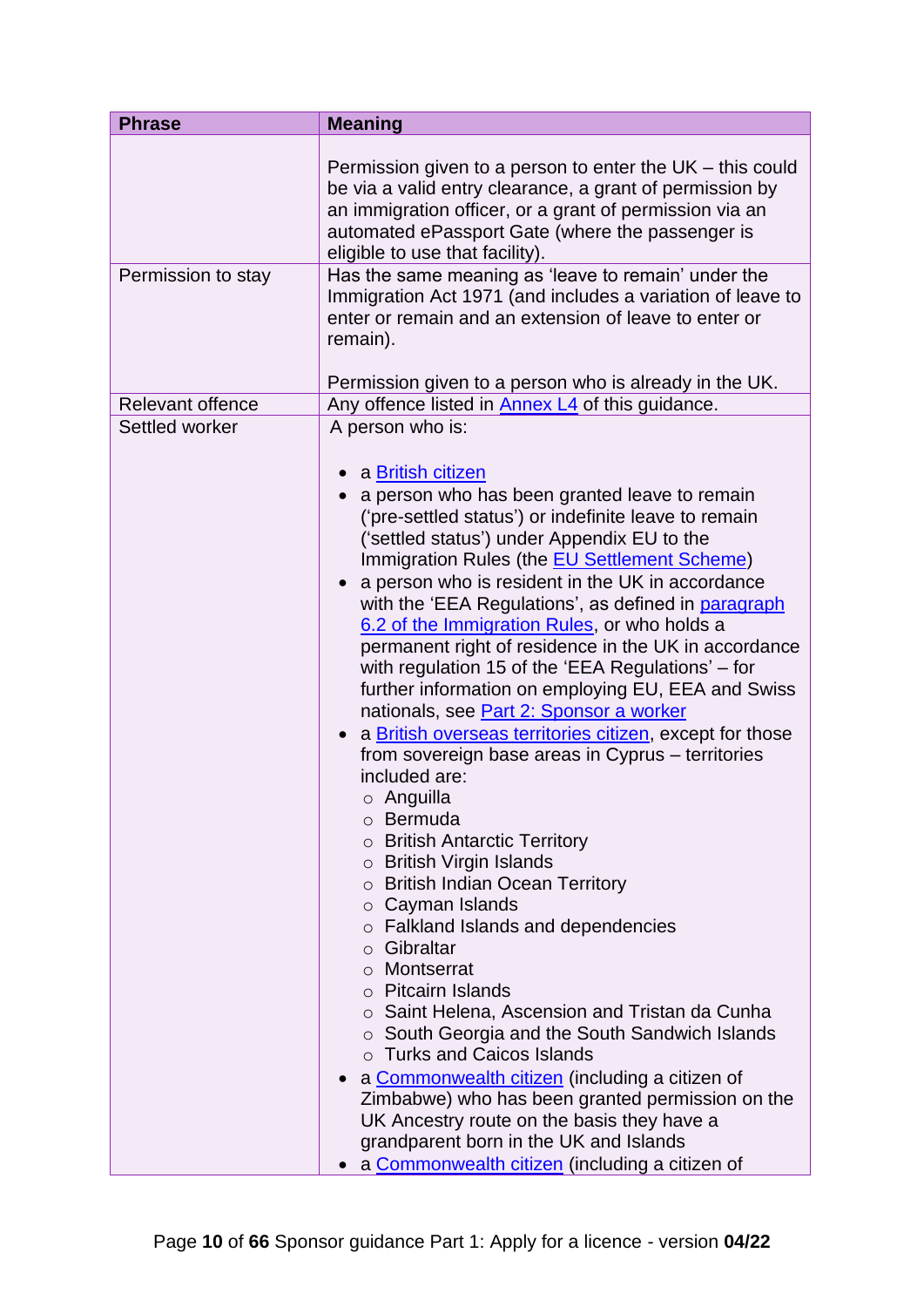<span id="page-10-1"></span><span id="page-10-0"></span>

| <b>Phrase</b> | <b>Meaning</b>                                                                                                                                                                                                                                                                                                                                       |
|---------------|------------------------------------------------------------------------------------------------------------------------------------------------------------------------------------------------------------------------------------------------------------------------------------------------------------------------------------------------------|
|               | Zimbabwe) with the right of abode in the UK<br>a person who has indefinite leave to enter or remain<br>(settlement) in the UK                                                                                                                                                                                                                        |
|               | anyone who is otherwise settled within the meaning<br>of section $33(2A)$ of the Immigration Act 1971 – this<br>includes Irish citizens, unless they are subject to a<br>deportation order, an exclusion order, or an<br>international travel ban                                                                                                    |
|               | Note: you have a legal responsibility to check that your<br>employees or prospective employees have the legal right<br>to work in the UK and do the work in question: see 'Right<br>to work checks: an employer's guide' on GOV.UK.                                                                                                                  |
| Settlement    | Permission given to a person to enter or stay in the UK<br>on a permanent basis. Also known as 'indefinite leave to<br>remain'.                                                                                                                                                                                                                      |
| <b>UKVI</b>   | UK Visas and Immigration, an operational command of<br>the Home Office.                                                                                                                                                                                                                                                                              |
| We or Us      | The Home Office                                                                                                                                                                                                                                                                                                                                      |
| Working days  | Any day other than a:<br>Saturday<br>Sunday<br>• UK bank holiday                                                                                                                                                                                                                                                                                     |
| You or Your   | The sponsor organisation or prospective sponsor<br>organisation, including any:<br>owner<br>director<br>$\bullet$<br><b>Authorising Officer</b><br>• Key Contact<br>• Level 1 User<br>person involved in your day-to-day running<br>See the 'Key Personnel' section for a definition of<br>'Authorising Officer', 'Key Contact', and 'Level 1 User'. |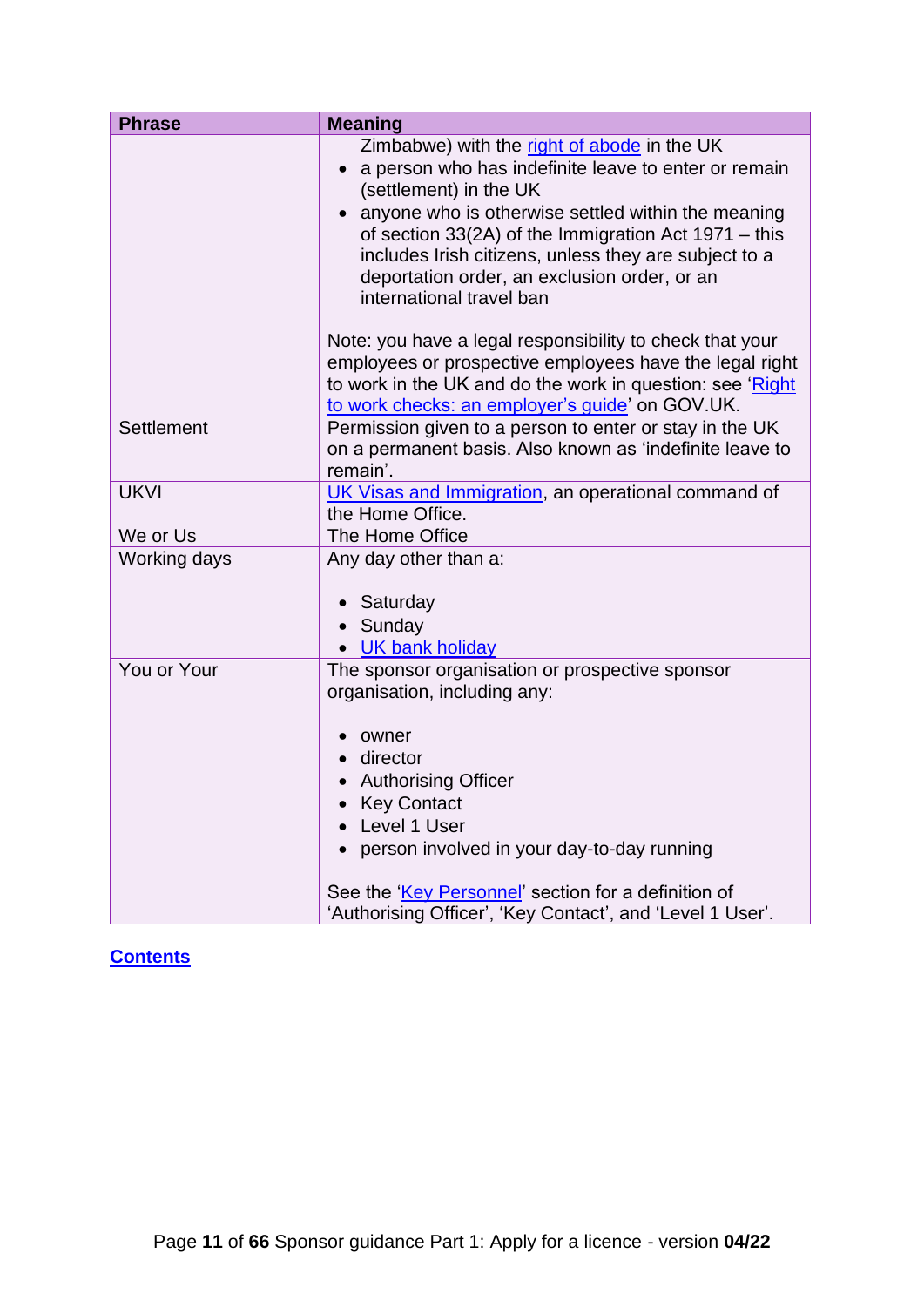#### <span id="page-11-0"></span>L1. Sponsorship: an introduction

This section tells you what a sponsor licence is and provides a brief overview of the immigration routes on which you can sponsor workers.

## <span id="page-11-1"></span>**What is sponsorship?**

- L1.1. If you wish to employ a person who is not a [settled worker,](#page-8-0) or who does not otherwise have immigration permission to work for you in the UK, you will need to be authorised by the Home Office. This authorisation is known as a 'sponsor licence', and employers who hold a sponsor licence are known as 'sponsors'.
- L1.2. You do not need a sponsor licence to employ certain categories of person, including:
	- Irish citizens (with very limited exceptions)
	- people who have been granted settled or pre-settled status on the EU [Settlement Scheme](https://www.gov.uk/settled-status-eu-citizens-families)
	- people with indefinite leave to enter or remain in the UK (also known as 'settlement')
- L1.3. This is not a complete list. For more information on who does, and does not, need sponsorship, see section S1 of [Part 2: sponsor a worker.](https://www.gov.uk/government/publications/workers-and-temporary-workers-guidance-for-sponsors-part-2-sponsor-a-worker/workers-and-temporary-workers-guidance-for-sponsors-part-2-sponsor-a-worker-general-information-accessible-version)
- L1.4. A worker must have an offer of a job which meets the relevant criteria from an approved sponsor before they can make a valid application to enter or stay in the UK on the Worker or Temporary Worker routes. The sponsor confirms this by assigning a [Certificate of Sponsorship](#page-8-1) to the worker.
- L1.5. Sponsorship plays two main roles in a worker's application for permission to enter or stay in the UK:
	- it provides evidence that the worker will fill a role for the sponsor in an occupation that's eligible for the route on which they're being sponsored
	- it involves a pledge from the sponsor that it accepts all of the duties of sponsorship
- L1.6. Individual persons are not eligible to be recognised as sponsors, unless they are sole traders who wish to sponsor someone to work in their business.

## <span id="page-11-2"></span>**Types of sponsor licence**

- L1.7. There are two broad types of sponsor licence you can apply for:
	- Worker: for skilled or long-term employment
	- Temporary Worker: for specific types of temporary employment
- L1.8. Within these two types, there are a number of individual 'routes'. You can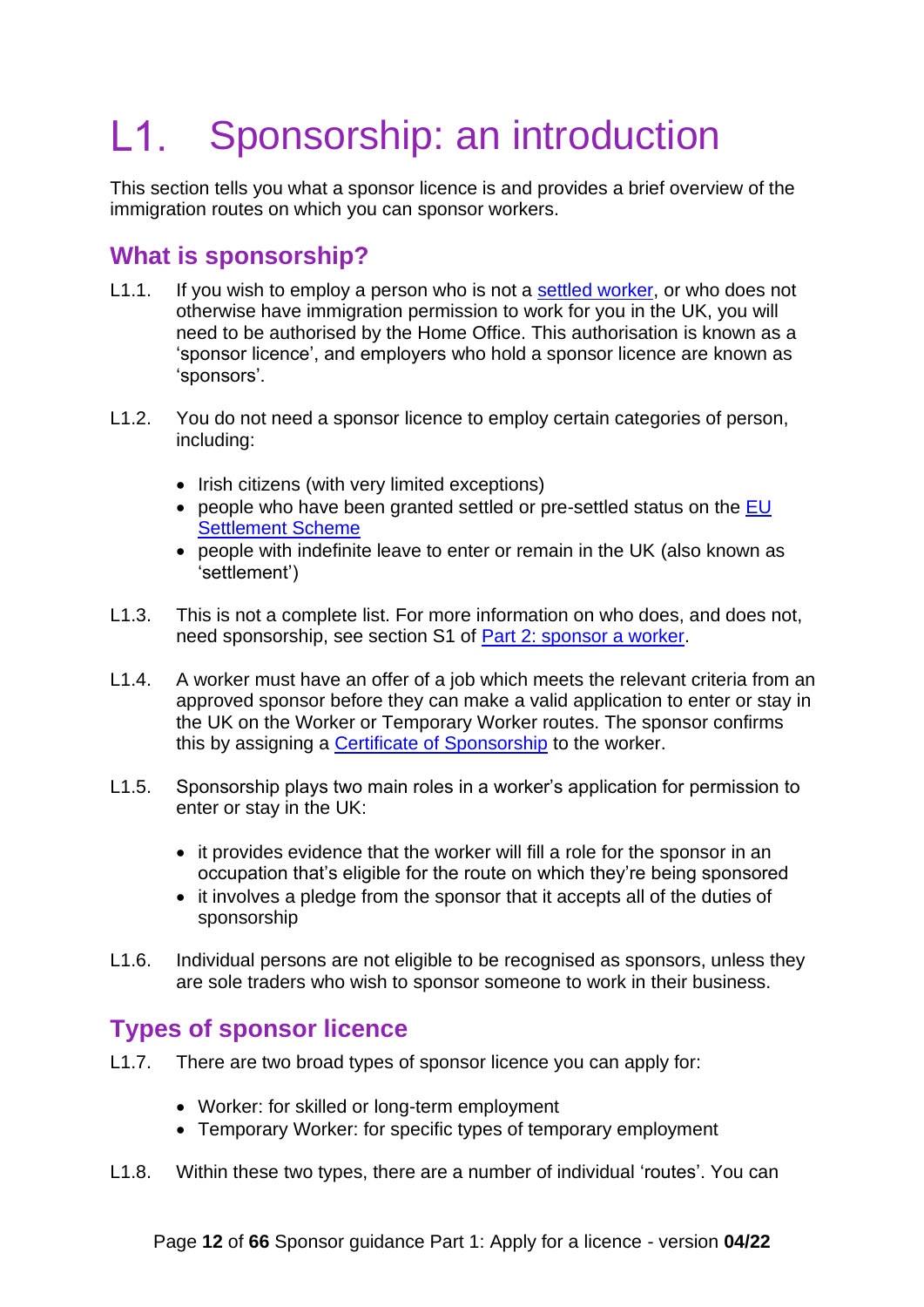apply to be licensed on as many routes as you feel appropriate for your business or organisation.

L1.9. There is a brief description of these routes below. For more detailed information, refer to the [route-specific guidance.](#page-5-2)

#### <span id="page-12-0"></span>Worker routes

- L1.10. These routes allow you to sponsor people in different types of skilled employment. The work can be short-term, long-term, or permanent, depending on the route. The routes are:
	- [Skilled Worker:](https://www.gov.uk/government/publications/workers-and-temporary-workers-sponsor-a-skilled-worker) this allows employers to recruit people to work in the UK in an eligible skilled occupation which meets the salary and going rate **requirements**
	- Global Business Mobility [Senior or Specialist Worker:](https://www.gov.uk/government/publications/workers-and-temporary-workers-sponsor-an-intra-company-worker) this is for senior managers or specialist employees being transferred by their overseas employer to a branch in the UK; it has replaced the Intra-Company Transfer route
	- [T2 Minister of Religion:](https://www.gov.uk/government/publications/workers-and-temporary-workers-guidance-for-sponsors-sponsor-a-minister-of-religion-or-religious-worker) this for a person who has a key leading role within their faith-based organisation or a religious order in the UK
	- [International Sportsperson:](https://www.gov.uk/government/publications/workers-and-temporary-workers-guidance-for-sponsors-sponsor-a-sportsperson-or-sporting-worker) this for an elite sportsperson or qualified coach who is sponsored in a role where they will make a significant contribution to the development of sport at the highest level in the UK

### <span id="page-12-1"></span>Temporary Worker routes

- L1.11. The Temporary Worker routes allow employers to recruit workers in a variety of temporary roles with an organisation in the UK to help satisfy cultural, charitable, religious or international objectives, including volunteering and job shadowing, and for meeting seasonal employment needs in the edible horticultural sector.
- L1.12. There are 6 Temporary Worker routes on which you can sponsor workers:
	- [Charity Worker:](https://www.gov.uk/government/publications/workers-and-temporary-workers-guidance-for-sponsors-sponsor-a-charity-worker) this is for a person who wants to come to the UK to do voluntary work with a charitable organisation for no more than 12 months
	- [Creative Worker:](https://www.gov.uk/government/publications/worker-and-temporary-workers-guidance-for-sponsors-sponsor-a-creative-worker) this is for a person who wants to work within the creative sector (for example, as an artist, dancer, musician or entertainer, or as a model in the fashion industry) in the UK for up to 12 months (with the possibility to extend for up to a maximum of 24 months if working for the same sponsor)
	- the following [Global Business Mobility](https://www.gov.uk/government/publications/workers-and-temporary-workers-sponsor-an-intra-company-worker) (GBM) routes:
		- $\circ$  Graduate Trainee: this is for employees being transferred to the UK by their overseas employer as part of a graduate training programme for a managerial or specialist role with their overseas employer; it has replaced the Intra-Company Graduate Trainee route
		- UK Expansion Worker: this is for overseas workers establishing a branch or subsidiary of their overseas employer in the UK; it has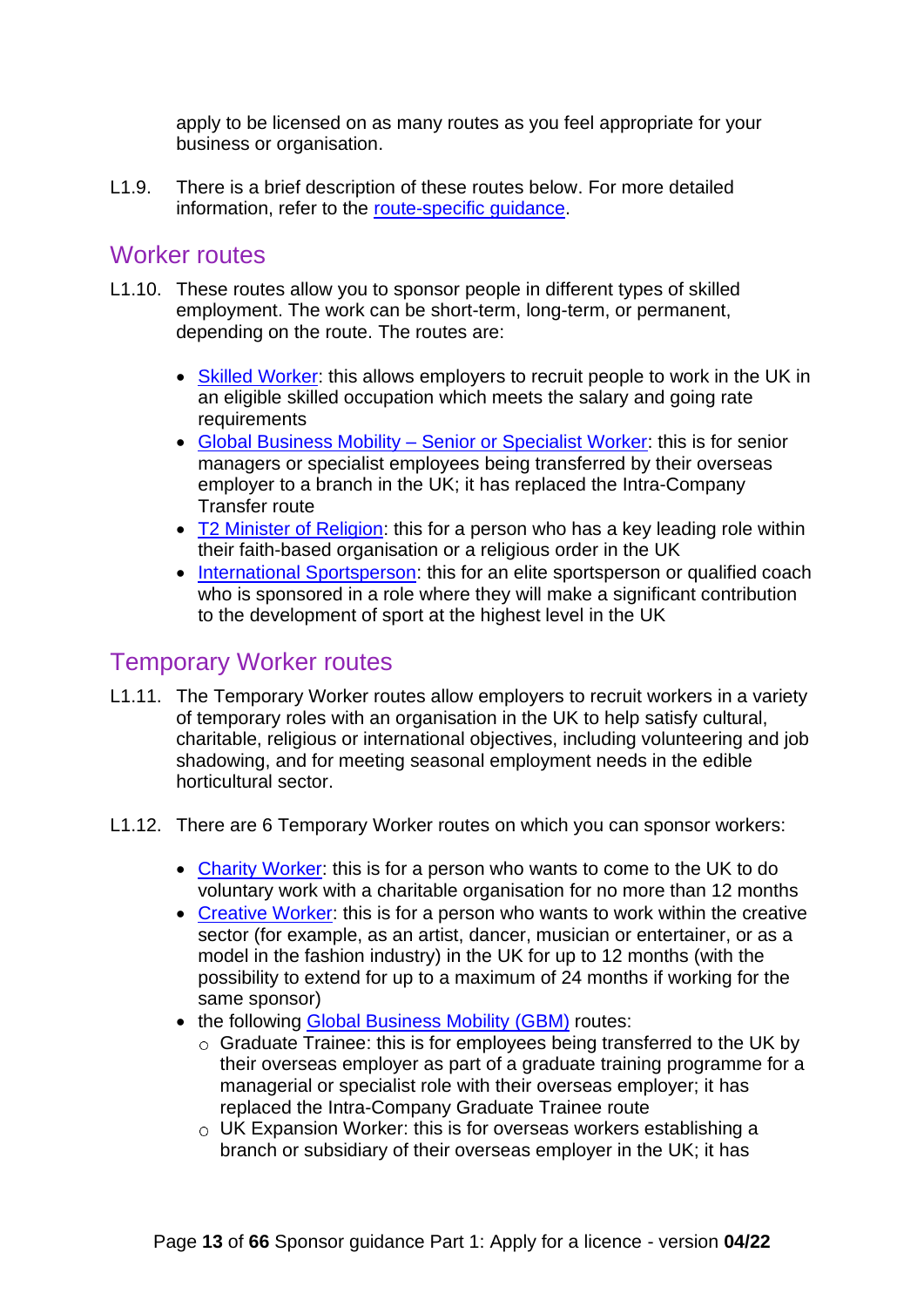replaced the (unsponsored) sole representative provisions of the Representative of an Overseas Business route

- $\circ$  Service Supplier: this is for overseas workers providing a service under contract to a UK business as a contractual service supplier or an independent professional under an eligible trade agreement; it has replaced the provisions for contractual service suppliers and independent professionals on the International Agreement route
- $\circ$  Secondment Worker: this is for overseas workers being seconded to the UK as part of a high-value contract or investment by their overseas employer; this is a new route
- Government [Authorised Exchange:](https://www.gov.uk/government/publications/workers-and-temporary-workers-guidance-for-sponsors-sponsor-a-government-authorised-exchange-worker) this is for a person who wants to come to the UK on an approved scheme for a period of no more than 12 or 24 months (depending on the scheme)
- [International Agreement:](https://www.gov.uk/government/publications/workers-and-temporary-workers-guidance-for-sponsors-sponsor-an-international-agreement-worker) this for a person who wants to come to the UK to provide a service covered under international law, such as private servants in diplomatic households or employees of overseas governments and international organisations – workers sponsored on this route can stay in the UK for a maximum period of 2 years
- [Religious Worker:](https://www.gov.uk/government/publications/workers-and-temporary-workers-guidance-for-sponsors-sponsor-a-minister-of-religion-or-religious-worker) this for a person who wants to support the activities of religious institutions in the UK by conducting religious work, such as working in a religious order or undertaking non-pastoral work for a religious organisation, for a maximum of 2 years – the work must not include employment as a minister of religion
- [Seasonal Worker:](https://www.gov.uk/government/publications/workers-and-temporary-workers-guidance-for-sponsors-sponsor-a-seasonal-worker) this is for workers in the horticulture sector doing seasonal work in the UK with a sponsor (who must be an approved scheme operator) for up to 6 months in any 12-month period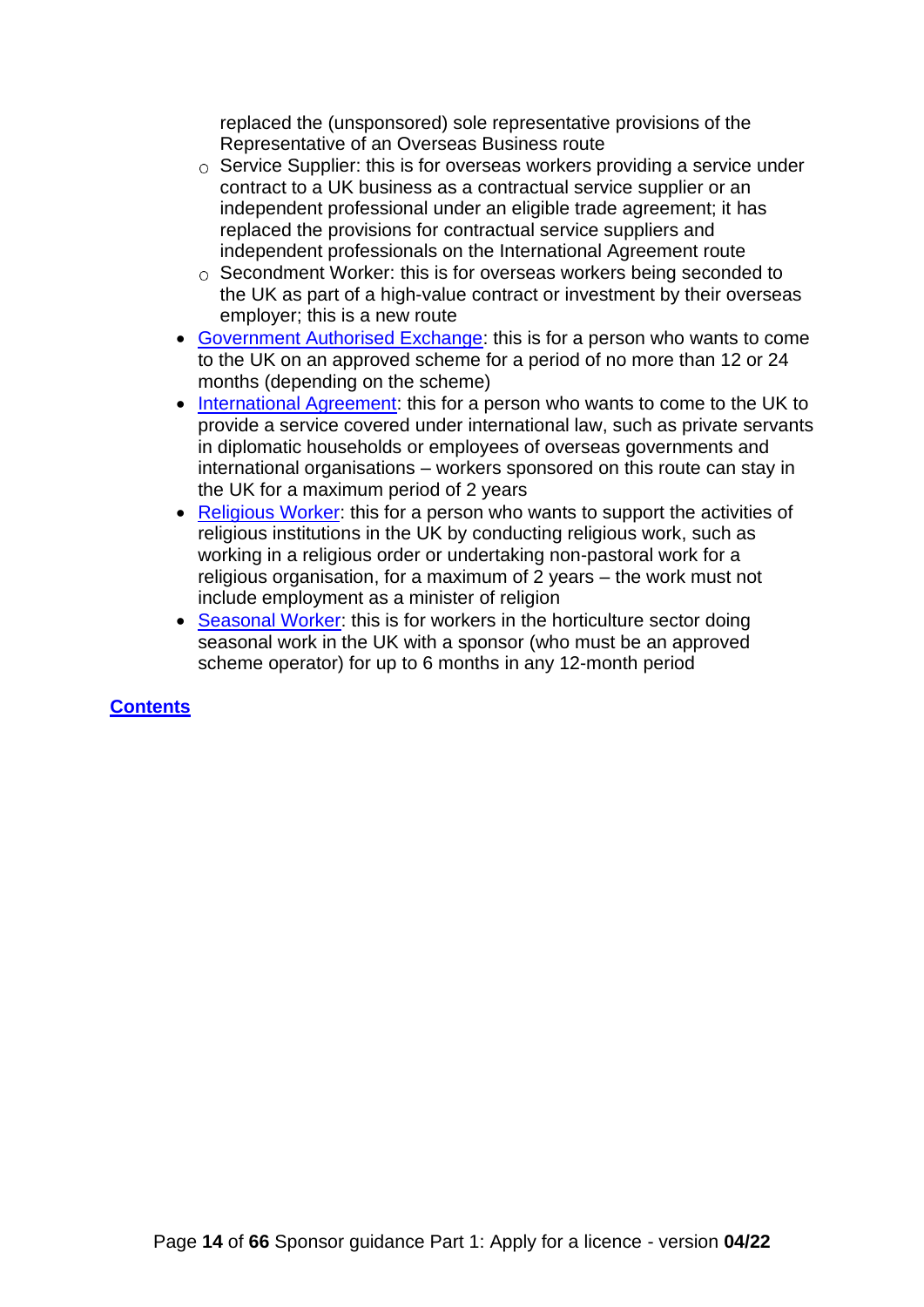#### <span id="page-14-0"></span> $L2.$ Sponsorship: your responsibilities

This section provides an overview of your duties and responsibilities as a licensed sponsor.

## <span id="page-14-1"></span>**Guiding principles**

- L2.1. Sponsorship is based on two main principles:
	- sponsorship is a privilege, not a right this means that those who benefit most directly from employing migrant workers must:
		- $\circ$  play their part in ensuring the immigration system is not abused
		- $\circ$  comply with wider UK law
		- $\circ$  not behave in a manner that is [not conducive to the public good](#page-14-2)
	- overseas nationals who apply for permission to enter or stay in the UK to work are eligible, and a trustworthy and licensed employer genuinely wishes to employ and sponsor them
- L2.2. When a sponsor is granted a licence, significant trust is placed in them. With this trust comes a direct responsibility to act in accordance with the UK's immigration laws, all parts of this sponsor guidance, and with wider UK law, including, but not limited to:
	- [UK employment law,](https://www.gov.uk/browse/employing-people) such as payment of National Minimum Wage, holiday and sickness pay, maximum working hours, health and safety, and trade union and worker rights
	- [preventing illegal working](https://www.gov.uk/government/publications/right-to-work-checks-employers-guide)
	- [safeguarding children](#page-15-0) see below
- L2.3. We have a duty to ensure all sponsors discharge these responsibilities, and we will take compliance action when it is considered that a sponsor has failed to do so, or otherwise poses a risk to immigration control. [Part 3: Sponsor](https://www.gov.uk/government/publications/workers-and-temporary-workers-guidance-for-sponsors-part-3-sponsor-duties-and-compliance)  [duties and compliance](https://www.gov.uk/government/publications/workers-and-temporary-workers-guidance-for-sponsors-part-3-sponsor-duties-and-compliance) contains detailed guidance on your duties as a licensed sponsor and the compliance action we can take if you fail to meet those duties.

#### <span id="page-14-2"></span>**Behaviour that is not conducive to the public good**

- L2.4. There is also a wider responsibility for sponsors to behave in a manner that is consistent with our fundamental values and is not detrimental to the wider public good. The Home Office will not license organisations whose actions and behaviour are not conducive to the public good. Such actions and behaviour include, but are not limited to:
	- fostering hatred or inter-community division
	- fomenting, justifying or glorifying terrorism
	- rejecting the rights of, or discriminating against, other groups or individuals on the basis of their sex, age, disability, gender reassignment, sexual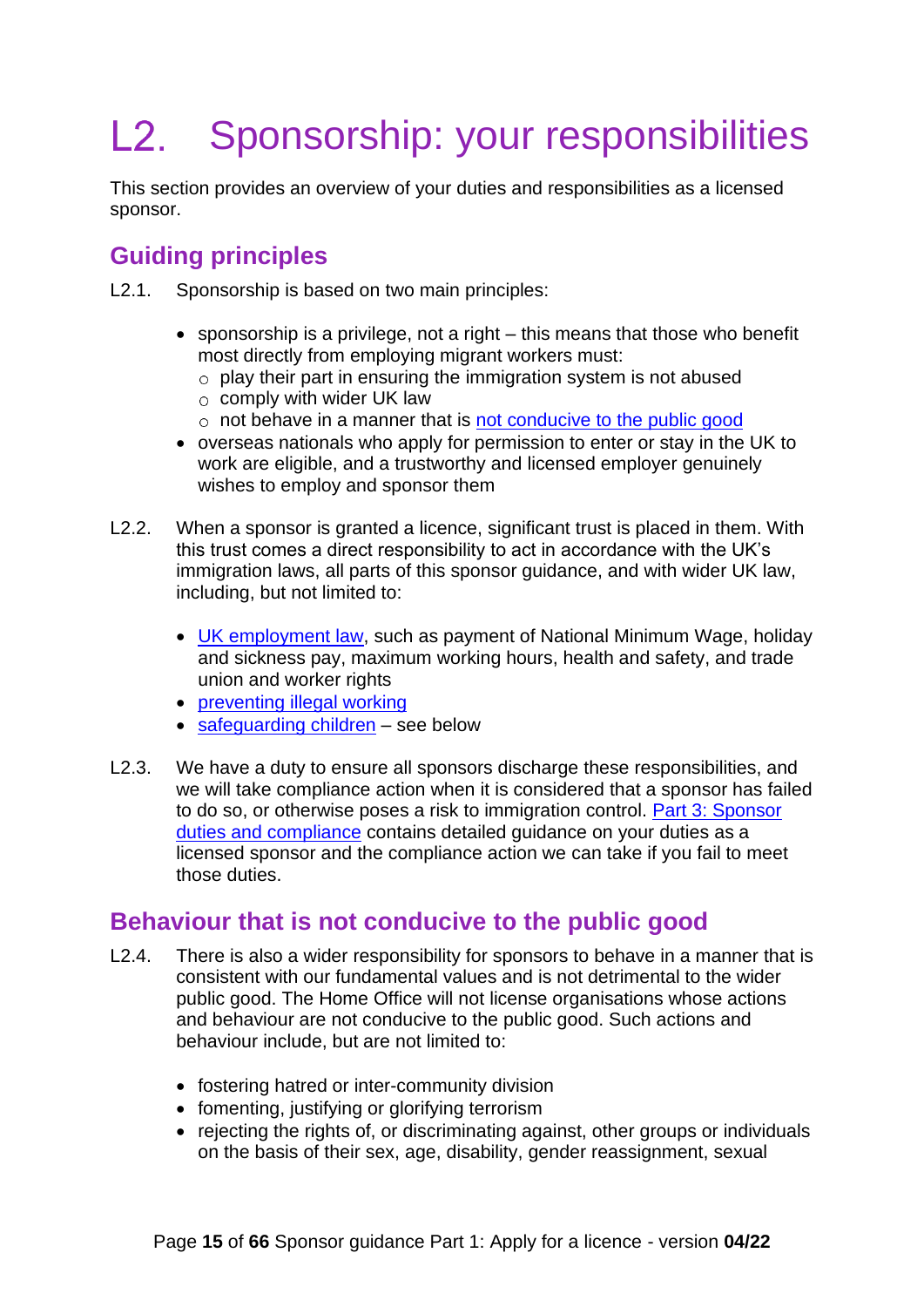orientation, marital or civil partnership status, race, or religion or belief (including lack of belief)

L2.5. The Home Office will refuse a sponsor licence application or take the appropriate compliance actions if a prospective or existing sponsor is engaging, or has ever engaged, in such behaviour or actions. The compliance action taken will depend on the gravity of the behaviour and actions but could include compliance actions up to and including revocation of your licence.

## <span id="page-15-0"></span>**Safeguarding children**

- L2.6. Under [section 55 of the Borders, Citizenship](http://www.legislation.gov.uk/ukpga/2009/11/section/55) and Immigration Act 2009, we must have regard to the need to safeguard children and to promote their welfare when exercising immigration functions. The administration of the sponsor licensing regime supports our immigration functions, whilst not itself constituting such a function. We do not consider that section 55 of the 2009 Act imposes a general duty upon us to consider the welfare of children of sponsored migrants when making decisions about licensing. However, we do consider it appropriate to ensure sponsors, and prospective sponsors, have suitable care arrangements in place for any child under 18 who will work for them in the UK, or will otherwise be under their care or supervision. These include arrangements for the child's:
	- travel to the UK
	- reception when they arrive in the UK
	- arrangements while in the UK, as well as parental consent to these arrangements
- L2.7. If we are not satisfied you have suitable arrangements in place (where required), we will refuse your sponsor licence application. If you already hold a licence and we find out you do not have suitable arrangements in place (where required), we will revoke your licence.
- L2.8. You must have a [Disclosure and Barring Service \(DBS\)](https://www.gov.uk/government/collections/dbs-referrals-guidance--2) check on any of your workers undertaking a 'regulated activity' for children. See the ['Regulated](https://www.gov.uk/government/publications/keeping-children-safe-in-education--2)  [Activity in relation to Children](https://www.gov.uk/government/publications/keeping-children-safe-in-education--2)' page on GOV.UK for information on this. If your sponsored worker requires a check, they must show you their certificate of good character or criminal record check. If you require a check, you must ensure it is carried out.

### <span id="page-15-1"></span>Creative Workers below school-leaving age

L2.9. If you are, or intend to, sponsor children below school-leaving age on the Creative Worker route to take part in films, plays, concerts or other paid public performances, or that take place on licensed premises, or paid modelling assignments, you must apply for a child performance licence from the local authority. If you are not responsible for producing or organising the event, you must ensure that the person or organisation responsible for the event has obtained a child performance licence for the child before the event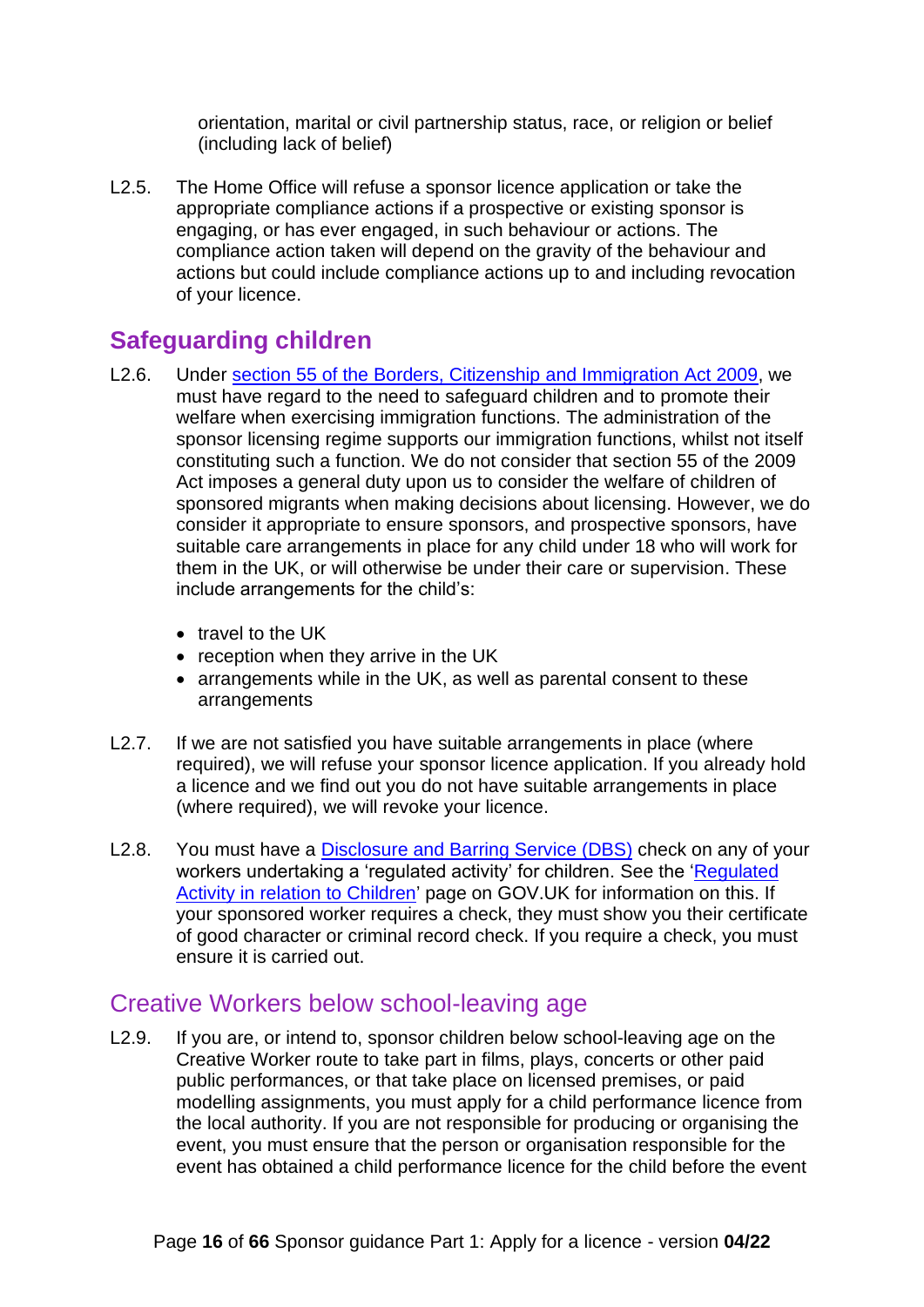. See ['Sponsor a Creative Worker'](https://www.gov.uk/government/publications/worker-and-temporary-workers-guidance-for-sponsors-sponsor-a-creative-worker) for further information.

## <span id="page-16-0"></span>**Abuse of sponsorship arrangements**

- L2.10. UKVI will consider information about abuse of the sponsorship arrangements, including behaving in a manner that is not conducive to the public good, investigate it and, if appropriate, tell the relevant authorities. UKVI will also take action against you (the sponsor). This could include downgrading your licence, suspending your licence, or revoking it. There is more information in Part 3: [Sponsor duties and compliance.](https://www.gov.uk/government/publications/workers-and-temporary-workers-guidance-for-sponsors-part-3-sponsor-duties-and-compliance)
- L2.11. We treat any allegation of abuse of the sponsorship system in the strictest confidence. Anyone with information can contact us by emailing the Business [Helpdesk.](mailto:BusinessHelpdesk@homeoffice.gov.uk) Immigration offenders can also be reported via the 'Report an [immigration crime'](https://www.gov.uk/report-immigration-crime) page on GOV.UK.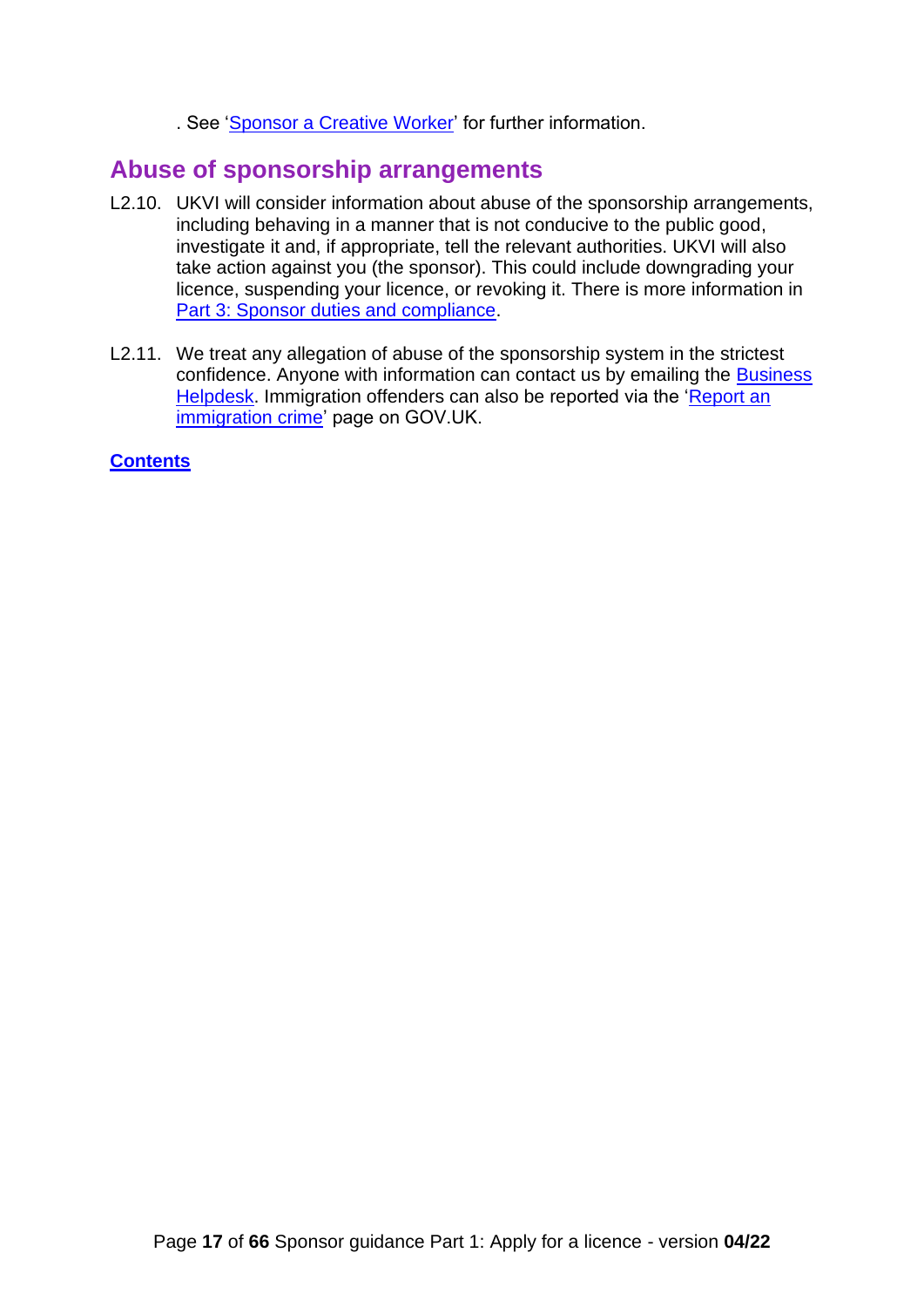#### <span id="page-17-0"></span>L3. How sponsor licensing works

This section provides an overview of the requirements you must meet to be eligible for a sponsor licence, how we consider applications, and what you must do to keep your licence.

# <span id="page-17-1"></span>**Applying for your licence**

- L3.1. You apply for your licence by completing the [online application form](https://www.gov.uk/apply-sponsor-licence) and submitting the supporting documents specified in [Appendix A](https://www.gov.uk/government/publications/supporting-documents-for-sponsor-applications-appendix-a) of the sponsor guidance. You must [pay a fee](https://www.gov.uk/government/publications/visa-regulations-revised-table) for your application. The amount you pay depends on the type of licence you are applying for, the size of your organisation, or whether you have charitable status. For further information on the application process, see [section L6](#page-31-0) of this guidance.
- L3.2. Before you apply, you should:
	- read this document and the relevant route-specific quidance to ensure you understand and will be able to meet the requirements
	- decide which routes you wish to be licensed under see [section L1](#page-10-0) of this document for a general overview of the various routes available, and the route-specific guidance for more detailed information
	- appoint an Authorising Officer to manage your application and nominate a Level 1 User – see [section L4](#page-20-0) of this guidance for guidance on Authorising Officers, Level 1 Users and other Key Personnel
	- if you have multiple branches or sites, decide which branches of your organisation you would like to employ and sponsor workers at and whether you want individual branches to hold their own licence – see [section L5](#page-28-0)
	- decide how many workers you are likely to sponsor in your first year this will determine how many [Certificates of Sponsorship \(CoS\)](#page-34-0) you will need
	- ensure you will be able to send all relevant supporting documents listed in Appendix A of the sponsor guidance within 5 working days of submitting your application – see section  $L$ 7 for further information on supporting documents

## <span id="page-17-2"></span>**Considering your application**

- L3.3. Before we can grant you a sponsor licence, we need to establish that you:
	- are a genuine organisation operating lawfully in the UK to prove this, you must provide certain documents specified in [Appendix A](https://www.gov.uk/government/publications/supporting-documents-for-sponsor-applications-appendix-a) of the sponsor guidance (note that if you are applying on the UK Expansion Worker route, you must not have an existing active trading presence in the UK but must have a UK 'footprint' – see section GBM3 of Sponsor a Global Business [Mobility worker](https://www.gov.uk/government/publications/workers-and-temporary-workers-sponsor-an-intra-company-worker) for details)
	- are honest, dependable, reliable, and are not engaging and have not engaged in behaviour or actions that are [not conducive to](#page-14-2) the public good – to judge this, we look at your history and background, the [Key Personnel](#page-19-0) named in your application, and any people involved in your day-to-day running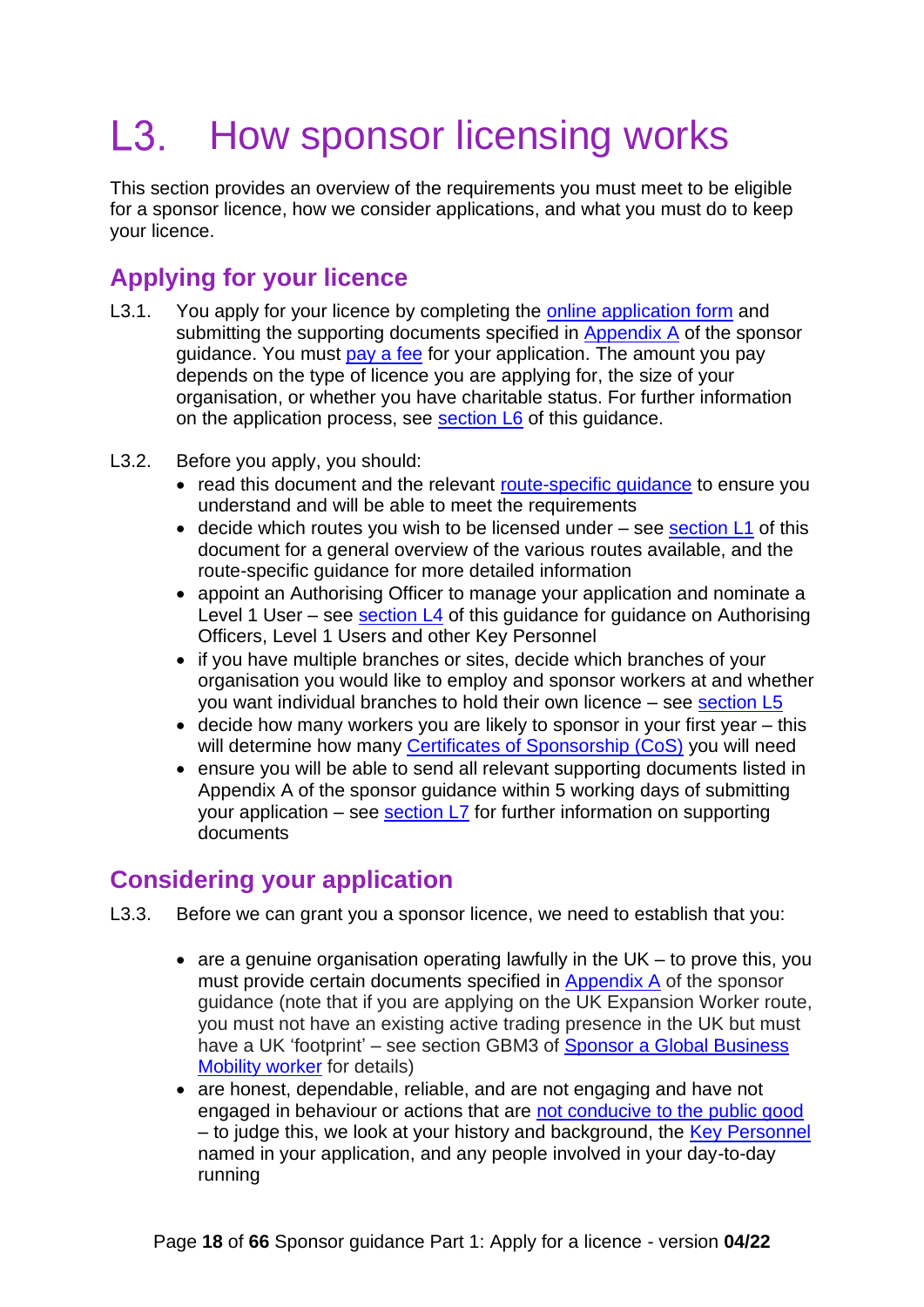- are capable of carrying out your sponsor duties and evidencing your compliance in a timeframe and manner set out in section C1 of [Part 3:](https://www.gov.uk/government/publications/workers-and-temporary-workers-guidance-for-sponsors-part-3-sponsor-duties-and-compliance)  [Sponsor duties and compliance](https://www.gov.uk/government/publications/workers-and-temporary-workers-guidance-for-sponsors-part-3-sponsor-duties-and-compliance) – we judge this by looking at your current human resources and recruitment practices to make sure you will be able to fulfil your sponsor duties, and we may visit you before your licence is granted
- meet any relevant route-specific requirements for example, if you are applying under the Skilled Worker route or any of the Global Business Mobility (GBM) routes, you must be able to offer genuine employment that meets the skill level and any salary requirements of the route
- otherwise meet the [eligibility and suitability](#page-41-1) criteria

## <span id="page-18-0"></span>**Deciding your application**

- L3.4. Applications may be rejected as invalid, refused, or granted with an A-Rating (or, in the case of the UK Expansion Worker route, a Provisional rating). [Section L9](#page-46-0) of this guidance has more information about the decision we may make on your application. See [Section L8](#page-44-0) for information about sponsor ratings.
- L3.5. If you do not submit mandatory documents with your application or you do not pay the full fee, your application will be invalid and we will reject it without further consideration.
- L3.6. If you do not meet all of the eligibility and suitability criteria, we will refuse your application and you may not be eligible to re-apply for 6 months (longer in certain circumstances) – see ['Cooling-off period'](#page-48-0).
- L3.7. If your application is approved, your organisation's name will be added to the [Register of Sponsors](https://www.gov.uk/government/publications/register-of-licensed-sponsors-workers) on GOV.UK. You will be given access to the [sponsorship management system \(SMS\)](#page-52-1) and will be able to sponsor workers who meet the relevant criteria by assigning them a [CoS.](#page-34-0)

## <span id="page-18-1"></span>**Maintaining your licence**

- L3.8. If granted, your licence will be valid for 4 years, unless we revoke it or you surrender it before then. The 4 years will run from the date your licence is granted. You must apply to renew it before the 4 years has expired if you wish to continue sponsoring workers. We reserve the right to take action against you if we have reason to believe you pose any risk to immigration control or that you are acting, or have acted, in a way that is not [conducive to](#page-14-2)  [the public good.](#page-14-2)
- L3.8A. If you are granted a UK Expansion Worker licence, you must normally have established a UK trading presence within 2 years of the date the licence was granted and have applied to add at least one other route to your licence. If you have not done so, we will also review whether you are continuing to meet the requirements of that route. If you are not, we may revoke your licence. See section GBM3 of [Sponsor a Global Business Mobility worker](https://www.gov.uk/government/publications/workers-and-temporary-workers-sponsor-an-intra-company-worker) for further information.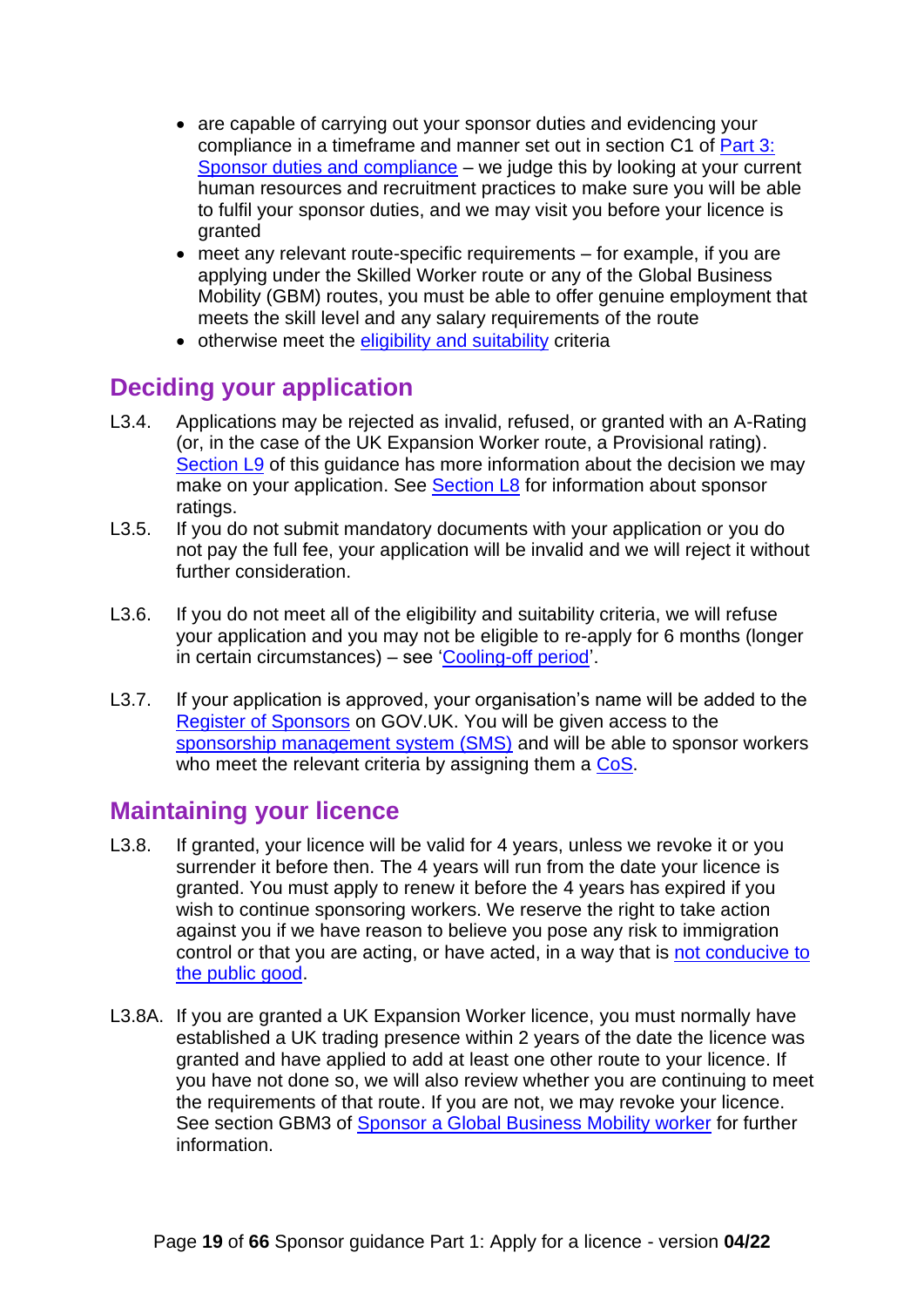- L3.9. As a licensed sponsor, you must meet certain duties, such as telling us if your sponsored workers don't start their employment or are absent without permission for a significant period. You must keep records for the workers you sponsor, including up-to-date contact details and evidence of their right to work in the UK. You must also give any documents to us, within the timeframe specified, if we request them.
- L3.10. We will continually monitor your ability and willingness to comply with your duties. We will make regular checks with HMRC to ensure you are paying your sponsored workers appropriately, and we may also:
	- set a limit on the number of CoS you can assign (or reduce your allocation to zero)
	- visit you to check you are complying with your duties
	- refer cases for civil penalty action or possible prosecution if we find evidence you may have employed workers illegally
- L3.11. If you fail to comply with your duties, or become no longer eligible or suitable to hold a sponsor licence, we may take action against you, including:
	- downgrading your licence rating see [Sponsor ratings](#page-44-0) for further information
	- reducing the number of CoS you can assign (or setting your limit to zero)
	- suspending your licence while we investigate further
	- revoking your licence
	- in serious cases, reporting you to the police or other relevant authorities
- <span id="page-19-0"></span>L3.12. [Part 3: Sponsor duties and compliance](https://www.gov.uk/government/publications/workers-and-temporary-workers-guidance-for-sponsors-part-3-sponsor-duties-and-compliance) has more information about your duties as a licensed sponsor, how to renew your licence, and the action we will take if you breach your sponsorship duties or act in a manner that is not [conducive to the public good.](#page-14-2)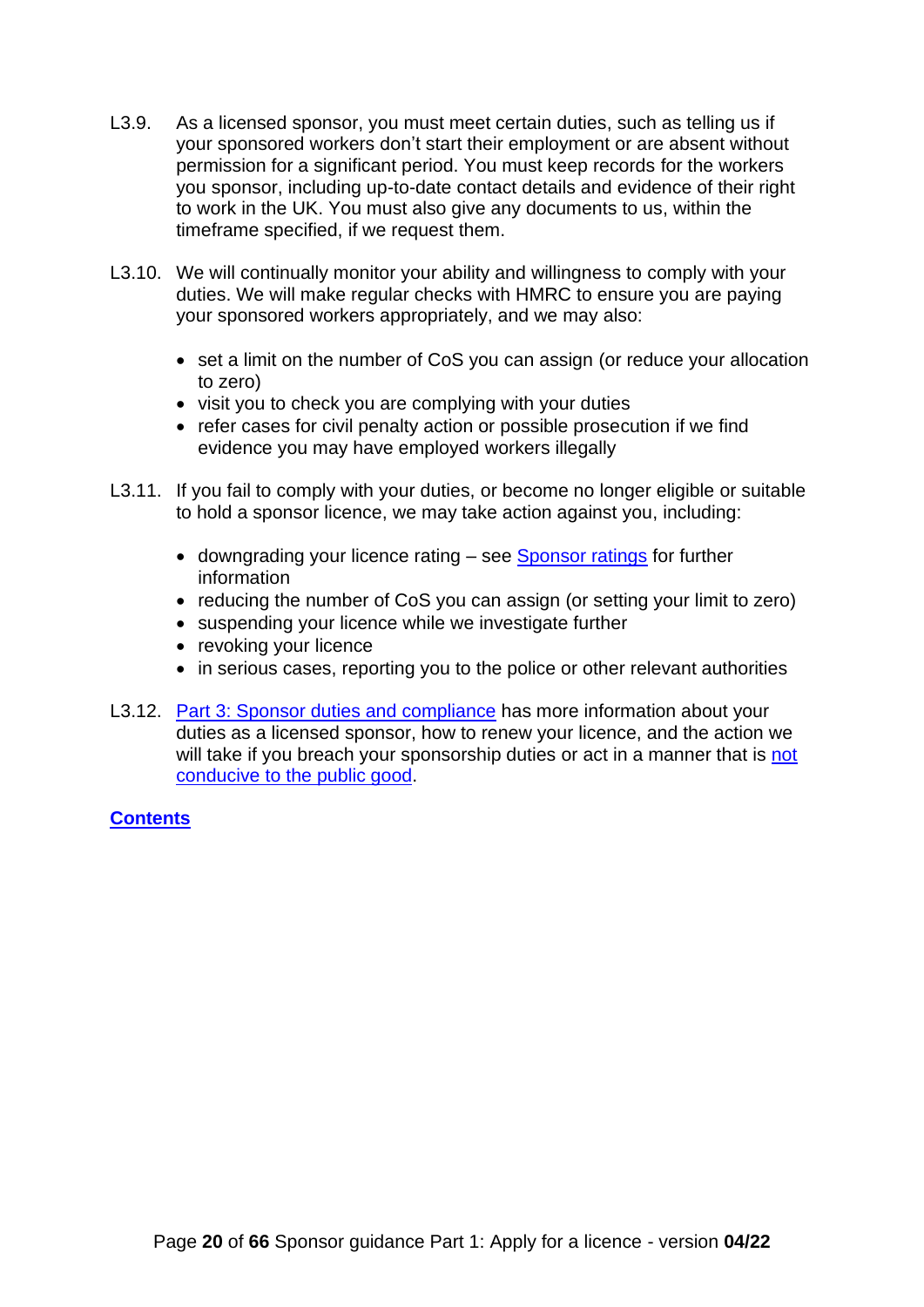#### <span id="page-20-0"></span> $\mathsf{L4}$ . Key Personnel

This section tells you about appointing 'Key Personnel' in your organisation, what responsibilities they have and the requirements they must meet.

**Note**: if you are applying under UK Expansion Worker, you must also refer to section GBM3 of [Sponsor a Global Business Mobility worker](https://ukhomeoffice.sharepoint.com/sites/POL903/Sponsorship%20Policy%20Team/Sponsor%20Guidance/FBIS%20Sponsor%20guidance/2022-04-FBIS%20sponsor%20guidance%20-%20April%202022%20updates/A.%20Part%201%20-%20Apply%20for%20a%20licence%20-%2004-22/this%20is%20for%20overseas%20workers%20being%20seconded%20to%20the%20UK%20as%20part%20of%20a%20high-value%20contract%20or%20investment%20by%20their%20overseas%20employer;%20this%20is%20a%20new%20route) for additional guidance on appointing Key Personnel.

## <span id="page-20-1"></span>**General rules on Key Personnel**

- L4.1. The online sponsor application form requires you to give certain responsibilities to members of your staff, some or all of whom will have access to the [sponsorship management system \(SMS\)](#page-52-1) after a licence is granted. We call these people 'Key Personnel' and there are 4 roles:
	- [Authorising Officer](#page-24-1)
	- [Key Contact](#page-24-2)
	- [Level 1 User](#page-25-0)
	- [Level 2 User](#page-26-0)
- L4.2. Only level 1 and 2 users will have access to the SMS. If the Authorising Officer or Key Contact requires access, they must also be set up as a Level 1 or Level 2 User.
- L4.3. Each of your Key Personnel must:
	- be based in the UK for the period they fill the role you have appointed them to – there is an exception to this requirement on the UK Expansion Worker route where the Authorising Officer may be based overseas from the time you apply for your licence until they enter the UK with a valid entry clearance for the purpose of work on the UK expansion of your business
	- not have any unspent criminal convictions as set out in [Annex L4](#page-62-0) of this guidance
	- be a paid member of your staff or engaged by you as an 'office holder', unless one of the following exceptions applies:
		- $\circ$  a Level 1 or Level 2 User can be an employee of a third-party organisation to whom you have contracted some or all of your human resources function; however, we will reject your application if you do not have at least one Level 1 User who is an employee, partner or director in your organisation
		- $\circ$  a Level 2 User can be a member of staff supplied to you but employed by an employment agency
		- o an 'overarching' sponsor licensed under Government Authorised [Exchange](https://www.gov.uk/government/publications/workers-and-temporary-workers-guidance-for-sponsors-sponsor-a-government-authorised-exchange-worker) can appoint Level 2 Users within the individual organisations taking part in the exchange programme
		- $\circ$  an insolvency professional who has been appointed, because you have gone into administration, liquidation, or administrative receivership can fill any Key Personnel role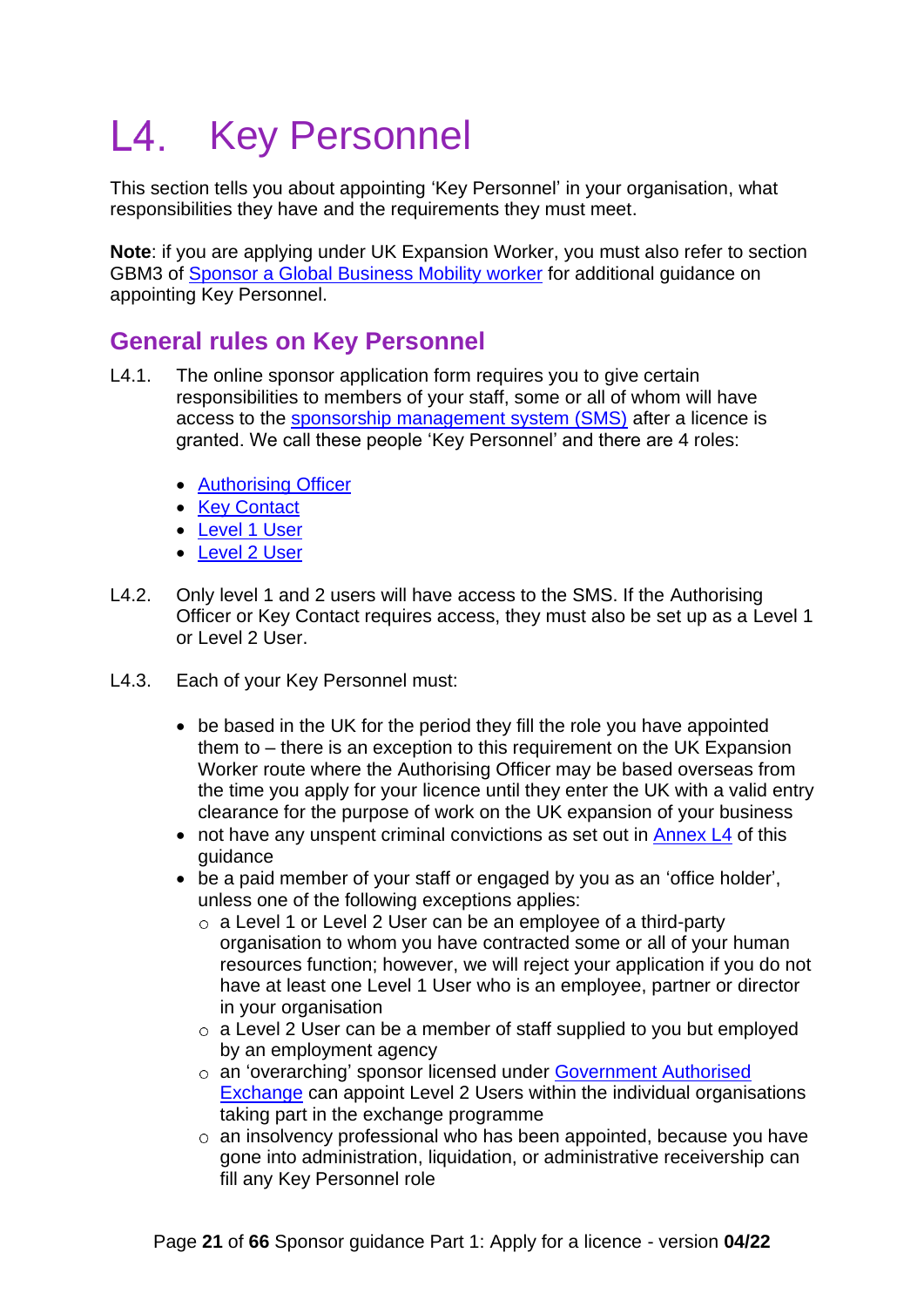$\circ$  a UK-based representative can fill any Key Personnel role except the role of Authorising Officer; however, you must first appoint the representative via the SMS before you can add them as a Level 1 or Level 2 User

For a definition of the term 'office holder', see the ['Employment status'](https://www.gov.uk/employment-status/office-holder) guidance on GOV.UK.

- L4.4. None of your Key Personnel can be:
	- a representative who is not based in the UK
	- a contractor or consultant who is contracted for a specific project
	- subject to a Bankruptcy Restrictions Order or Bankruptcy Restrictions Undertaking
	- subject to a Debt Relief Restrictions Order or Debt Relief Restrictions Undertaking
	- legally prohibited from being a company director
- L4.5. You must name your Authorising Officer, Key Contact and Level 1 User on your sponsor licence application form. These roles can be filled by the same person or a combination of different people. There can be only one Authorising Officer and one Key Contact, but you can appoint more Level 1 Users once you have been granted a licence (unless you have a Provisional rating). Level 2 Users can only be appointed by a Level 1 User, so you can only add a Level 2 User after your licence has been granted. If you are applying on the UK Expansion Worker route, and the Authorising Officer will also be a sponsored worker, that person must be appointed as the Level 1 User when you apply for your licence.
- L4.6. You must give contact details for your Key Personnel, both when applying for a licence and when changing any Key Personnel or adding new ones after we have granted your licence. The contact address given for each of your Key Personnel must be either your main address or that of any branch or head office you are including in, or have subsequently added to, your licence. All email addresses you provide for each of your Key Personnel must be secure, personal to, and only accessible by, the named individual. You must also provide their National Insurance number if they have one.
- L4.7. Where you are appointing a Level 2 User who is an employee of a third-party organisation engaged by you to deliver all or part of your human resources function, the address provided must be the main business address of the third-party organisation.
- L4.8. Where you are appointing a UK-based representative to the Key Contact role, the address must be the representative's main business address.
- L4.9. Subject to the exception below, SMS users must not assign a CoS to themselves or to a close relative or partner. A close relative or partner is:
	- a spouse or civil partner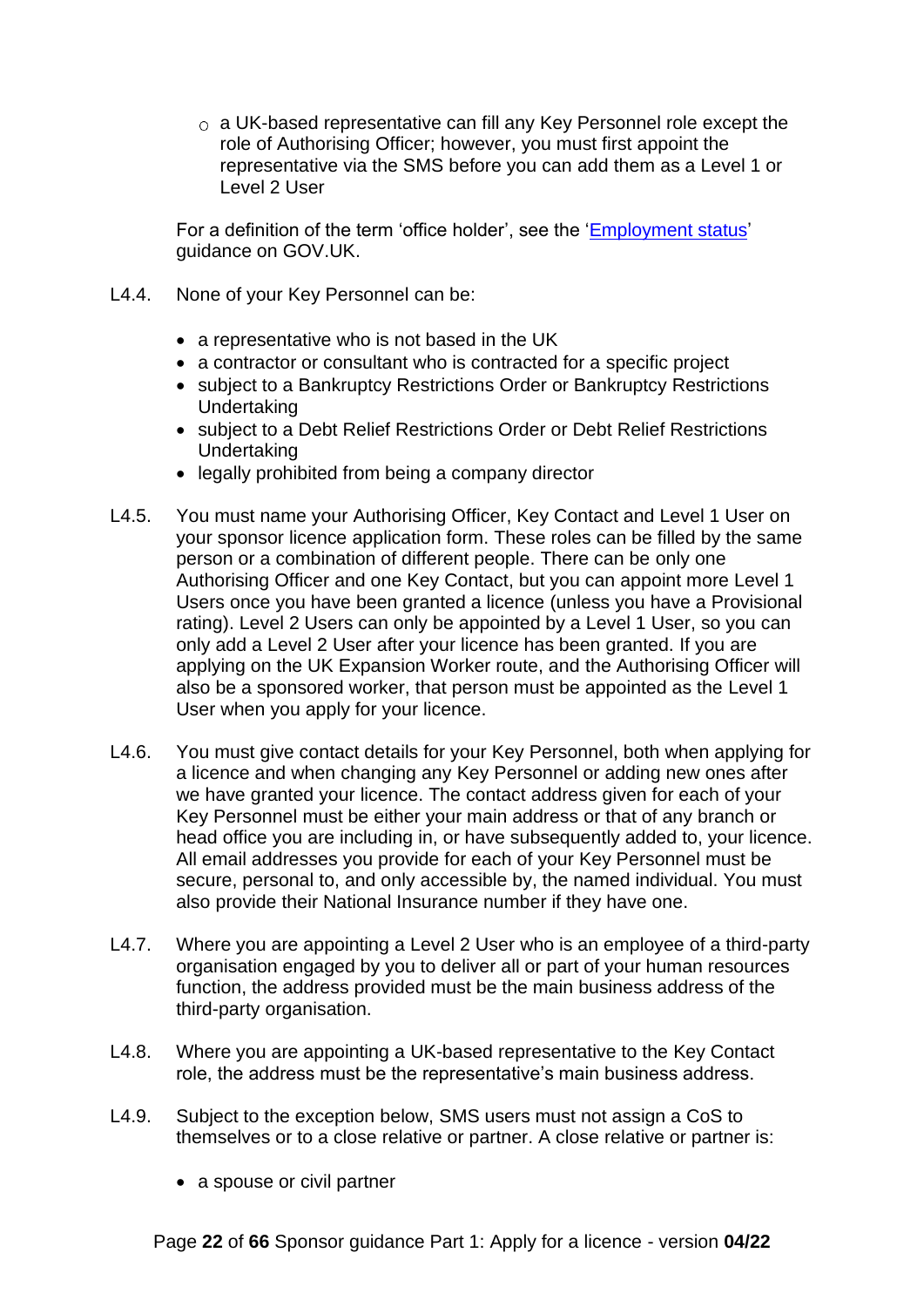- an unmarried or a same-sex partner
- a parent or step-parent
- a son or step-son
- a daughter or step-daughter
- a brother, step-brother or half-brother
- a sister, step-sister or half-sister
- a nephew, niece, or cousin
- an aunt or uncle
- a father-in-law, mother-in-law, brother-in-law, sister-in-law, son-in-law or daughter-in-law
- L4.10A.The only exception to this is where you are applying on the UK Expansion Worker route, and your Authorising Officer (and Level 1 User) is an employee of the overseas business and will be a sponsored worker. In this scenario, that person must assign a CoS to themselves in order to make an application for entry clearance. See section GBM3 of [Sponsor a Global Business](https://www.gov.uk/government/publications/workers-and-temporary-workers-sponsor-an-intra-company-worker)  [Mobility worker](https://www.gov.uk/government/publications/workers-and-temporary-workers-sponsor-an-intra-company-worker) for further information.
- L4.10. You are responsible for anything done by anyone you have set up as a user of the SMS, including representatives. If we are considering taking action against you, we will treat anything done by a representative on your behalf as if it were done by you. You may want to take precautions by checking the identity of any representative you appoint and ensuring they are suitable to do the activity required. If you do not meet your responsibilities, we will take compliance action against you.

#### <span id="page-22-0"></span>**Checks we make on your personnel**

- L4.11. We will always make checks on Authorising Officers, Key Contacts and Level 1 Users, and may check other people falling under the general definition of ['you' or 'your'.](#page-10-1) These include checks against our records and the Police National Computer (PNC). We will make these checks when considering your application and may repeat them at any time during the validity period of your licence. We will also carry out checks if new individuals take up these roles in your organisation. The outcome of these checks will, or may, influence the decision we make on your application, or the status of your existing licence.
- L4.12. We will refuse your licence application (or revoke your licence if you already have one) if our checks reveal that anyone falling under the general definition of ['you or your':](#page-10-1)
	- has an unspent criminal conviction for a relevant offence, as defined in [Annex L4](#page-61-0) of this guidance
	- has an outstanding civil penalty for emploving illegal workers, breaching the 'right to rent' scheme, or certain other immigration-related offences
	- subject to limited exceptions, is legally prohibited from becoming a company director
- L4.13. This is not a comprehensive list. See [Annex L1](#page-56-0) for a full list of reasons for which we will refuse an application for a sponsor licence, and Annex C1 of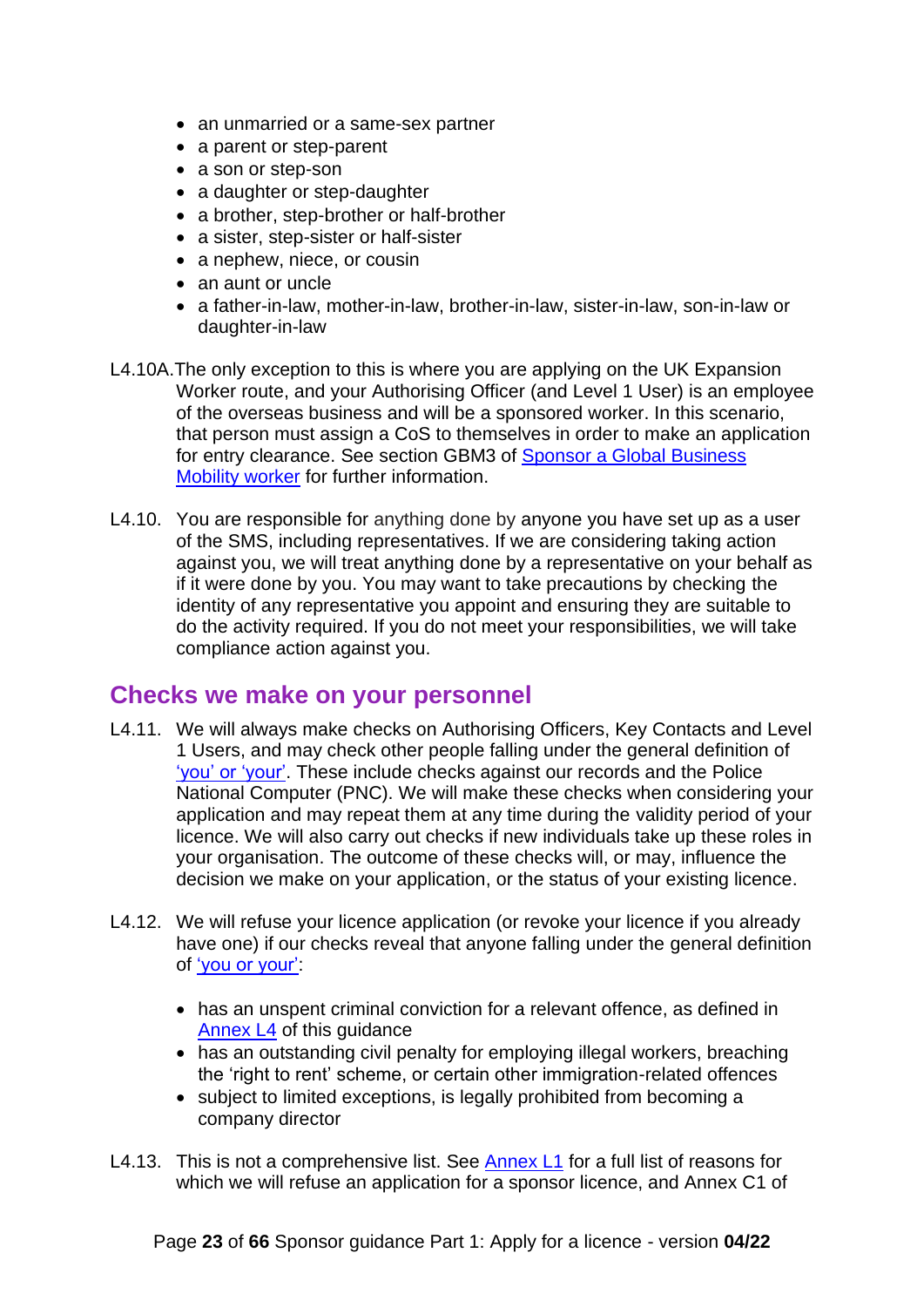[Part 3: Sponsor duties and compliance](https://www.gov.uk/government/publications/workers-and-temporary-workers-guidance-for-sponsors-part-3-sponsor-duties-and-compliance) for a full list of reasons for which we will revoke an existing licence.

- L4.14. We will normally refuse your licence application (or revoke your licence if you already have one) if our checks reveal that anyone falling under the general definition of 'you or your':
	- has an unspent conviction for an offence not listed in Annex L4 but-which we believe to be of relevance to your ability to discharge your sponsor duties
	- has been issued with a relevant civil penalty (other than those which result in automatic refusal or revocation)
	- has previously been named as Key Personnel at any sponsor organisation where an application for a licence was refused within the last 6 months or where a licence has been revoked within the last 12 months
	- is, or has been, an owner, director or Authorising Officer of a sponsor institution that has been ordered to pay costs to the Home Office in any legal proceedings, and those costs have not been paid
	- is acting, or has acted, in a manner that is not conducive to the public [good](#page-14-2)
- L4.15. This is not a comprehensive list. See:
	- [Annex L2](#page-58-0) for a full list of reasons on which we will normally refuse a licence application
	- [Annex L3](#page-61-0) for a list of reasons on which we may refuse your licence application
	- Annex C2 of [Part 3: Sponsor duties and compliance](https://www.gov.uk/government/publications/workers-and-temporary-workers-guidance-for-sponsors-part-3-sponsor-duties-and-compliance) for a full list of reasons on which we will normally revoke an existing sponsor licence
	- Annex C3 of [Part 3: Sponsor duties and compliance](https://www.gov.uk/government/publications/workers-and-temporary-workers-guidance-for-sponsors-part-3-sponsor-duties-and-compliance) for a full list of reasons on which we may revoke an existing sponsor licence
- L4.16. In some cases, rather than refuse your application (or revoke your licence), we may instead:
	- limit your Certificate of Sponsorship (CoS) allocation, or reduce it to zero
	- ask you to nominate alternative Key Personnel

### <span id="page-23-0"></span>Other persons involved with your organisation

L4.17. We do not routinely undertake checks on persons associated with sponsors who do not fall under the general definition of ['you' or 'your'](#page-10-1) but we reserve the right to do so. Such individuals could include employees in positions of responsibility who are not directors or Key Personnel, and individual financiers involved in the running of your organisation. We may ask you for information on such individuals as part of the application process. Their conduct, where relevant, may be taken into account when deciding your application.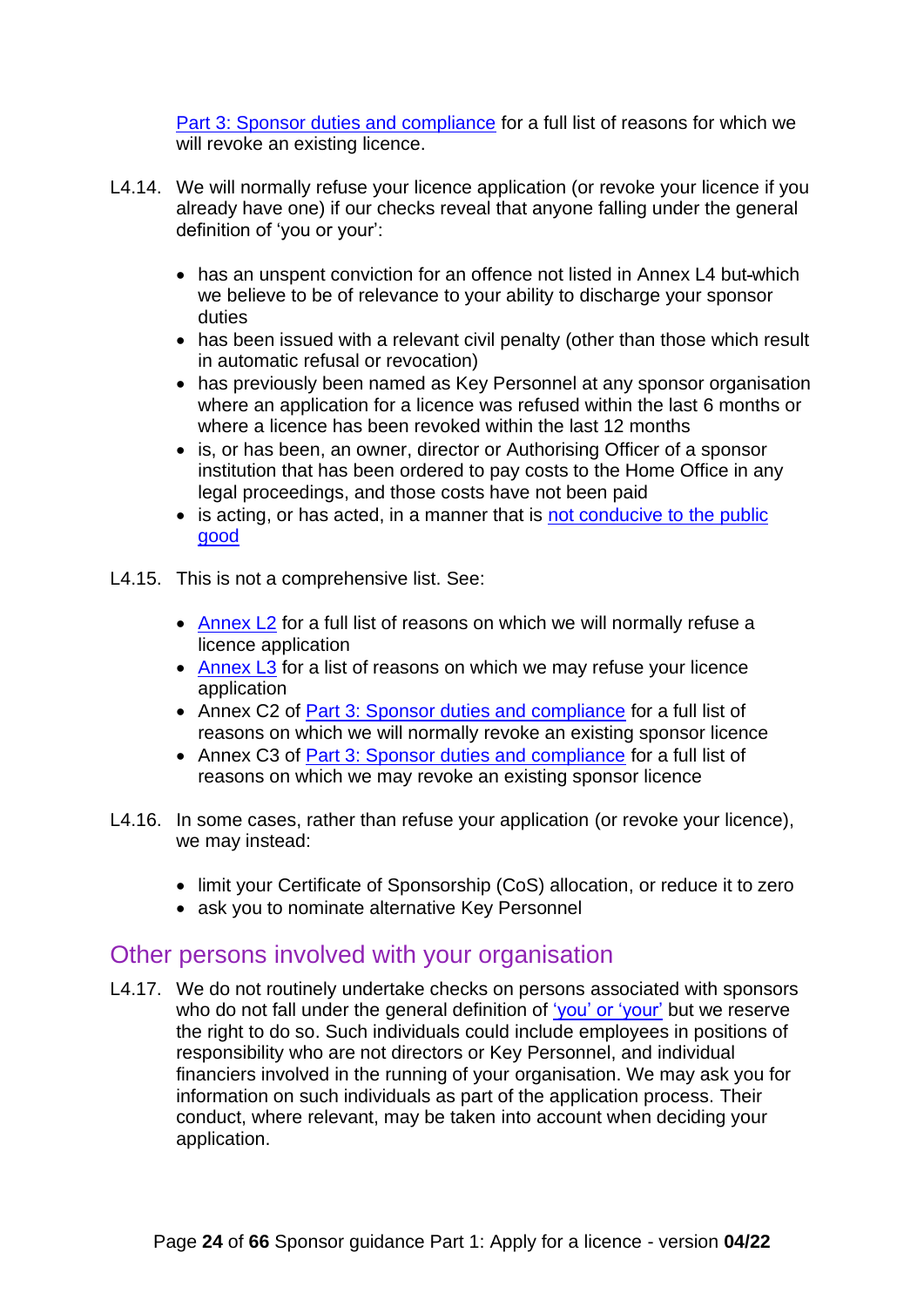# <span id="page-24-0"></span>**Key Personnel roles: eligibility and description**

L4.18. The paragraphs below explain what each of the Key Personnel roles (Authorising Officer, Key Contact, Level 1 User, Level 2 User) entails and who is eligible to fill them.

## <span id="page-24-1"></span>Authorising Officer

- L4.19. When you apply for a licence, you must appoint an Authorising Officer. The person you nominate to this role must be the most senior person in your organisation responsible for the recruitment of all migrant workers and ensuring that you meet all of your sponsor duties. If you do not recruit the workers you sponsor, this role must be filled by the most senior person responsible for your activity as a licensed sponsor. If there is more than one person who could fill this role, you must decide which one to nominate. You are responsible for the actions of your Authorising Officer, so you should ensure you are confident that they understand fully the importance of this role.
- L4.20. The Authorising Officer is also responsible for deciding how many of your staff need to have access to the SMS and what level of permission they can have. They are responsible for the activities of all SMS users and must comply with our requirements for using the system. If they fail to do this, we will take action against you.
- L4.21. The Authorising Officer does not have automatic access to the SMS. If they require access to the system, they will need to be set up as a Level 1 or Level 2 User, as well as being an Authorising Officer. This can be done by naming them as the Level 1 User on your application, or adding them as an additional Level 1 User or as a Level 2 User after your licence has been granted. The Authorising Officer is responsible for the activities of all SMS users, so you must have a system in place to check these activities. We recommend that the Authorising Officer checks the CoS assigned to workers at least once a month.
- L4.22. You must have an Authorising Officer in place throughout the life of your licence. The nominated person must always meet the requirements set out in this guidance. If you fail to have an Authorising Officer in place who meets our requirements, or you fail to tell us of a change in Authorising Officer, we will take action against you.
- L4.23. For guidance on how to add an additional Level 1 or Level 2 User, or tell us of a change in Authorising Officer, see [SMS Manual 2: manage your](https://www.gov.uk/government/collections/sponsorship-information-for-employers-and-educators#user-manuals:-sponsorship-management-system-(sms)) [sponsorship](https://www.gov.uk/government/collections/sponsorship-information-for-employers-and-educators#user-manuals:-sponsorship-management-system-(sms)) licence. For additional guidance on appointing an Authorising Officer on the UK Expansion Worker route, see section GBM3 of [Sponsor a](https://www.gov.uk/government/publications/workers-and-temporary-workers-sponsor-an-intra-company-worker)  [Global Business Mobility worker.](https://www.gov.uk/government/publications/workers-and-temporary-workers-sponsor-an-intra-company-worker)

## <span id="page-24-2"></span>Key Contact

L4.24. The Key Contact is usually the person who acts as the main contact between us and you. We will contact them if we have any queries about your sponsor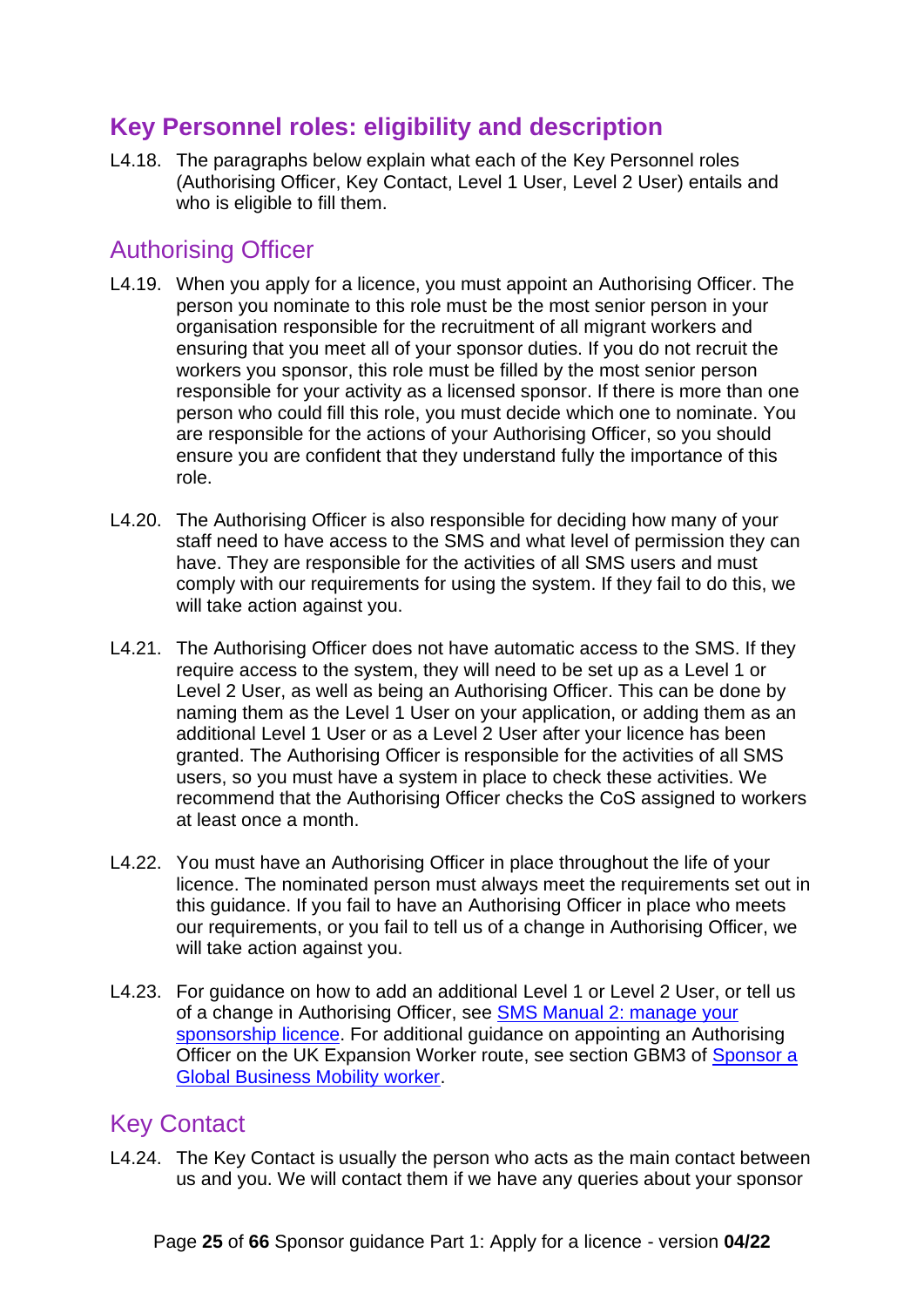licence application, the documents sent, or the payment. We may also contact your Authorising Officer if necessary.

L4.25. The Key Contact does not have automatic access to the SMS. If they require access to the system, they will need to be set up as a Level 1 or Level 2 User. This can be done by naming them as the Level 1 User on your application, or adding them as an additional Level 1 User or as a Level 2 User after your licence has been granted. See [SMS Manual 2](https://www.gov.uk/government/collections/sponsorship-information-for-employers-and-educators#user-manuals:-sponsorship-management-system-(sms)) for guidance on how to do this.

#### <span id="page-25-0"></span>Level 1 User

- L4.26. The Level 1 User is responsible for carrying out your day-to-day sponsorship activities using the SMS. Level 1 Users can perform the following actions in SMS:
	- assign CoS to workers
	- ask for an increase in the number of CoS you can assign (your CoS limit)
	- ask for more Level 1 Users and add Level 2 Users to the SMS or remove them
	- tell us about minor changes to your details
	- tell us of changes of circumstances on the SMS
	- report worker activity to us  $-$  for example, inform us if a worker goes missing or does not come to work
	- withdraw CoS
	- tell us of changes to work addresses
	- change user details
	- view information about your licence and Key Personnel
	- access key messages we post from time to time
	- apply to renew your licence and track the progress of your application
	- apply for [premium customer service](#page-46-4) and track the progress of your application
- L4.27. The Level 1 User can be the same person as the Authorising Officer or be another person, or other persons, in your organisation.
- L4.28. When you first apply for a sponsor licence, you can only nominate one Level 1 User and they must be an employee, director or partner. Once you have a licence you can use the SMS to nominate more Level 1 Users. We will perform checks on new Level 1 Users before we give them access to the SMS. These include checks against our records and the Police National Computer.
- L4.28A. If you are applying under UK Expansion Worker, and your Authorising Officer is based overseas at the time of application, that person must also be named as your Level 1 User. You can only change or add more Level 1 Users when you have obtained an A-rating for your licence. For further guidance on appointing a Level 1 User on the UK Expansion Worker route, see section GBM3 of [Sponsor a Global Business Mobility worker.](https://www.gov.uk/government/collections/sponsorship-information-for-employers-and-educators#workers-and-temporary-workers:-guidance-for-sponsors)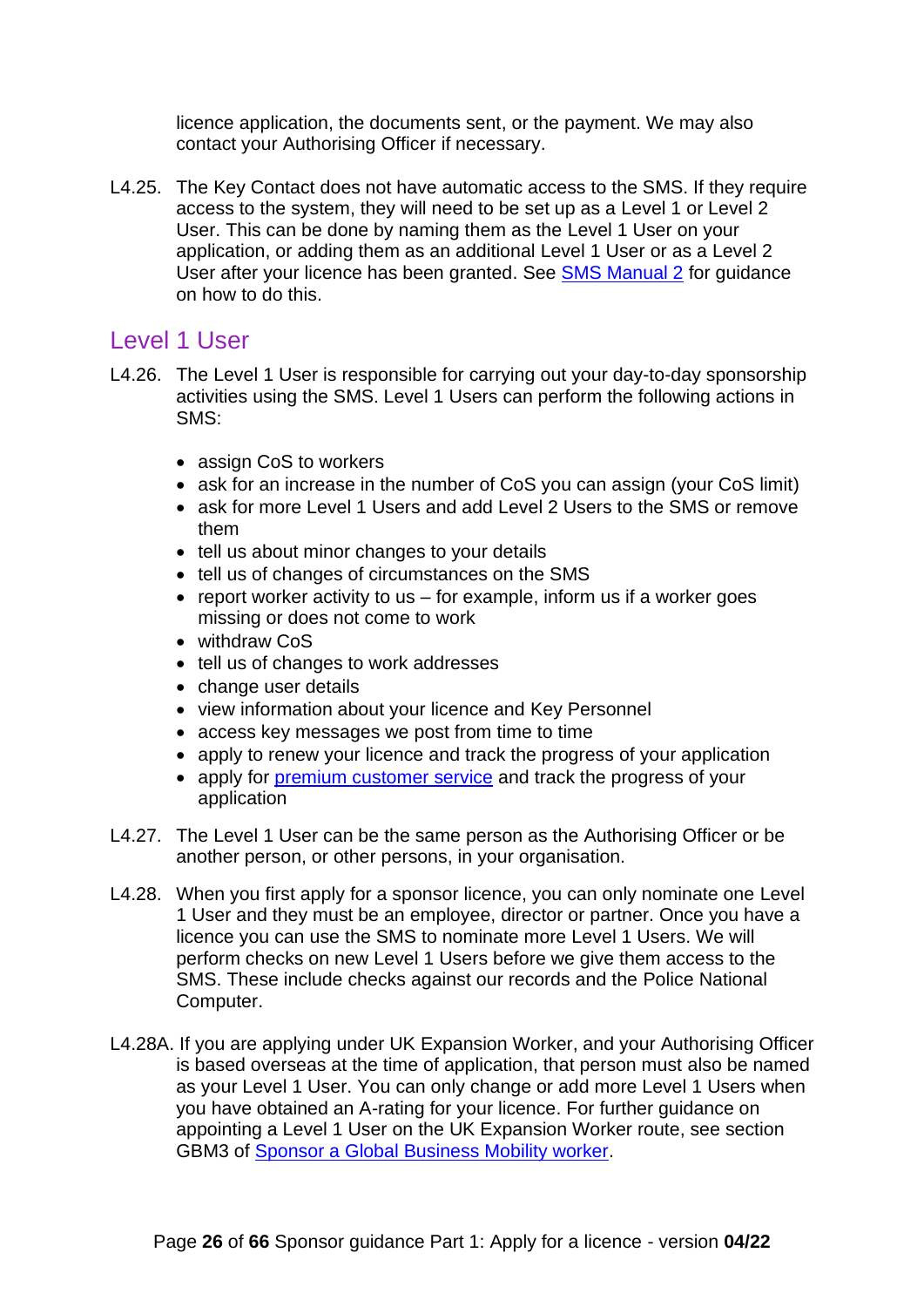- L4.29. You can decide how many Level 1 Users you need. The Authorising Officer is responsible for their conduct, so we recommend that you do not have more Level 1 Users than you really need. You should make sure you have at least enough to be able to cover periods of leave or sickness.
- L4.30. You must have at least one Level 1 User in place at all times during the life of your licence. It is not possible for you to meet all of your sponsor duties without one. If we find you do not have any Level 1 Users in place after your licence has been granted, we may revoke your licence.
- L4.31. You must have at least one Level 1 User who is an employee, a partner or a director. If you have more than one Level 1 User, any additional Level 1 Users must be one of the following:
	- a paid staff member or [office holder](https://www.gov.uk/employment-status/office-holder) within your organisation
	- an employee of a third-party organisation engaged by you to deliver all or part of your HR function
	- a UK-based representative
- L4.32. They must not be any of the following:
	- a contractor
	- a consultant who is contracted for a specific project
	- a temporary staff member supplied to you by an employment agency
	- an undischarged bankrupt
- L4.33. You must always have a minimum of one Level 1 User who is a settled [worker.](#page-9-0) The only exceptions to this rule are if:
	- you are a diplomatic mission or international organisation licensed under the [International Agreement](https://www.gov.uk/government/publications/workers-and-temporary-workers-guidance-for-sponsors-sponsor-an-international-agreement-worker) route; or
	- your Authorising Officer is a person with valid entry clearance or permission to stay as:
		- a [Representative of an Overseas Business](https://www.gov.uk/representative-overseas-business)
		- a [Tier 1 \(Graduate Entrepreneur\)](https://www.gov.uk/tier-1-graduate-entrepreneur-visa) migrant
		- o a [Tier 1 \(Entrepreneur\)](https://www.gov.uk/tier-1-entrepreneur) migrant
		- a [Tier 1 \(Exceptional Talent\)](https://www.gov.uk/tier-1-exceptional-talent) migrant
		- $\circ$  a [Start-up](https://www.gov.uk/start-up-visa) migrant
		- $\circ$  an [Innovator](https://www.gov.uk/innovator-visa)
		- o a [Global Talent](https://www.gov.uk/global-talent) migrant
		- a UK Expansion Worker

#### <span id="page-26-0"></span>Level 2 User

- L4.34. Level 2 Users have fewer permissions than Level 1 Users. Level 2 Users can perform the following actions in SMS:
	- create and assign CoS to workers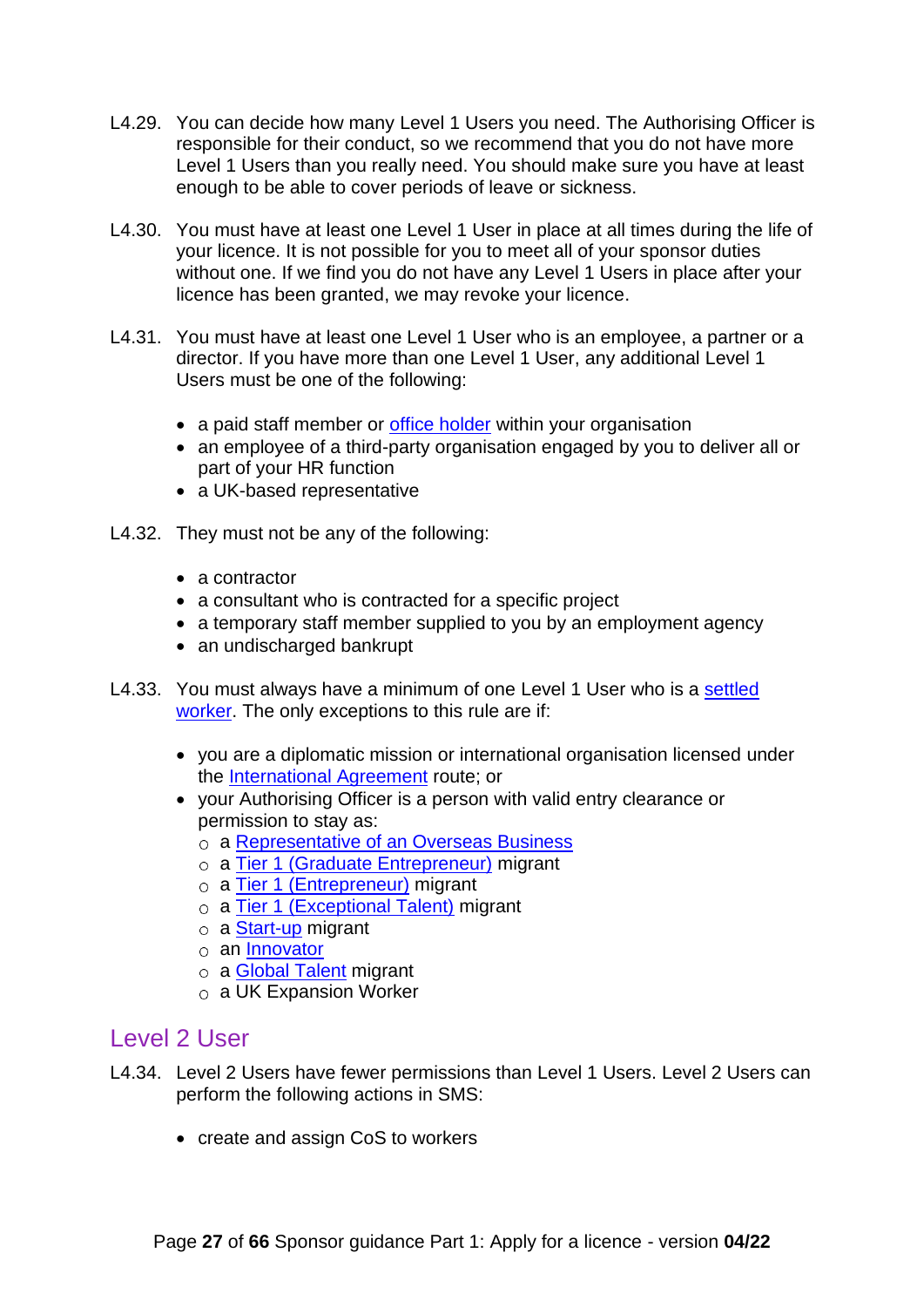- report worker activity to us in respect of any CoS they have personally created and assigned, or which have been transferred to them by a Level 1 User
- L4.35. Level 2 Users cannot report on CoS assigned by Level 1 Users.
- L4.36. You can decide how many Level 2 Users you need. The Authorising Officer is responsible for them, so we recommend that you do not have more Level 2 Users than you really need.
- L4.37. A Level 2 User may be any of the following:
	- a paid staff member or [office holder](https://www.gov.uk/employment-status/office-holder) within your organisation
	- an employee of a third-party organisation engaged by you to deliver all or part of your HR function
	- a temporary staff member supplied to you by an employment agency
	- a UK-based representative
- <span id="page-27-0"></span>L4.38. They must not be:
	- a contractor
	- a consultant who is contracted for a specific project
	- an undischarged bankrupt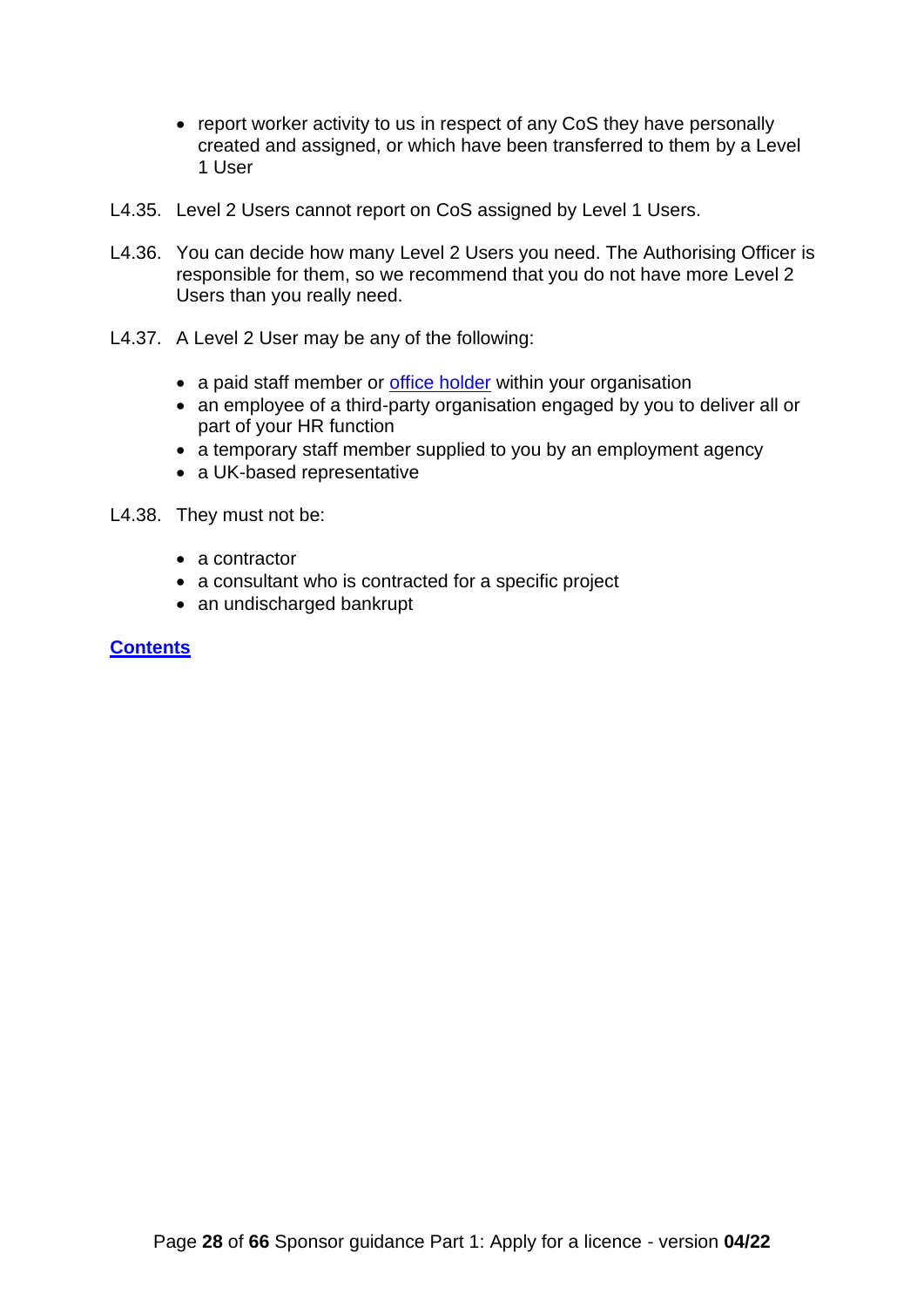# <span id="page-28-0"></span>L5. Organisations with multiple branches

This section provides information on how you can apply for a licence if you have multiple branches or sites.

## <span id="page-28-1"></span>**Guiding principles**

- L5.1. The sponsorship system is based on a direct relationship between a sponsor and the person they are sponsoring to work in the UK. This allows a sponsor to fulfil its sponsorship duties effectively.
- L5.2. Organisations have a wide range of corporate structures and collaborative arrangements for delivering business in partnership with others. These are permitted under this guidance, but they must not distort or dilute the relationship between a sponsor and a worker that underpins the effective functioning of the sponsorship system.
- L5.3. To ensure the sponsorship system works effectively where there are multiple branches or collaborative arrangements, the relationship between branches and organisations must be open and transparent so that the sponsorship of workers can be monitored effectively.
- L5.4. Arrangements or partnerships that circumvent the Immigration Rules or this guidance will be considered to be abuse of the sponsorship system, and compliance action will be taken against the sponsor and/or its partners in such circumstances. If compliance action is taken, this will affect any licence you hold under the Worker or Temporary Worker routes, including all branches and partnerships listed on it.

### <span id="page-28-2"></span>**How you can apply if you have multiple branches**

- L5.5. If you have a number of different offices, UK-based subsidiaries or entities, locations or campuses, which we call 'branches' in this guidance, you can register in a number of ways, including by:
	- applying for a single licence that includes your head office and all branches in the UK
	- each branch applying for its own licence
	- grouping a number of branches under a single licence for example, a large UK-wide company might find it more convenient to register all of its operations in a particular region under a single licence
- L5.6. We may ask for evidence to show that your head office and/or group of branches listed for any Worker or Temporary Worker route are linked by common ownership or control. We assess common ownership or control of branches in the same way we assess it for applications for a licence on the Senior or Specialist Worker or Graduate Trainee route as set out in section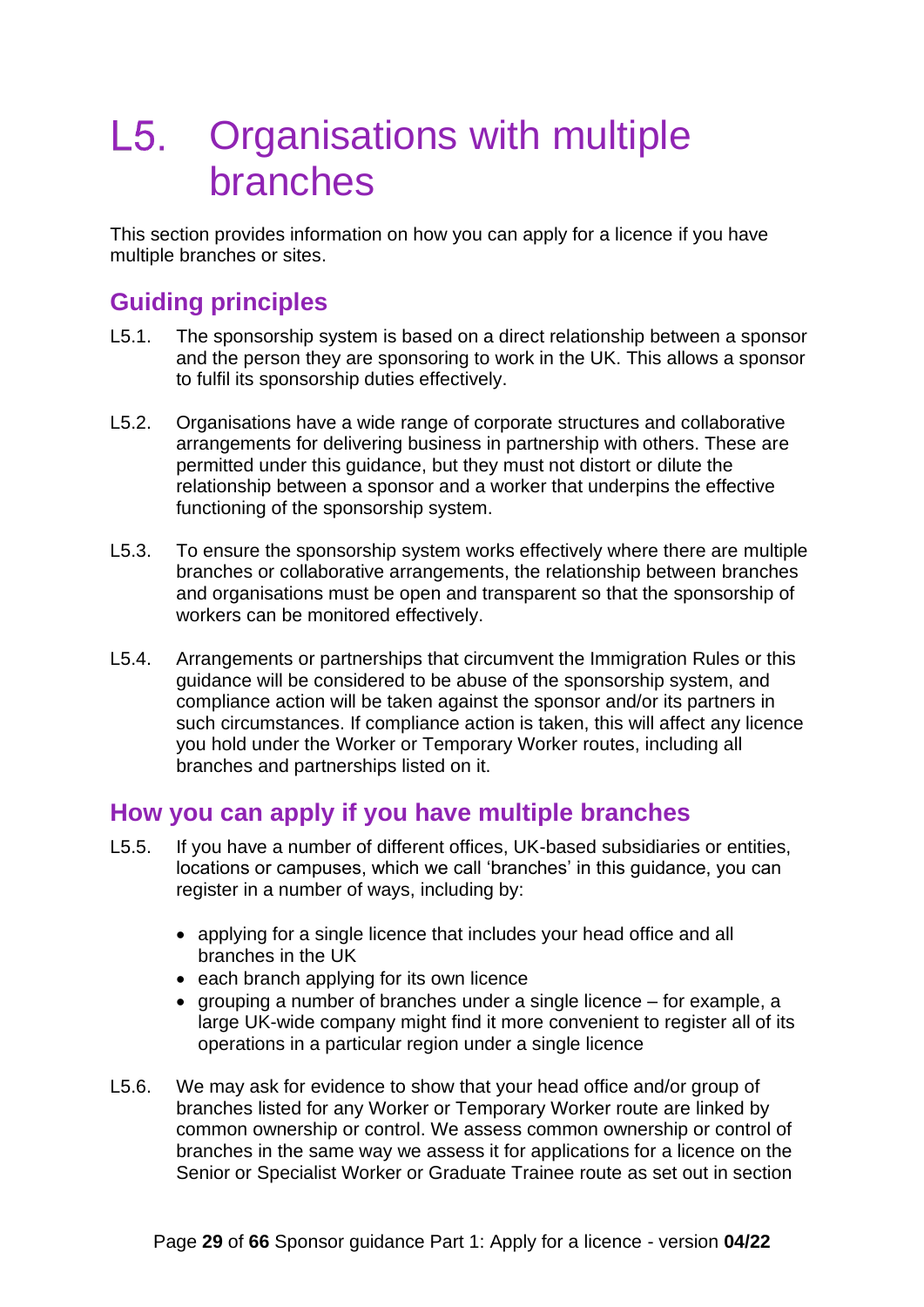GBM2 of [Sponsor a Global Business Mobility](https://www.gov.uk/government/publications/workers-and-temporary-workers-sponsor-an-intra-company-worker) worker.

- L5.6A. If you are applying on any of the Global Business Mobility routes, you must also register details of the linked overseas business from whom workers will be assigned. See section GBM2 of [Sponsor a Global Business Mobility](https://www.gov.uk/government/publications/workers-and-temporary-workers-sponsor-an-intra-company-worker)  [worker](https://www.gov.uk/government/publications/workers-and-temporary-workers-sponsor-an-intra-company-worker) for further information.
- L5.7. We will not allow you to add a branch to your sponsor licence in any of the following circumstances:
	- the branch already holds a sponsor licence and it has been downgraded to a B-rating, or suspended whilst we investigate it
	- the branch previously held a sponsor licence and it has been revoked within the past 12 months
	- the branch is unable to offer a genuine vacancy that meets the suitability [criteria](#page-41-3) for the issue of a licence in the relevant route
- L5.8. If you have a number of branches that are individually licensed and we revoke the licence from one of those branches or downgrade it to a B-rating, we will not automatically remove or downgrade the licences from the other branches, but we will investigate them.
- L5.9. If you are licensed as a 'head office and all UK branches' and we revoke your licence or downgrade it to a B-rating, this will apply to all your branches. If we revoke your licence, none of your branches will be able to sponsor workers. If you are sponsoring workers when your licence is revoked, we will normally cancel the permission they have to be in the UK, because they will no longer be working for a licensed sponsor. See [Part 3: Sponsor duties and](https://www.gov.uk/government/publications/workers-and-temporary-workers-guidance-for-sponsors-part-3-sponsor-duties-and-compliance)  [compliance](https://www.gov.uk/government/publications/workers-and-temporary-workers-guidance-for-sponsors-part-3-sponsor-duties-and-compliance) for information on what happens to sponsored workers if we are considering taking action against you, or if we revoke your licence.
- L5.10. If any of your branches later apply for their own licence, we will take into account any evidence of previous abuse or non-compliance, and the reasons for it, when considering their application.

## <span id="page-29-0"></span>**Employment agencies and third-party employment**

- L5.11. If you are an [employment agency](https://www.gov.uk/employment-agencies-and-businesses/overview) or any third party (intermediary) who supplies workers to a client, you can apply for a sponsor licence but only to sponsor workers who will be employed directly by you in connection with the running of your business. You cannot sponsor a worker and then supply them as labour to another organisation, regardless of any genuine contractual arrangement between the parties involved.
- L5.12. If you are an employment agency or intermediary and we grant a sponsor licence to you on this basis, but later find the workers you are sponsoring have been supplied as labour to another organisation, we will revoke your licence.
- L5.13. If you are a sponsor that wants to employ a worker who has been supplied to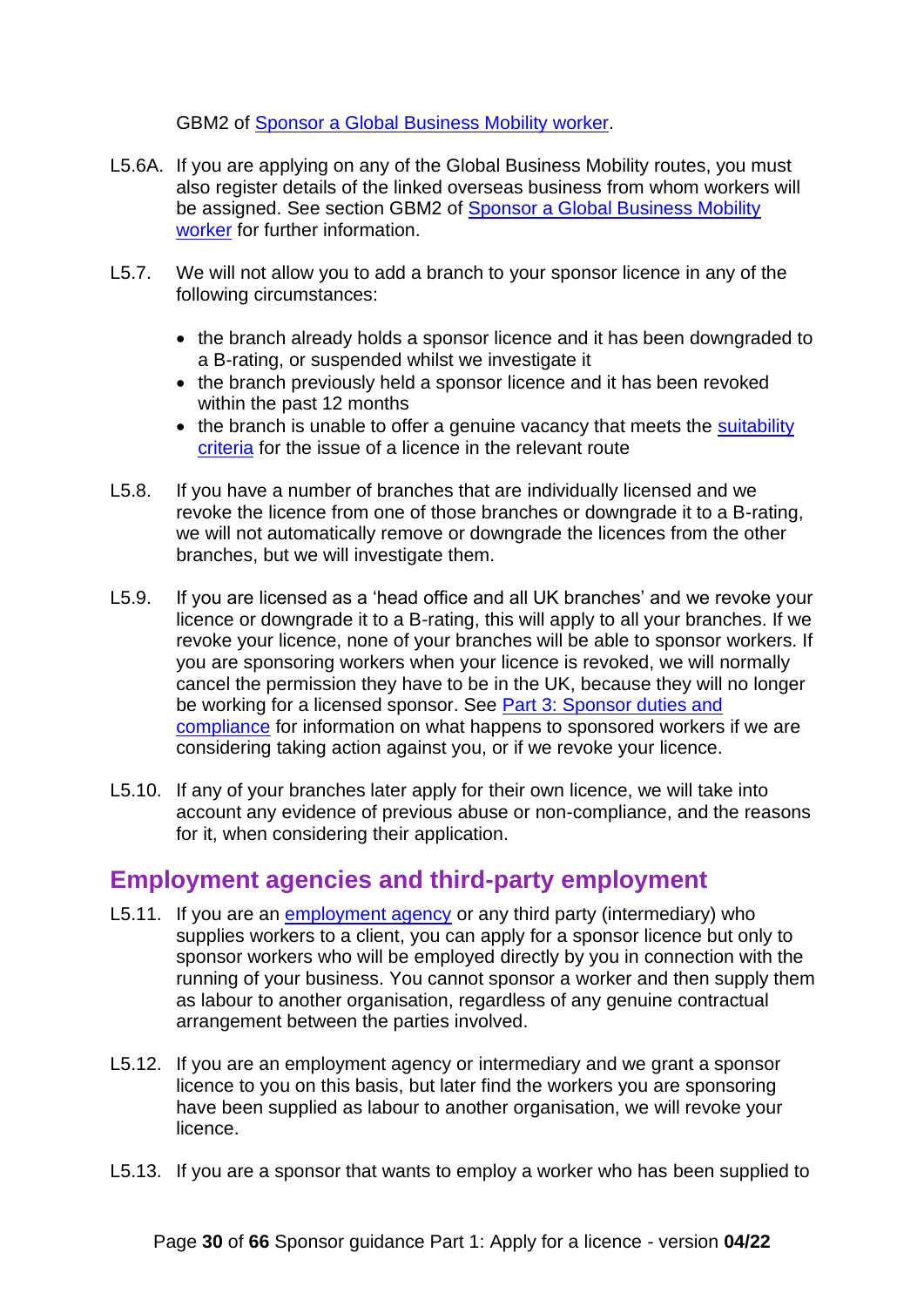you by an employment agency or an intermediary, you can only assign a Certificate of Sponsorship to them if you:

- have genuine responsibility for deciding all the duties, functions and outcomes or outputs of the job the worker is doing
- are responsible for agreeing and paying the worker's salary
- L5.14. See section S1 of [Part 2: Sponsor a worker](https://www.gov.uk/government/publications/workers-and-temporary-workers-guidance-for-sponsors-part-2-sponsor-a-worker) for information on sponsoring workers who are, or will be, working on a contract basis.

### <span id="page-30-0"></span>**Franchises**

- L5.15. If you have a number of franchises under your control, you can decide whether to apply for a licence as a 'head office and all UK branches' or have each franchise licensed individually.
- L5.16. If your franchises are separate businesses not under your control (as the parent organisation), each franchise must have its own licence if it wishes to sponsor workers.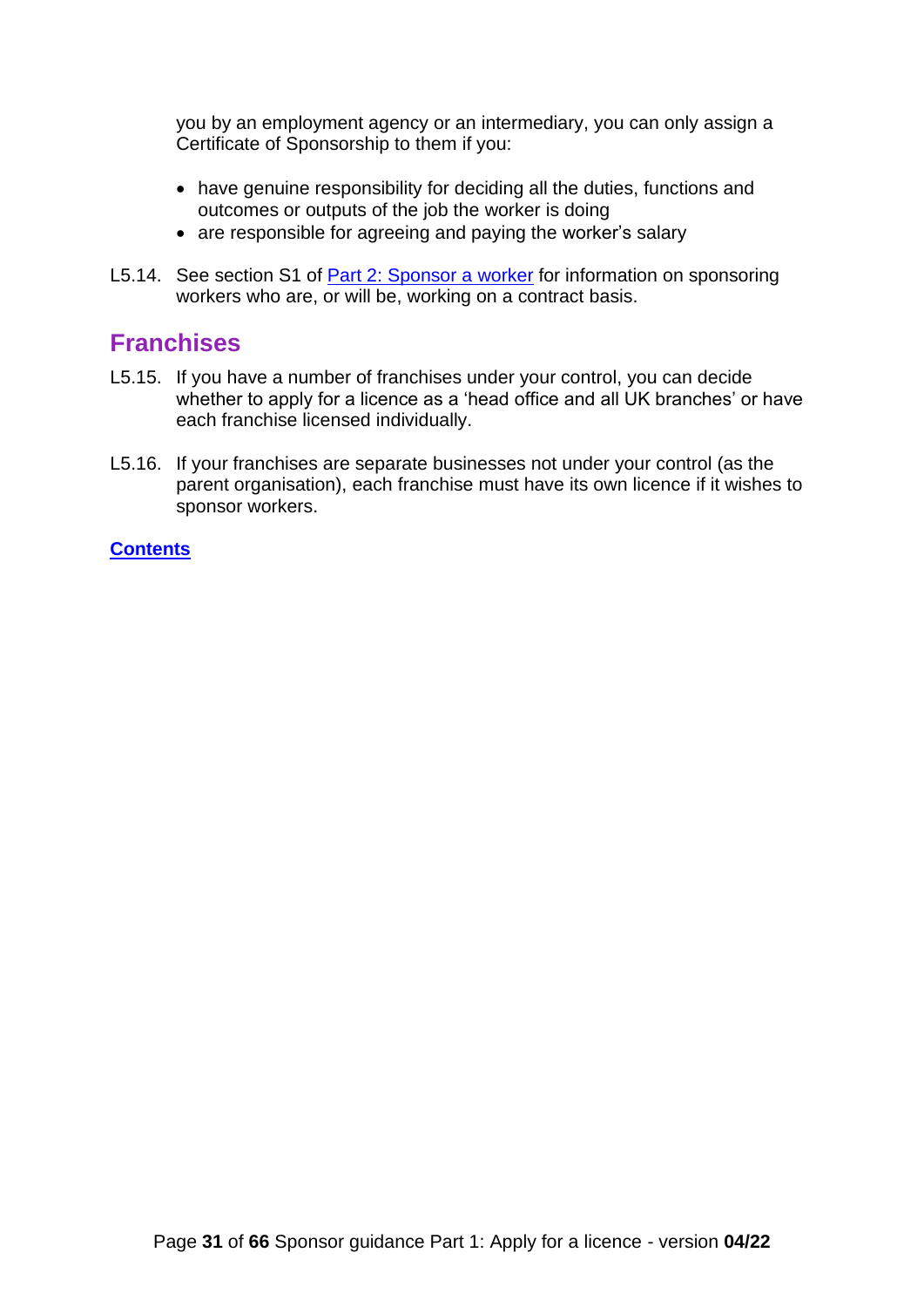# <span id="page-31-0"></span>L6. Application process

This section describes the process of applying for a sponsor licence.

L6.1. The information in this section applies to all routes. You must also refer to the [route-specific guidance](#page-5-2) relevant to route, or routes, in which you are applying to be licensed.

## <span id="page-31-1"></span>**How we use your information**

- L6.2. All sponsorship applications are confidential. However, we may use personal information that you provide to us when you apply for a licence, at any time throughout the period of your licence, or in any other dealings with us, in accordance with the [Home Office Personal Information Charter.](https://www.gov.uk/government/organisations/home-office/about/personal-information-charter)
- L6.3. In certain circumstances, information about you or your employees may be passed to other government departments and agencies, local authorities and fraud prevention agencies, such as HM Revenue and Customs (HMRC), the Department for Work and Pensions (DWP), and Cifas, for immigration purposes, the prevention of fraud and criminality and/or to help them carry out their functions. These bodies may provide the Home Office with information about you and your employees.

### <span id="page-31-2"></span>**Using a representative**

- L6.4. You must make the application yourself. A representative can help you to fill in your application form (see ['Choosing a representative'](#page-31-3) below) but they must not send it on your behalf. If we find this has happened, we will refuse your application and not refund your fee.
- L6.5. You can only appoint a representative at the licence application stage if you also want to appoint them as your Key Contact. You cannot appoint a representative as a Level 1 or Level 2 User at the licence application stage, or as an Authorising Officer at any stage. See the [Key Personnel](#page-20-0) section for further information.
- L6.6. If, after being granted a licence, you wish to use the services of a representative, or add them as a Level 1 or Level 2 User, you must appoint them using the [sponsorship management system \(SMS\).](#page-52-1) We will not deal with any communications from a representative acting on your behalf unless they have been appointed by you.

#### <span id="page-31-3"></span>Choosing a representative

L6.7. If you use the services of a representative – either in connection with your sponsor licence application or in any other dealings with us – they must be based in the UK and, where relevant, be a person who is qualified to provide immigration advice or immigration services in accordance with [section 84 of](http://www.legislation.gov.uk/ukpga/1999/33/section/84)  [the Immigration and Asylum Act 1999](http://www.legislation.gov.uk/ukpga/1999/33/section/84) (as amended from time to time). This means they must be one of the following: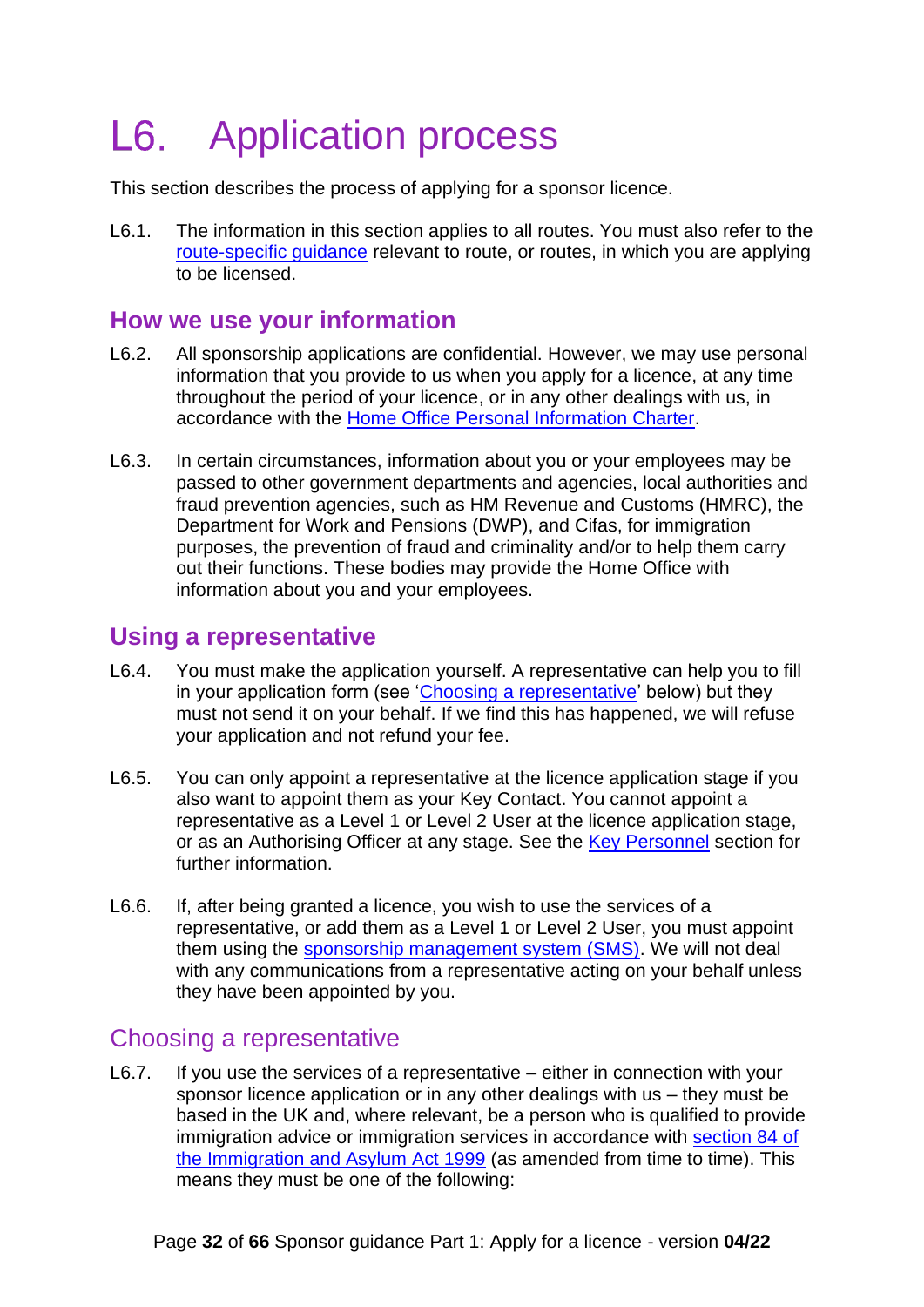- regulated by the [Office of the Immigration Services Commissioner \(OISC\)](https://www.gov.uk/government/organisations/office-of-the-immigration-services-commissioner)
- a regulated member of a designated professional body or designated qualifying regulator, or working under the supervision of such a person – for the purposes of the Immigration and Asylum Act 1999, the designated bodies and regulators are the:
	- o [Legal Services Board](https://www.legalservicesboard.org.uk/) (which has oversight of the Law Society, the Solicitors Regulation Authority, the Chartered Institute of Legal Executives, and the Bar Council)
	- [Law Society of Scotland](https://www.lawscot.org.uk/)
	- [Faculty of Advocates](http://www.advocates.org.uk/)
	- [Law Society of Northern Ireland](https://www.lawsoc-ni.org/)
	- o [Bar Council of Northern Ireland;](http://www.barofni.com/) or
- exempt by Ministerial Order from the requirement to be regulated (see below)
- otherwise compliant with section 84
- L6.8. If a representative provides immigration advice or immigration services on your behalf without being 'qualified' under the Immigration and Asylum Act 1999, they may be committing a criminal offence.
- L6.9. Sponsor licence holders are exempted from the general prohibition on providing immigration advice and immigration services to their sponsored workers and their eligible family members, in connection with their applications for entry clearance or permission to enter or stay on a sponsored work or study route, if they meet specified conditions. This exemption is contained in the [Immigration and Asylum Act 1999 \(Part 5 Exemption:](https://www.legislation.gov.uk/uksi/2022/235/contents/made)  [Licensed Sponsors\) Order 2022.](https://www.legislation.gov.uk/uksi/2022/235/contents/made) You cannot use this exemption to provide immigration advice or immigration services where the specified conditions are not met – this includes providing immigration advice or immigration services for other purposes, or to any other persons. For further information, see section S6 of [Part 2: Sponsor a worker.](https://www.gov.uk/government/publications/workers-and-temporary-workers-guidance-for-sponsors-part-2-sponsor-a-worker/workers-and-temporary-workers-guidance-for-sponsors-part-2-sponsor-a-worker-general-information-accessible-version)
- L6.10. Anyone who satisfies section 84 through exemption by Ministerial Order must still comply with the [OISC Code of Standards.](https://www.gov.uk/government/publications/oisc-code-of-standards-commissioners-rules-2012)
- L6.11. The [Office of the Immigration Services Commissioner \(OISC\)](https://www.gov.uk/find-an-immigration-adviser/search-for-an-adviser) page on GOV.UK has more information and links to websites for solicitors, advocates, barristers, legal executives and the Community Legal Service.

#### <span id="page-32-0"></span>**Fees**

- L6.12. There is a fee for:
	- your initial application for a sponsor licence
	- applying to renew an existing sponsor licence
	- in some cases, applying to extend the scope of an existing licence (adding routes on which you can sponsor workers)
	- each [Certificate of Sponsorship](#page-8-1) you assign
	- any additional [premium services](#page-46-3) after your licence has been granted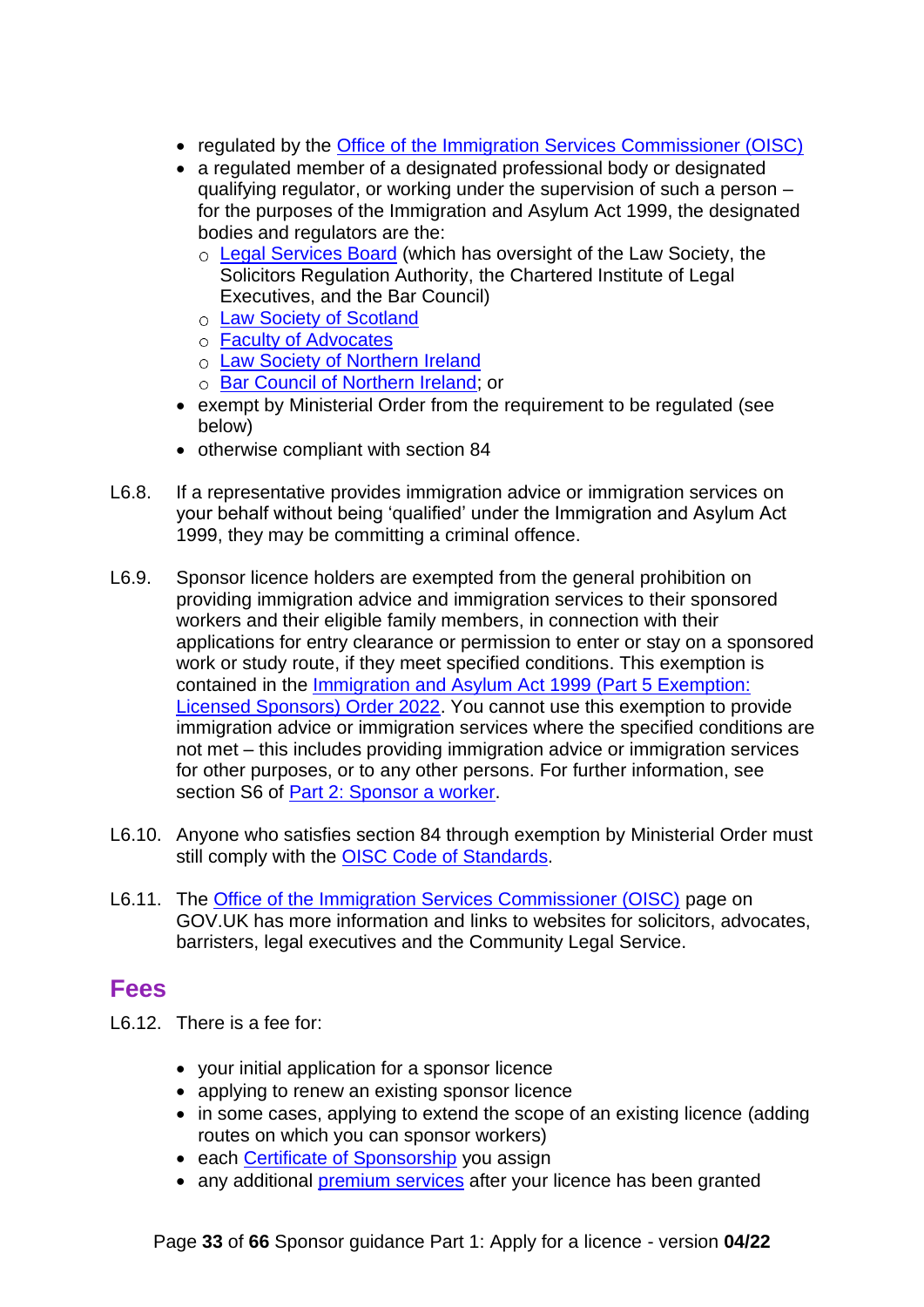- L6.13. The fee for a sponsor licence depends on the type of licence you are applying for and the size or status of your organisation. You are eligible to pay the 'small' fee if you:
	- are applying for a licence under the Temporary Worker routes only
	- have charitable status see [Sponsor a Charity Worker](https://www.gov.uk/government/publications/workers-and-temporary-workers-guidance-for-sponsors-sponsor-a-charity-worker) for a definition of this term
	- are subject to the small companies regime as set out in sections 381 to [384 of the Companies Act 2006,](http://www.legislation.gov.uk/ukpga/2006/46/section/381) or
	- are a sole trader (not a company) and you employ fewer than 50 people
- L6.14. In all other cases, you must pay the 'large' fee.
- L6.15. Up-to-date information on fees is available on the GOV.UK website at [UK](https://www.gov.uk/government/publications/visa-regulations-revised-table)  [visa fees.](https://www.gov.uk/government/publications/visa-regulations-revised-table)
- L6.16. The fee is for our consideration of your licence application and will not be refunded if we refuse your licence application or you withdraw it after consideration of it has begun.
- L6.17. If you are sponsoring a worker on the Skilled Worker or Global Business Mobility – Senior or Specialist Worker routes, you may also have to pay an [Immigration Skills Charge](https://www.gov.uk/uk-visa-sponsorship-employers/immigration-skills-charge) for each worker you sponsor. For guidance on this, see section S5 of [Part 2: Sponsor a worker.](https://www.gov.uk/government/publications/workers-and-temporary-workers-guidance-for-sponsors-part-2-sponsor-a-worker)

### <span id="page-33-0"></span>**Completing the online application form**

- L6.18. You must register your details online by completing the UKVI [Online sponsor](https://www.points.homeoffice.gov.uk/gui-sponsor-jsf/Register/SponsorRegister.faces)  [application registration.](https://www.points.homeoffice.gov.uk/gui-sponsor-jsf/Register/SponsorRegister.faces) Once you have registered, you will be able to log into the UKVI ['Sponsor application log in'](https://www.points.homeoffice.gov.uk/gui-sponsor-jsf/Home/SponsorHome.faces) page. You must then complete the online application form and submit specified documents to prove you are eligible and suitable. These documents are listed in [Appendix A o](https://www.gov.uk/government/publications/supporting-documents-for-sponsor-applications-appendix-a)f the sponsor guidance.
- L6.19. You should make sure you will be able to send all of your documents to us as soon as you have submitted your application.
- L6.20. If you gather all the necessary information before starting, the application should take about 20 to 30 minutes to complete. If you want to keep a copy of it for your records, you must make a note or take a screenshot of what you have included in your application as you complete it because we cannot give you a copy of your licence application.
- L6.21. When you complete the online sponsor licence application form, you must choose which routes you wish to be licensed under. You can choose as many routes as you need, provided you are eligible for them. If your application is successful, these will then be the only routes on which you can sponsor workers.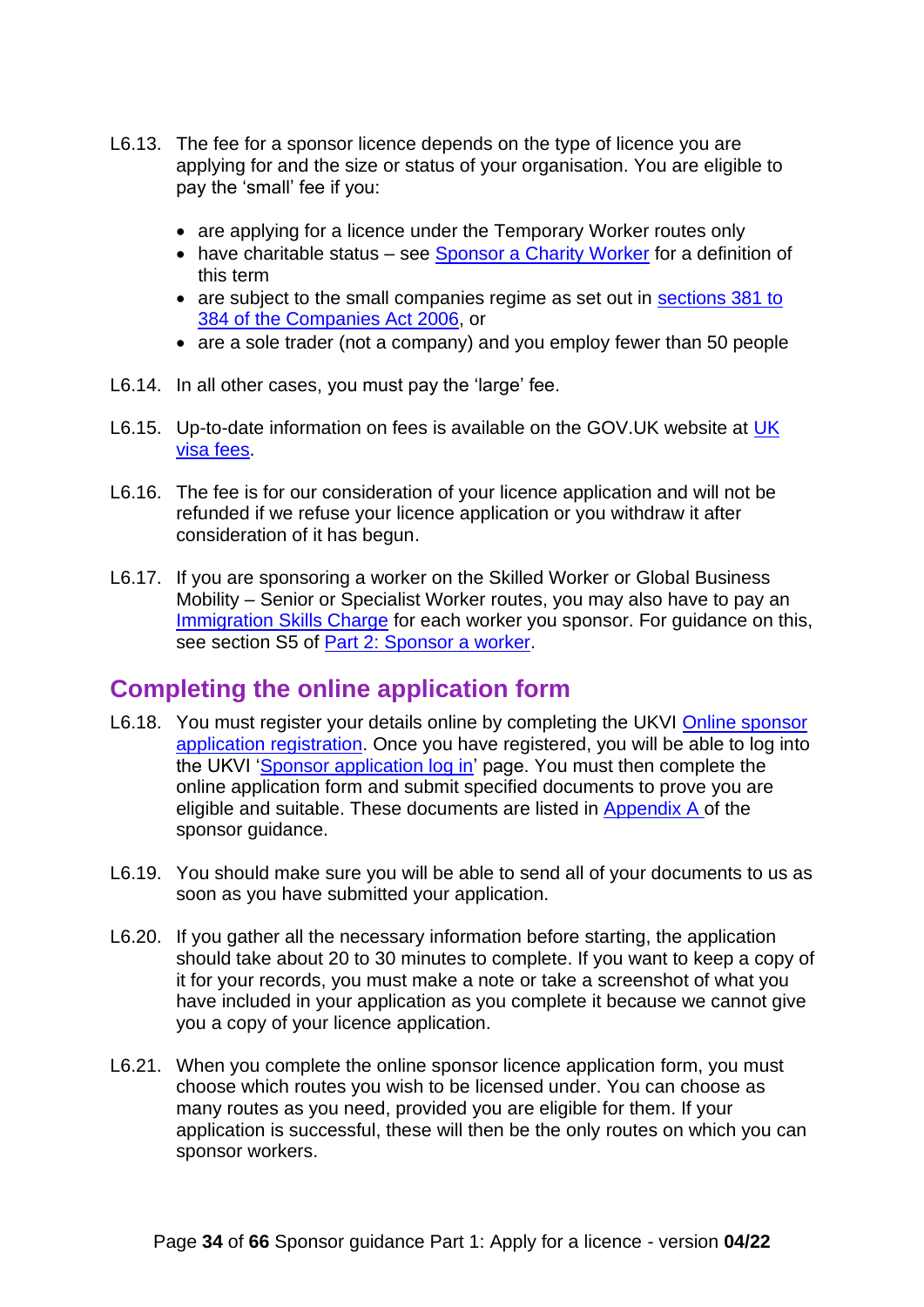## <span id="page-34-0"></span>Certificate of Sponsorship allocation

- L6.22. The online form asks you for an estimate of the number of Certificates of Sponsorship (CoS) you may wish to assign in your first year in each route for which you are applying for a licence. You will need to assign a CoS to any worker you wish to sponsor before they can apply for entry clearance, permission to enter, or permission to stay. You will therefore need to think carefully about how many workers you are likely to employ during the year and why.
- L6.23. You must be able to justify your request. If you are applying under Skilled [Worker](https://www.gov.uk/government/publications/workers-and-temporary-workers-sponsor-a-skilled-worker) or **T2 Minister of Religion**, you must provide additional information, as specified in Appendix A to the sponsor guidance, about current vacancies and workers you wish to sponsor. If you are applying under Skilled Worker, you will also need to understand the difference between 'Defined' and 'Undefined' CoS. For more information, see:
	- section S2 of Part 2: [Sponsor a worker](https://www.gov.uk/government/publications/workers-and-temporary-workers-guidance-for-sponsors-part-2-sponsor-a-worker)
	- the relevant route-specific quidance

Note: if you are applying under UK Expansion Worker, see section GBM3 of [Sponsor a Global Business Mobility worker](https://www.gov.uk/government/publications/workers-and-temporary-workers-sponsor-an-intra-company-worker) for guidance on CoS allocations for that route.

### <span id="page-34-1"></span>**After you have submitted your application**

- L6.24. Once you have submitted your online application, you must send the following documents (by email) to validate it:
	- all pages of the submission sheet, signed and dated by your Authorising Officer – this includes a declaration from you that you agree to meet all of the duties associated with being a licensed sponsor
	- the mandatory documents listed in [Appendix A](https://www.gov.uk/government/publications/supporting-documents-for-sponsor-applications-appendix-a) of the sponsor guidance and on the submission sheet – see [section L7](#page-36-0) for further information on supporting documents
- L6.25. You must also tell us in a covering email or letter accompanying your submission sheet if you (under the general definition of ['you' or 'your'\)](#page-10-1):
	- have been suspended or removed from any sponsor register within the last 5 years
	- have any criminal prosecutions pending
	- are aware that an organisation you have been involved with in a similar role has failed to pay value added tax (VAT) or any other form of excise duty
- L6.26. You must send all of these documents to us within 5 working days of the date you complete your online application. You should scan or take pictures of your supporting documents and send them to the email address given on the submission sheet.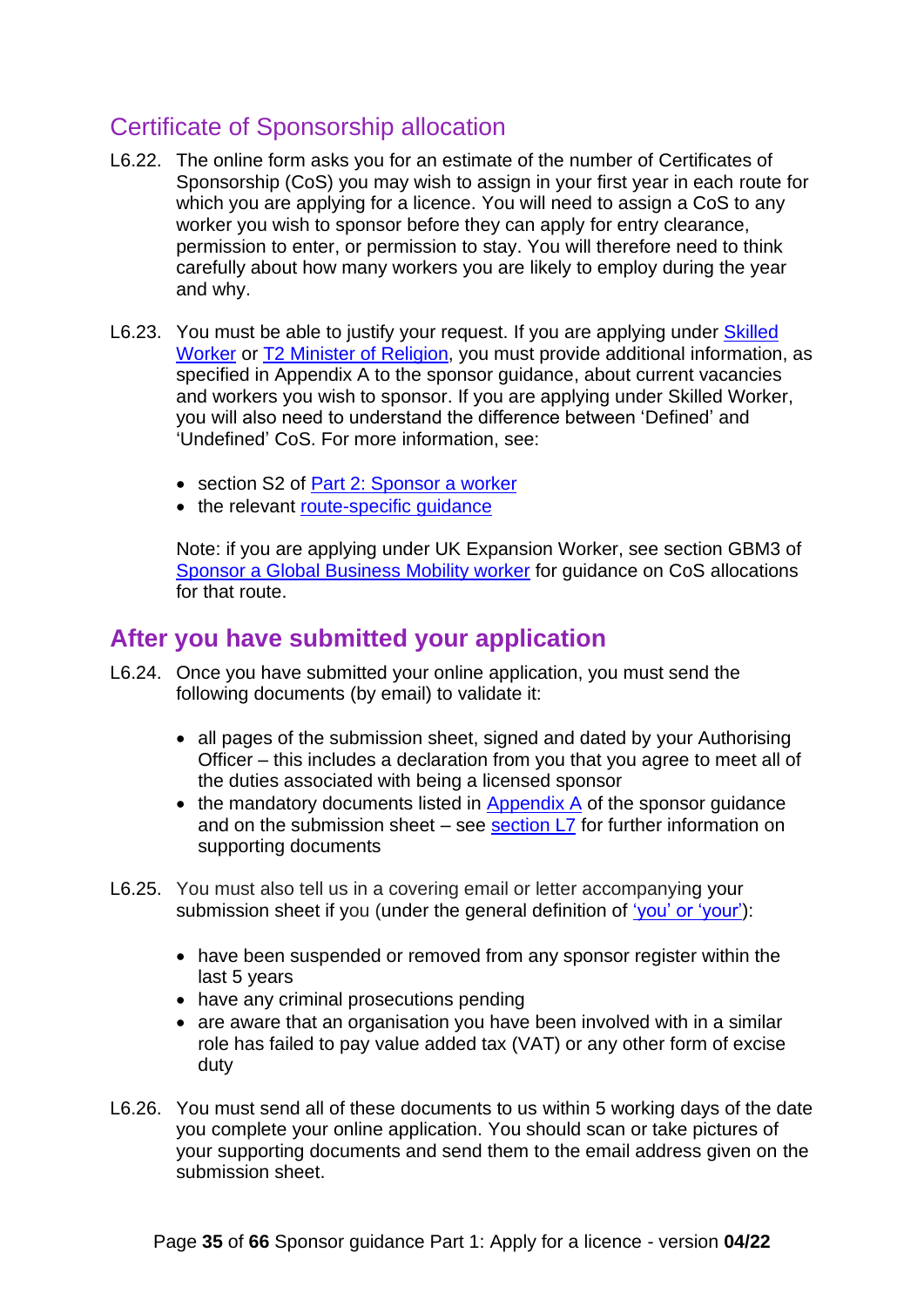- L6.27. If any mandatory items are missing or incorrect, your application will be invalid. We reject invalid applications, return them to you without further consideration, and refund the application fee. If you still wish to apply for a licence, you will need to make a new application and pay the fee.
- L6.28. If there are any documents specified in [Appendix A,](https://www.gov.uk/government/publications/supporting-documents-for-sponsor-applications-appendix-a) other than mandatory documents, missing from your application, or if we require any more documents or information, we will contact you by email. We will give you 5 working days to send the documents or information we ask for. We must receive all the documents or information by the end of the deadline date. If you are sending anything by post, you must respond to our email request by return email, within the deadline, telling us you have posted the information and providing any postal reference or tracking numbers.
- L6.29. If you have not contacted us by the end of the deadline date, we will assume that you have not responded and your application will then be refused. If this happens, your application fee will not be refunded. It is therefore very important your [Authorising Officer](#page-24-1) and [Key Contact](#page-24-2) are available while we consider your application to deal with any requests we may need to make. We will always email the person named as your Key Contact if we need any further information or documents. We may also email your Authorising Officer.

## <span id="page-35-0"></span>**Your duty of honesty**

- L6.30. You have a duty to act honestly in any dealings with us. This includes not making false statements and ensuring that all essential information is disclosed to us when applying for a sponsor licence or assigning or applying for a CoS while you are a sponsor. You must inform us if there is any change in your circumstances while your licence application is pending or after your licence has been granted – for example, if you cease to be registered with the appropriate regulatory body (where required) or you or any of your Key Personnel are convicted of an offence or have a pending prosecution.
- L6.31. If we believe that you have knowingly provided false statements or false information with your application, not provided information you held when required to, you pose a threat to immigration control, or you are acting, or have acted, in a manner that is not conducive to the public good, we will refuse your licence application (or revoke your licence if you already hold one).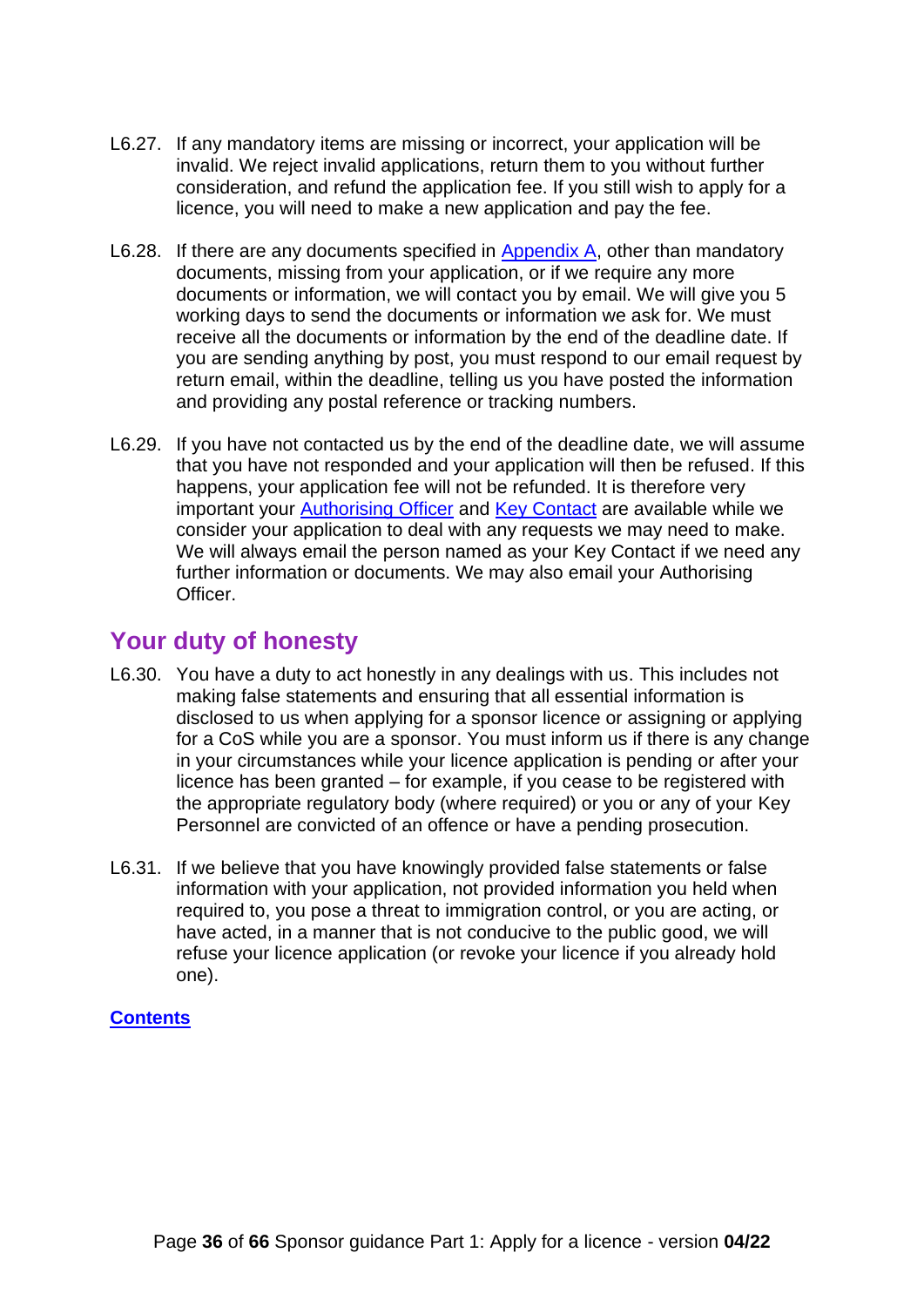#### <span id="page-36-0"></span> $L7.$ Supporting evidence

This section tells you about the supporting evidence you must submit with your application and how we verify supporting evidence.

## <span id="page-36-1"></span>**General considerations**

- L7.1. [Appendix A](https://www.gov.uk/government/publications/supporting-documents-for-sponsor-applications-appendix-a) of the sponsor quidance specifies the evidence we need from you to support your licence application. Some of this evidence will be in the form of a document, or combination of documents, you must send to us, and some will simply be an [online check](#page-38-1) that we can do without you having to send a document to us.
- L7.2. For certain types of organisation listed in Table 1 of Appendix A (for example, public bodies and companies listed on the London Stock Exchange Market), you may need to send only one document or no documents at all. Most other applications must be supported by a minimum of 4 documents (or combinations of documents), drawn from Tables 2 to 4. This evidence includes:
	- for routes other than UK Expansion Worker, proof that you are based in the UK, are genuine and are operating or trading lawfully in the UK (an organisation is deemed to have been 'operating or trading' in the UK from the point at which it was incorporated)
	- if you are applying under UK Expansion Worker, proof that you have a UK 'footprint' (you must not be trading in the UK at the time you apply for your licence), an overseas trading presence, and credible plans to expand to the UK
	- if relevant, evidence that you hold the appropriate planning permission or Local Planning Authority consent to run your type and/or class of business at your trading address, if consent is required by your local authority
	- if you are required to be registered with or inspected or monitored by a statutory body to operate lawfully in the UK (such as a nursing or care home, financial or insurance business, or healthcare provider), proof that you are registered with the appropriate body – if you are applying as a head office and all branches, or as a group of branches, you must submit evidence for each individual branch within that group
	- if you are a food business, proof of your registration with, or approval from, a relevant food authority
- L7.3. If you are applying under [Skilled Worker](https://www.gov.uk/government/publications/workers-and-temporary-workers-sponsor-a-skilled-worker) or [T2 Minister of Religion,](https://www.gov.uk/government/publications/workers-and-temporary-workers-guidance-for-sponsors-sponsor-a-minister-of-religion-or-religious-worker) you must also provide additional information about your organisation, why you are applying, and the types of job you wish to fill, in addition to the minimum of 4 other items.
- L7.4. If you fail to submit the minimum required number of items, we will reject your application. See ['Ensuring you submit the correct evidence'](#page-39-2) at the end of this section for examples on how to select the minimum number of documents.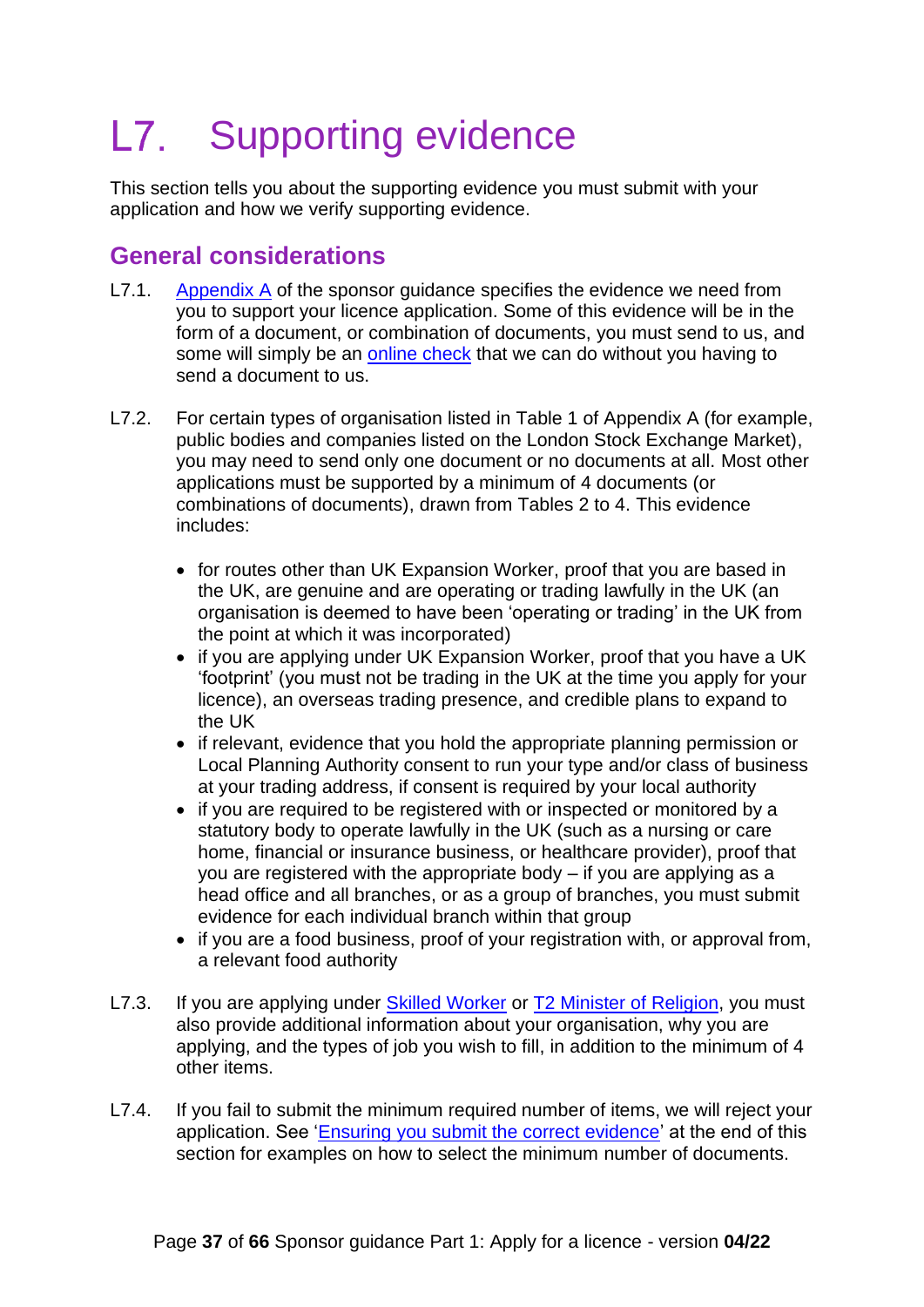- L7.5. We reserve the right to ask for more documents at any time during the licence application process or the validity period of your licence, and sometimes we may ask for documents which are not listed in Appendix A. If you fail to send us any information, evidence or documents we ask for within 5 working days, your application will be refused and your fee will not be refunded.
- L7.6. We may also check any documents you send us, using a standard [procedure.](#page-39-0) We will refuse your application if we find you have sent us any false documents and may refer the matter to the police.

#### <span id="page-37-0"></span>**Sending your documents**

- L7.7. You should scan or take pictures of your supporting documents and send them to the email address given on the sponsor submission sheet.
- L7.8. Files can be in PDF (preferred), JPEG or PNG format. File titles should be descriptive and no more than 25 characters long. To minimise file sizes, we recommend you scan them in black and white, or greyscale, not colour. Pictures taken by phone can be saved as Small or Medium size files. You should carefully check the quality of all scans or pictures before sending.
- L7.9. If you are unable to provide the submission sheet and supporting evidence digitally, you can contact us using the contact details given on the submission sheet.
- L7.10. Any affidavits or statutory declarations you send must have been witnessed by a qualified, independent person – for example, a solicitor, Notary Public, Justice of the Peace, Commissioner for Oaths, or (in Scotland only) a Councillor.
- L7.11. Any documents or other evidence that we ask for which are not in English or Welsh must be accompanied by a certified translation. The translator or translation company must confirm in writing on the translation:
	- that it's a 'true and accurate translation of the original document'
	- the date of the translation
	- the full name and contact details of the translator or a representative of the translation company
- L7.12. In all cases we reserve the right to request original documents or certified copies. Original documents will be returned by Royal Mail Signed For delivery to the address of the Authorising Officer stated in the online sponsor application.
- L7.13. If you choose, or we ask you, to send certified copies by post, they must meet the requirements below.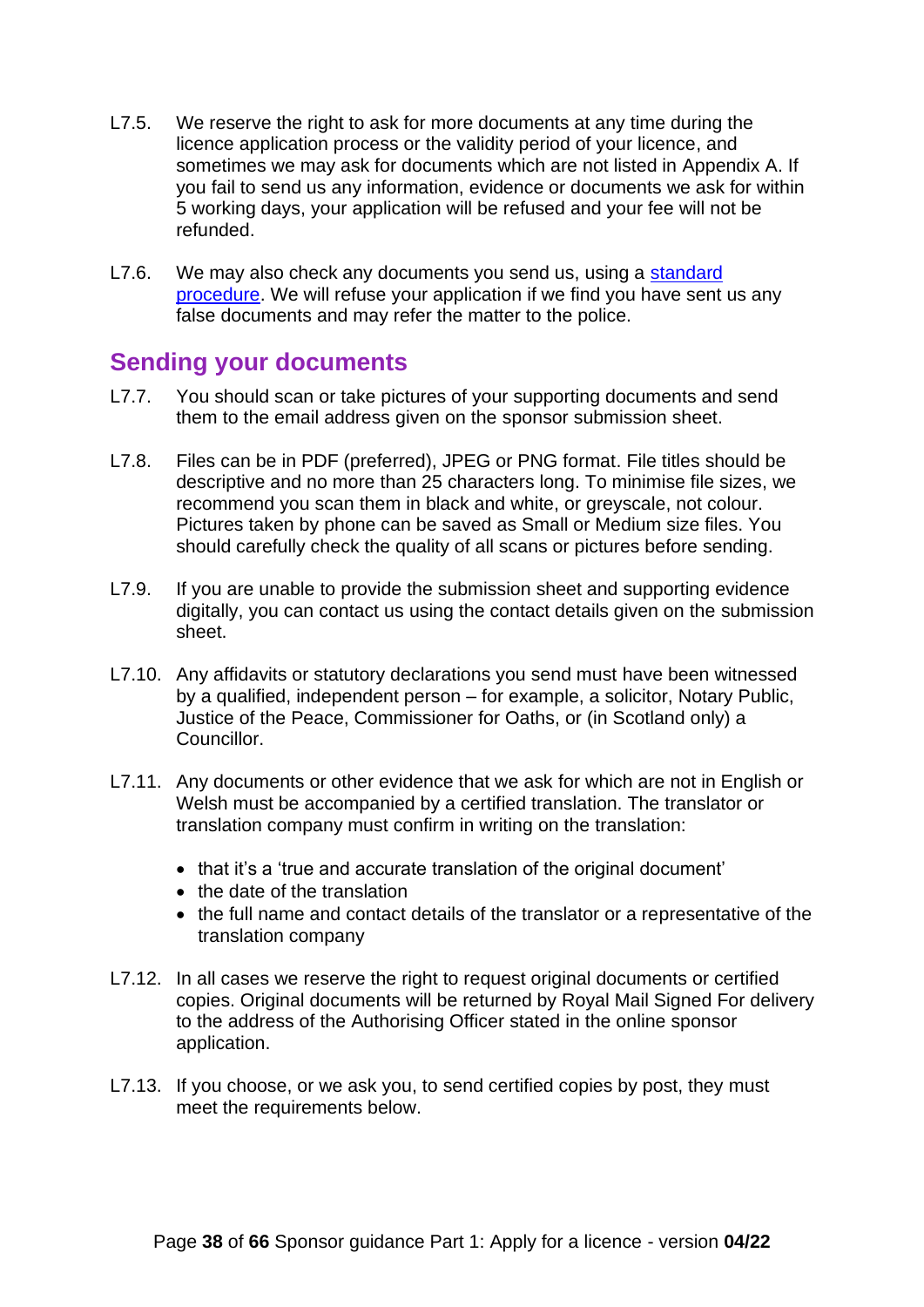## <span id="page-38-0"></span>Certified copies

- L7.14. If you send certified copies of documents to us by post, the person certifying the documents must be:
	- the issuing authority
	- a practising barrister
	- a solicitor
	- a chartered legal executive
	- a notary
	- a chartered accountant (for certification of financial documents only)
- L7.15. The person must not be:
	- related to you
	- living at the same address as you
	- in a personal relationship with you
	- employed directly by you
- L7.16. The person certifying the document must:
	- write 'Certified to be a true copy of the original seen by me' on the document
	- sign and date the document
	- print their name under the signature
	- add their occupation, address and telephone number
- L7.17. If the document you wish to certify has more than one page, we will accept the document if the pages are bound together and the certification statement includes the number of pages the document contains.
- L7.18. Printouts of PDF files are copies of an original document and must be certified in line with guidelines above. The certifier must confirm they have seen the original email containing the file.
- L7.19. If a certifier's details cannot be verified, or the copy does not meet the requirements set out above, the document will be rejected.

### <span id="page-38-1"></span>**Online checks**

- L7.20. Over time, we will start to make more checks online and we are gradually updating Appendix A to show where we will make an online check instead of asking you to send us a document. Where we can conduct an online check, this will count as one piece of evidence.
- L7.21. There may be times when we could do an online check, but we might need you to help us locate the right information. For example, if you need to send us your company accounts, but they are available free to view on your website, you will need to let us know your website address so we can find them. In this example, you must include a covering letter along with your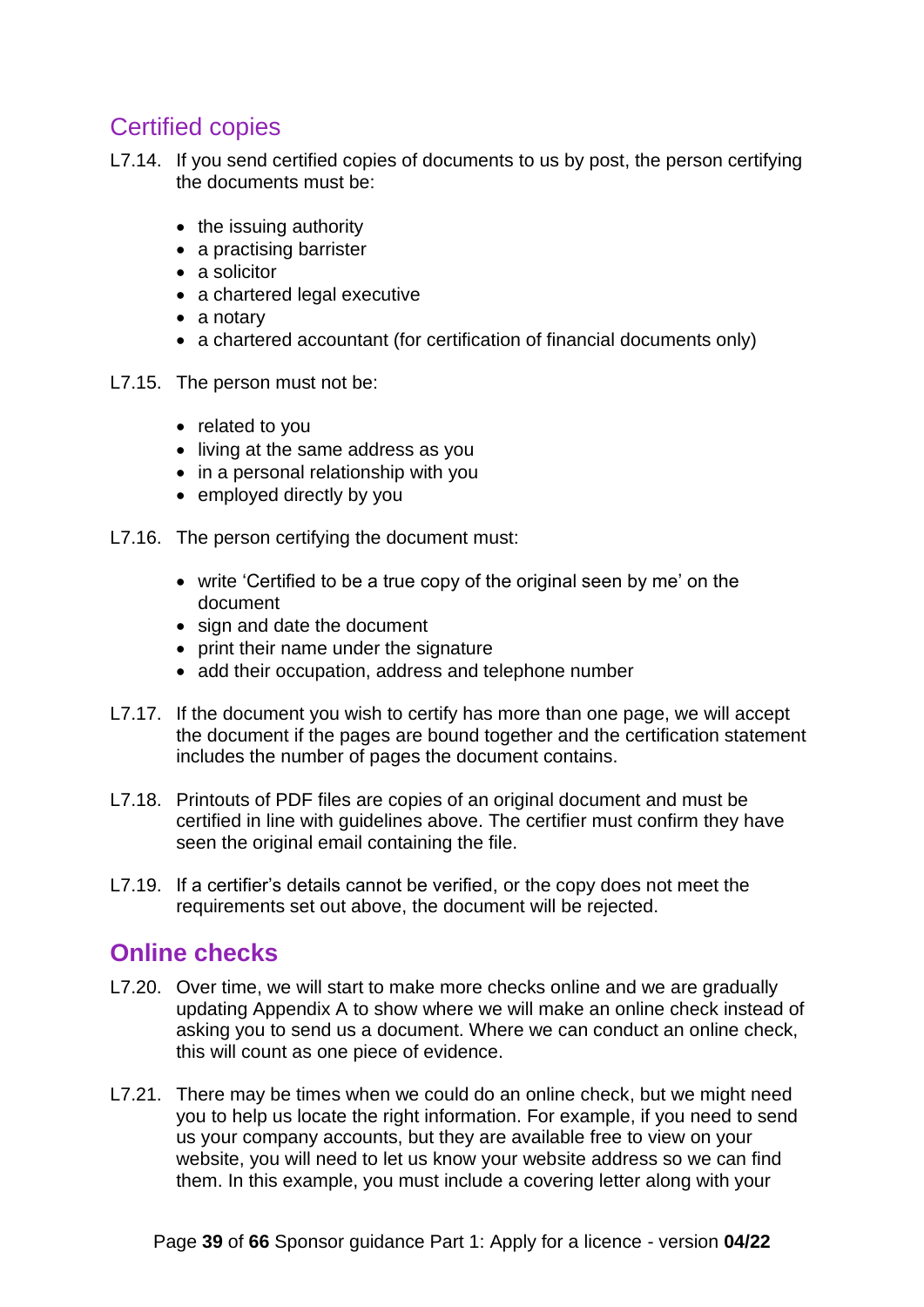submission sheet and any documents you are sending to us. We will then search your website for the accounts so you don't have to send them to us.

## <span id="page-39-0"></span>**Standard procedure for verifying documents**

- L7.22. We may check details or the correctness or genuineness of documents you submit in support of your application with:
	- the issuing organisation, like banks, universities and professional bodies
	- other government departments in the UK and overseas
- L7.23. The procedure for verifying documents is:
	- we use a standard format to record the results of enquiries to make sure we record feedback consistently
	- if we cannot get an immediate answer to our enquiries, we will normally wait for a maximum of 3 weeks for the information
	- we may decide that a compliance officer needs to visit you

#### <span id="page-39-1"></span>Outcome of document checks

| <b>Outcome of check</b>        | <b>Action we will take</b>                                                           |
|--------------------------------|--------------------------------------------------------------------------------------|
| Document confirmed as          | We will consider your application as                                                 |
| genuine                        | normal.                                                                              |
| Document confirmed as<br>false | We will refuse your application, whether or<br>not the document is essential to your |
|                                | application. We will not refund your                                                 |
|                                | application fee and we may refer details to<br>the police or other authorities.      |
| Check inconclusive             | If we are unable to verify whether a                                                 |
|                                |                                                                                      |
|                                | document is genuine or false, we will not                                            |
|                                | consider the document as evidence to                                                 |
|                                | support your application and we may ask                                              |
|                                | for further supporting documents.                                                    |

L7.24. There are 3 possible outcomes of a document check:

### <span id="page-39-2"></span>**Ensuring you submit the correct evidence - examples**

L7.25. Below are two examples of how an organisation might select the appropriate supporting evidence from Appendix A.

#### **Example 1**

You are a sports club and registered charity based in Scotland applying under International Sportsperson. In this example, you must send us 3 documents and we will conduct one online check. This will give a total of 4 pieces of evidence.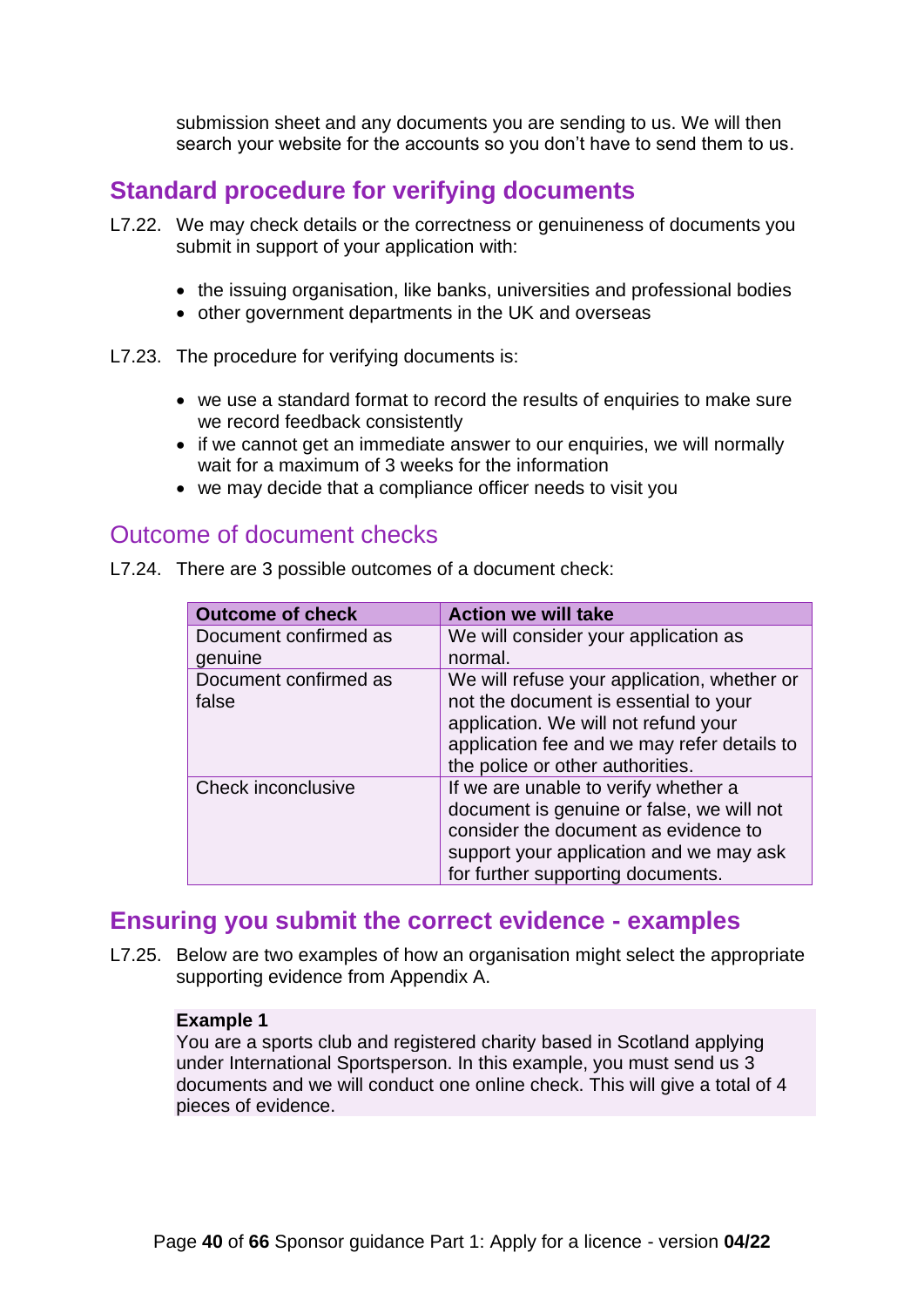1). Appendix A, Table 2 - we must have evidence of your charitable status, but we can check this online on the [Scottish Charity Regulator](https://www.oscr.org.uk/) website. This counts as one piece of evidence.

2). Appendix A, Table 3 - we must have evidence of your endorsement from the governing body for your sport. You must send us the relevant document. This counts as one piece of evidence.

3). Appendix A, Table 4 - you must choose 2 more pieces of evidence from Table 4 to bring your total to 4.

#### **Example 2**

You are a care home in England applying under Skilled Worker with 3 additional branches included in your application. In this example, there are 7 mandatory pieces of evidence – one online check on your Care Quality Commission (CQC) status, 3 documents from Table 4 and 3 additional online checks on the CQC status of the branches named on your application.

1). Appendix A, Table 2 - we must have evidence that you are inspected by the [CQC.](http://www.cqc.org.uk/) We will check this online for each care home included in your application. This means we will do 4 online checks.

2). Appendix A, Table 4 - you must choose 3 more pieces of evidence from Table 4.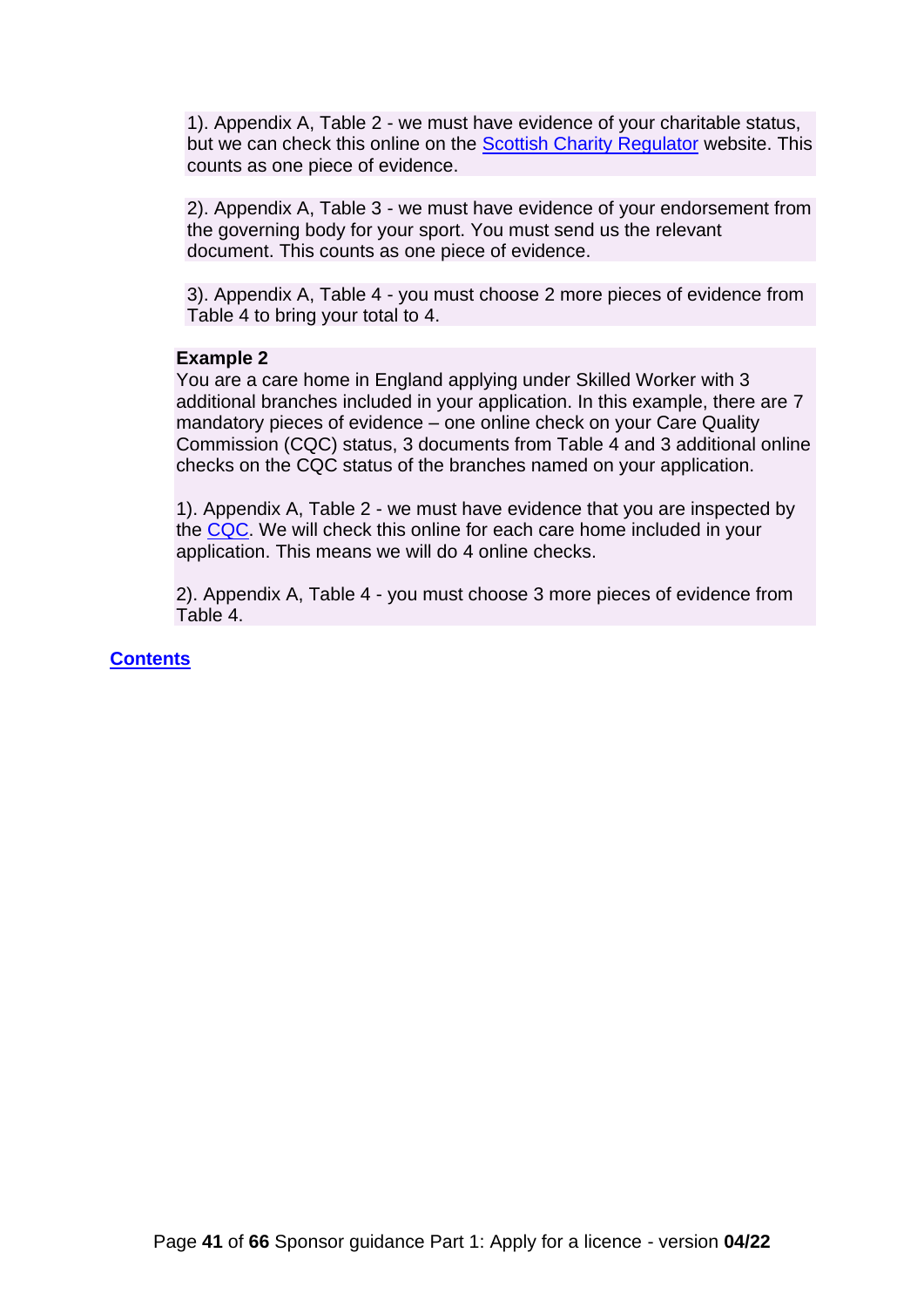#### <span id="page-41-0"></span>L8. How we assess your application

This section tells you how we assess applications for a sponsor licence, the circumstances in which we may visit you, and how we assign ratings to sponsors.

# <span id="page-41-1"></span>**Eligibility and suitability criteria**

L8.1. All applications for a sponsor licence must meet the eligibility and suitability criteria described below.

## <span id="page-41-2"></span>**Eligibility**

- L8.2. To confirm you are eligible for a licence, you must provide the supporting documents listed in [Appendix A](https://www.gov.uk/government/publications/supporting-documents-for-sponsor-applications-appendix-a) of the sponsor guidance and any additional documents we may request. We ask for these documents to make sure you are genuine and have an operating or a trading presence in the UK (or, in the case of UK Expansion Worker, a UK 'footprint'). We may verify these documents to confirm they are genuine. For further information, see [section](#page-36-0)  [L7](#page-36-0) of this quidance.
- L8.3. If you have no operating or trading presence in the UK (or, in the case of UK Expansion Worker, if you have no UK footprint), we will refuse your application. If we find you have no operating or trading presence in the UK after granting a licence, we will revoke your licence.

## <span id="page-41-3"></span>**Suitability**

- L8.4. The suitability criteria determine whether we grant or refuse your application, change the [sponsor rating](#page-44-0) of an existing licence, or revoke an existing licence. It may also affect the limits we set for Certificates of Sponsorship (CoS) that you can assign.
- L8.5. To assess suitability, we look at whether:
	- you have human resource and recruitment systems in place to meet, or continue to meet, your sponsor duties, as set out in [Part 3: Sponsor duties](https://www.gov.uk/government/publications/workers-and-temporary-workers-guidance-for-sponsors-part-3-sponsor-duties-and-compliance)  [and compliance](https://www.gov.uk/government/publications/workers-and-temporary-workers-guidance-for-sponsors-part-3-sponsor-duties-and-compliance) – to judge this, we may visit you, either before we decide your application or after your licence is granted
	- we are able to visit you and conduct checks on an immediate, unannounced basis to ensure you are complying with your sponsor duties – note that:
		- $\circ$  this includes checks at any physical addresses where your sponsored workers carry out, or would carry out, their employment duties
		- $\circ$  if access to a third party's site is deemed necessary by us (either at application stage or later as part of compliance checks), we need to see evidence of arrangements between you and the third party that would ensure full co-operation by that third party
	- you meet the specific requirements of the route, or routes, in which you are applying to be licensed – for example, if applying under [Skilled Worker](https://www.gov.uk/government/publications/workers-and-temporary-workers-sponsor-a-skilled-worker) or the [Global Business Mobility \(GBM\)](https://www.gov.uk/government/publications/workers-and-temporary-workers-sponsor-an-intra-company-worker) routes, you can offer genuine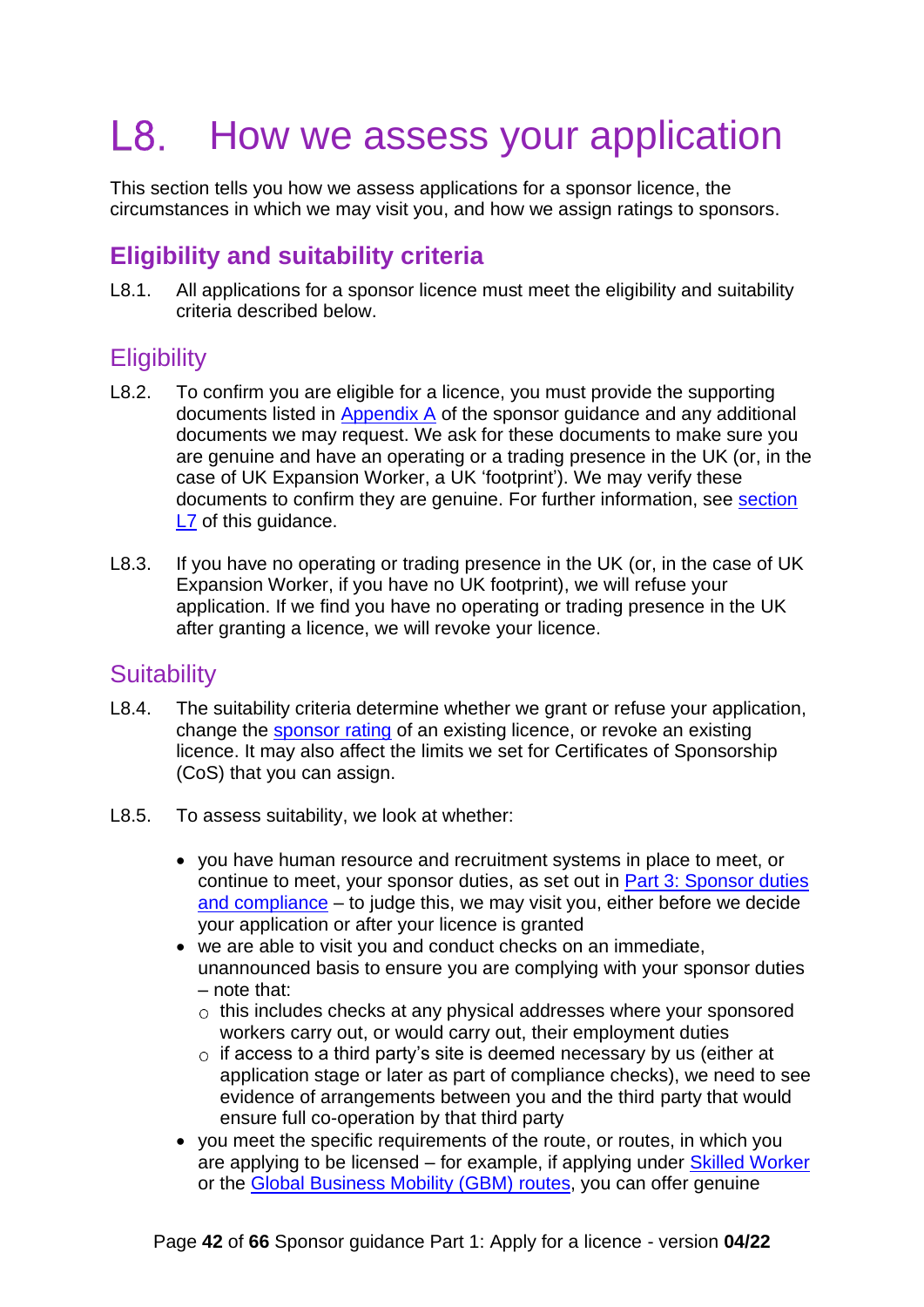employment that meets the skill-level and any salary requirements for those routes

- you have any [criminal convictions](#page-42-1) or civil penalties
- we have any evidence of previous non-compliance by you
- L8.6. We will also consider any evidence which suggests you may be a threat to immigration control or have engaged or are engaging in behaviour or actions that are not conducive to the public good, or evidence from a public body of your lack of compliance with their rules.

#### <span id="page-42-0"></span>Genuine vacancy, salary and skill-level

- L8.7. If you are applying under the [Skilled Worker](https://www.gov.uk/government/publications/workers-and-temporary-workers-sponsor-a-skilled-worker) or GBM [routes,](https://www.gov.uk/government/publications/workers-and-temporary-workers-sponsor-an-intra-company-worker) we must be satisfied you can offer genuine employment that meets the, salary and skilllevel criteria of those routes. See the relevant [route-specific guidance](#page-5-2) for information on this.
- L8.8. If your business involves using no (or little) physical office space (a 'virtual business model'), we will consider the type of work a sponsored worker will be doing and where the worker will be carrying out their employment duties. We may need to visit you and/or see contracts between you and any third party.
- L8.9. Below are two examples of circumstances in which we may not be satisfied you can offer genuine employment that would meet the requirements of the Skilled Worker route. These examples are not intended to be exhaustive.

#### **Example 1**

You do not currently employ, or have never employed, anyone in a role which meets the Skilled Worker requirements. This could be if you are a small retail outlet and currently only have people working for you as shop assistants or in other lower-skilled roles.

#### **Example 2**

You tell us you require, or have already sponsored, a person in a role which does not appear necessary for your business – for example, you are a small fast food outlet and you tell us you need, or have appointed, a full-time business development manager, HR manager or publicity manager, but there is no credible need for these roles in your business.

#### <span id="page-42-1"></span>Criminal convictions and civil penalties

- L8.10. We will automatically refuse your application if anybody falling under the general [definition of 'you' or 'your'](#page-10-1) has any unspent criminal convictions for a relevant offence. For a definition of 'relevant offence', see [Annex L4](#page-62-0) of this guidance.
- L8.11. You can apply for a licence once your conviction has become spent under the [Rehabilitation of Offenders Act 1974](http://www.legislation.gov.uk/ukpga/1974/53/contents) (as amended from time to time). However, if you previously applied before the conviction was spent and we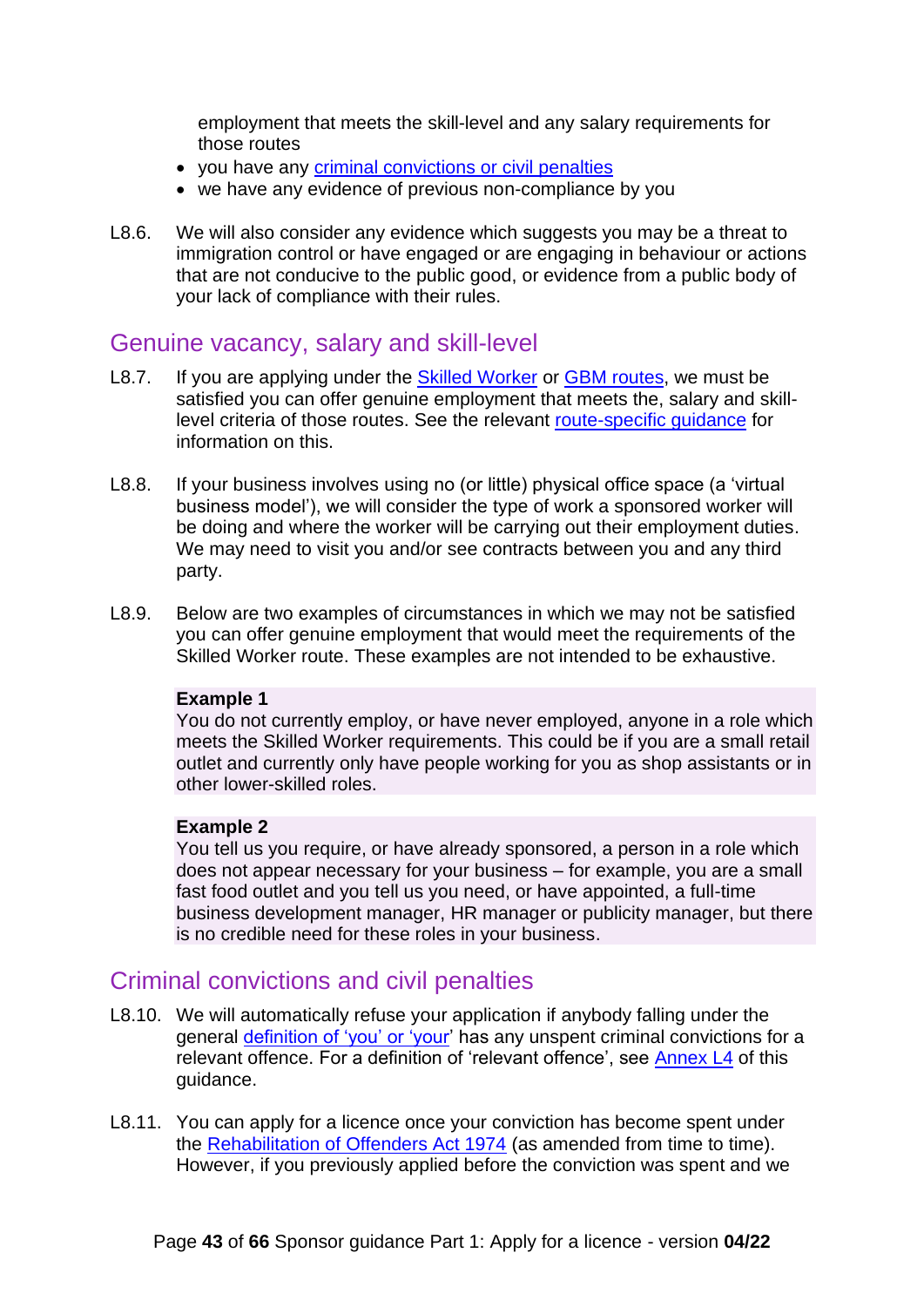refused your application for that reason, and the conviction subsequently becomes spent, you will be subject to a [cooling-off period](#page-48-0) when you reapply, which means you may not be eligible for a licence straightaway.

- L8.12. We may also refuse your application if you have been convicted of an offence which is not listed as a 'relevant offence' but which we consider to be relevant to your ability to carry out your sponsor duties.
- L8.13. If you have a criminal prosecution pending, we will put your application on hold pending the outcome, unless we have other reasons to refuse it, in which case we will refuse it without waiting.
- L8.14. If you have previously been issued with a relevant civil penalty or charge, you may be subject to a [cooling-off period](#page-48-0) of between 12 months and 5 years once the penalty has been paid in full, depending on the nature of the civil penalty or charge. We will always refuse your application if the relevant penalty or charge has not been paid in full.

#### <span id="page-43-0"></span>Pre-licence visits

- L8.15. We use risk assessments to guide our compliance activity and focus that activity on the areas of highest risk. If we know little about you, are concerned about the evidence you have provided, or if information or evidence otherwise comes to light that causes us concern, we will make further checks. These could include checks with other government departments and/or an on-site visit.
- L8.16. As well as visiting your main office address, we may also conduct an on-site visit to any other physical addresses where your sponsored workers would be carrying out their employment duties (including their home address, if they normally work from home).
- L8.17. If you operate a virtual business model (with little or no physical office space), it is highly likely that we will conduct an on-site visit to your Authorising Officer's physical address before making a decision on your application for a licence.
- L8.18. If there are differences between what you told us and what our compliance officer finds during a check, we will let you know whether we need more information before making a final decision.
- L8.19. If we have significant doubts about your ability to fulfil your sponsorship duties after a visit, we are likely to refuse your application.

### <span id="page-43-1"></span>Scoring system if we visit you

L8.20. If we visit you, either before deciding your licence application, or after your licence has been granted, we will judge you against the criteria in the table below to decide whether to grant your application (or to allow you to keep your licence if you already have one). For each criterion, we will give a score of 'met' or 'not met':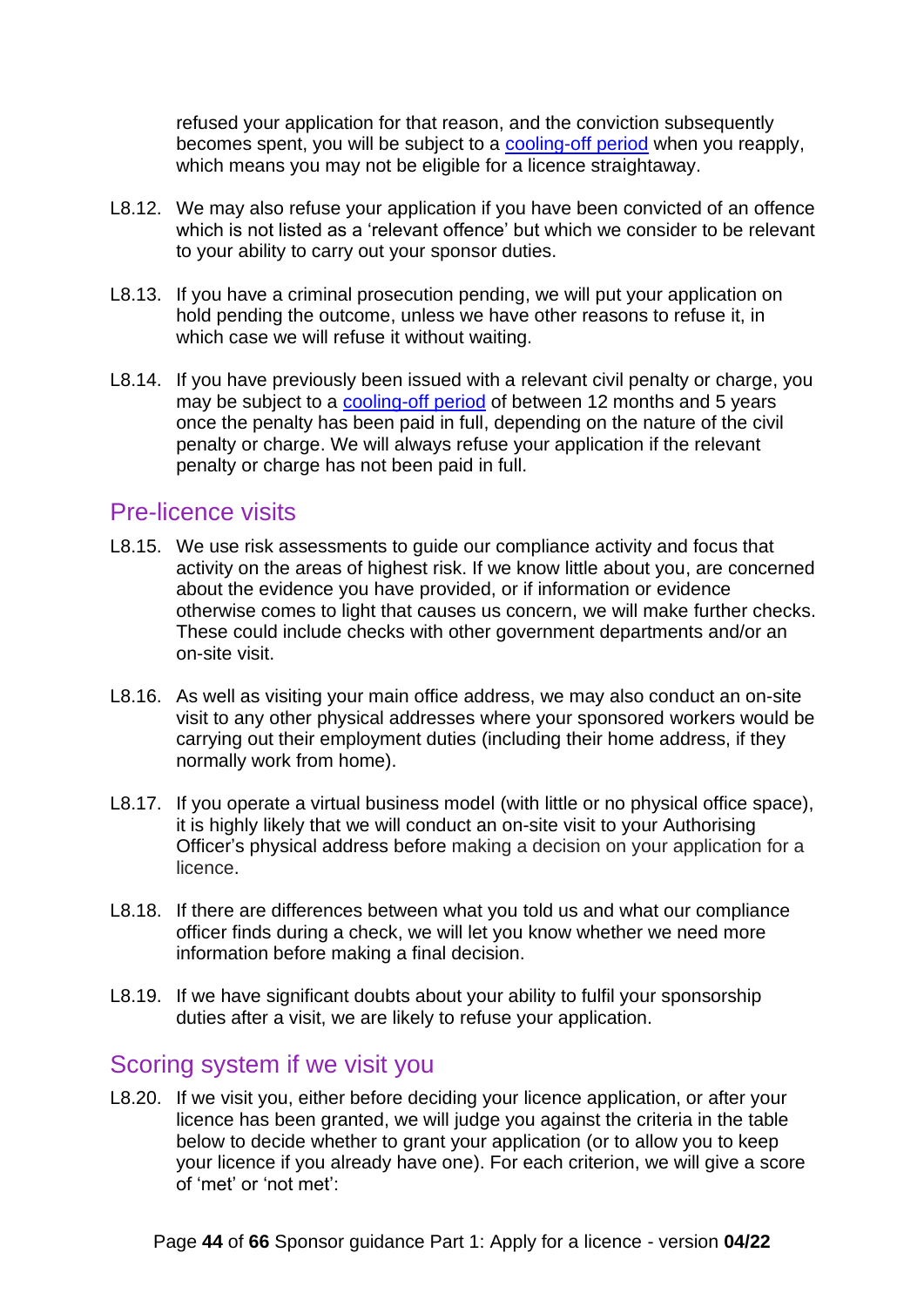| <b>Criterion</b>                   | How we judge this                                                                                                                                                                                                     |
|------------------------------------|-----------------------------------------------------------------------------------------------------------------------------------------------------------------------------------------------------------------------|
| Human resources<br>systems         | Whether you have systems in place that allow<br>you to know when a sponsored worker has not<br>turned up for work or to identify when their<br>current permission is coming to an end.                                |
| Convictions and civil<br>penalties | Whether or not you have an unspent criminal<br>conviction for a relevant offence (as defined in<br>Annex L4) or have been issued with a relevant<br>civil penalty.                                                    |
| Migrant compliance                 | Whether you are employing any workers,<br>sponsored or not, who are in breach of the<br>conditions of their immigration permission – for<br>example, a Student who is working more hours<br>than they are allowed to. |
| Employment                         | Whether you can offer employment which meets<br>the criteria for the relevant immigration route<br>(such as genuine vacancy, salary and skill-level).                                                                 |

- L8.21. We will grant your licence if you meet all of the criteria above and there are no other reasons in Annex L1, L2 or L3 to refuse your application. If you do not meet all of the criteria, we:
	- will refuse your application if any of the circumstances listed in [Annex L1](#page-56-0) arise
	- will normally refuse your application if any of the circumstances in **Annex** [L2](#page-58-0) arise
	- may refuse your application if any of the circumstances listed in [Annex L3](#page-61-0) arise
- L8.22. For further information on pre-licensing and compliance visits, see:
	- [Part 3: Sponsor duties and compliance](https://www.gov.uk/government/publications/workers-and-temporary-workers-guidance-for-sponsors-part-3-sponsor-duties-and-compliance)
	- Points-based system: sponsor compliance visits (staff quidance)

### <span id="page-44-0"></span>**Sponsor ratings**

- L8.23. For routes other than [UK Expansion Worker,](#page-45-0) a sponsor licence is rated either 'A' or 'B'. Your licence rating appears on the published [register of licensed](https://www.gov.uk/government/publications/register-of-licensed-sponsors-workers)  [sponsors](https://www.gov.uk/government/publications/register-of-licensed-sponsors-workers) on GOV.UK.
- L8.24. Subject to the exception for [UK Expansion Worker](#page-45-0) below, an A-rating is awarded when you are first granted a licence on the basis that you have systems in place to be able to meet your sponsor duties and that we trust you to act in a way [appropriate to those licensed by us.](#page-14-2) We will not grant a licence if you are not able to achieve an A-rating.
- L8.25. Throughout the validity period of your licence, we will rate you as either A or B, according to our assessment of your ability to comply with your sponsor duties and to [act in a way appropriate to those licensed by us.](#page-14-2) If you are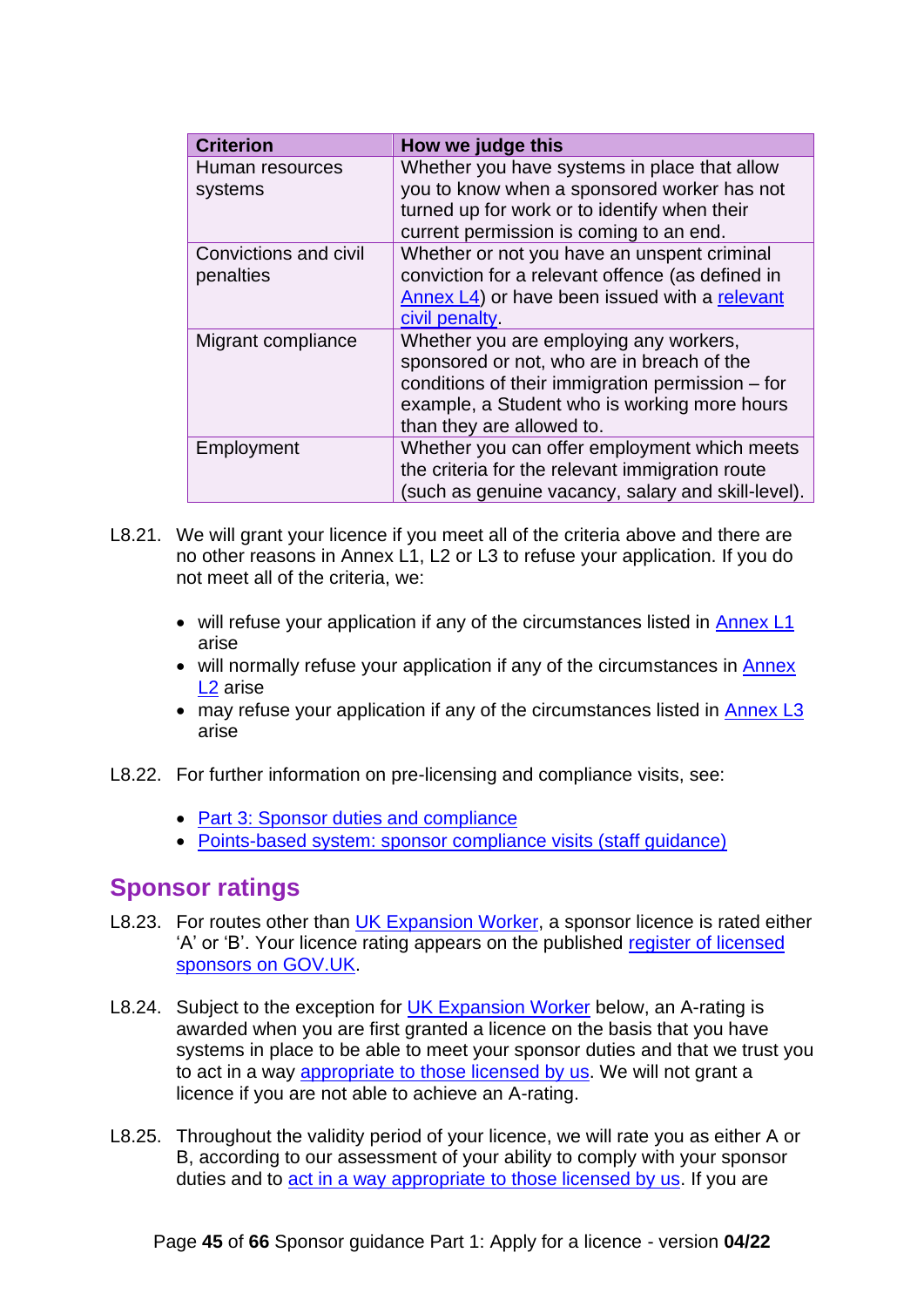downgraded to a B-rating, you must meet a time-limited sponsorship action plan, for which you must pay and which will set out the steps you need to take to gain or regain an A-rating. If you do not meet the requirements of your action plan within the specified time limit, we will revoke your licence.

### <span id="page-45-0"></span>Sponsor rating for UK Expansion Worker

- L8.26. If you are granted a sponsor licence on the UK Expansion Worker route, you will be given either an 'A' or a 'Provisional' rating. A 'Provisional' rating is awarded if your Authorising Officer (and Level 1 User) is an employee of the overseas business and will be assigning their own Certificate of Sponsorship in order to apply for entry clearance to the UK. You can upgrade to an Arating once the Authorising Officer has been granted entry clearance and has updated their details on the SMS. See section GBM3 of [Sponsor a Global](https://www.gov.uk/government/publications/workers-and-temporary-workers-sponsor-an-intra-company-worker)  [Business Mobility worker](https://www.gov.uk/government/publications/workers-and-temporary-workers-sponsor-an-intra-company-worker) for further information.
- L8.27. If you have a Provisional rating, and your licence is downgraded to a B-rating, you must comply with an action plan and obtain an A-rating in order to keep your licence. If you fail to do so, we will revoke your licence.

### <span id="page-45-1"></span>Sponsor rating if you are licensed on multiple routes

- L8.28. You will be given a rating for each type of licence that you have (Worker, Temporary Worker and/or Student). That rating will apply to all routes in which you are licensed that are covered by that type of licence – you cannot have different ratings for individual routes. For example, if you are licensed under Skilled Worker and Senior or Specialist Worker (both of which are Worker routes), and we downgrade you due to failings in respect of only one of those routes, your licence rating will show on the register as 'Worker (B rated)'.
- L8.29. If you have more than one type of licence (Worker, Temporary Worker or Student), your rating will usually be the same for each type of licence you hold. In exceptional cases, if we find you are not meeting your sponsor duties in only one type of licence, we will downgrade that licence to a B-rating but you may be permitted to retain your A-rating (or Provisional rating, where relevant) for the other types of licence you hold.
- L8.30. [Part 3: Sponsor duties and compliance](https://www.gov.uk/government/publications/workers-and-temporary-workers-guidance-for-sponsors-part-3-sponsor-duties-and-compliance) has more information on downgrading licence ratings and other action we may take against you.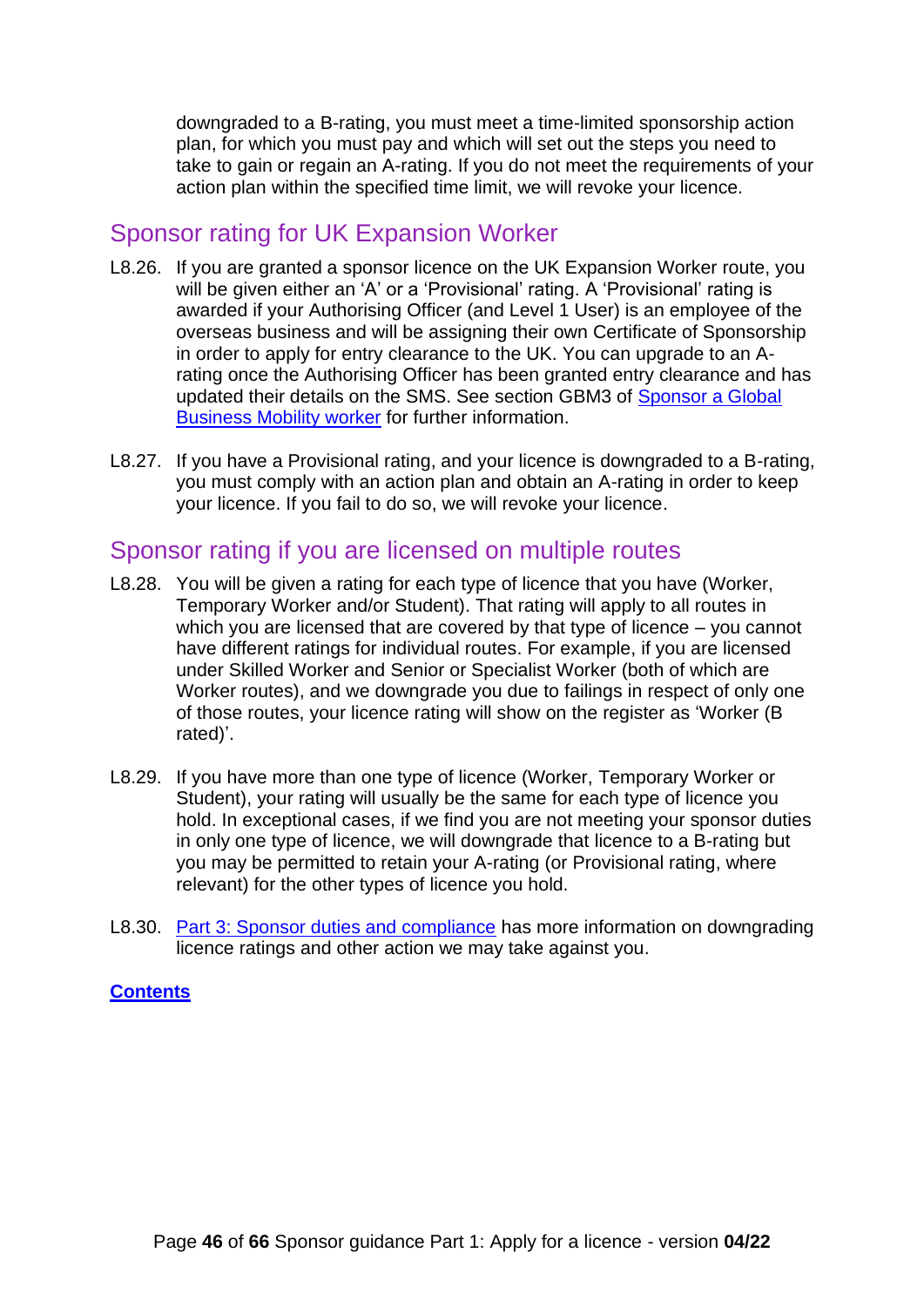# <span id="page-46-0"></span>L9. The decision on your application

This section tells you how we will notify you of the decision on your sponsor licence application, additional services you may be eligible for if we approve your application, and what you can do if your application is refused.

- L9.1. When we have decided your application, we will write to you to tell you:
	- whether we have approved or refused your application
	- the reasons for the decision if we have refused your application
- L9.2. Decision letters are sent by email to the mailbox of the Authorising Officer stated in the online sponsor application. We will return any original documents you have sent to us by Royal Mail Signed For delivery to the address given for the Authorising Officer in your online sponsor application.

Note: emails from us may be diverted to junk or spam folders, which can be avoided by marking the email domain @homeoffice.gov.uk as trusted in your email settings.

### <span id="page-46-1"></span>**If your application is approved**

- L9.3. If we approve your licence application, we will tell you in our decision letter:
	- the maximum number of Certificates of Sponsorship (CoS) you will be allowed to assign – this will be zero if you said in your application that you are unsure whether or when you may need to recruit any overseas workers in the future
	- your sponsor licence number (SLN) this is unique to you and you must quote it in all communications with us

### <span id="page-46-2"></span>Sponsoring workers

L9.4. Once you are ready to sponsor a worker, you must refer to the relevant [route](#page-5-2)[specific guidance](#page-5-2) and [Part 2: Sponsor](https://www.gov.uk/government/publications/workers-and-temporary-workers-guidance-for-sponsors-part-2-sponsor-a-worker) a worker for information on how to do this.

#### <span id="page-46-3"></span>Additional services you may be eligible for

L9.5. A-rated sponsors may be eligible for additional services – the premium customer service and the priority change of circumstances service. These are described below.

#### <span id="page-46-4"></span>**Premium customer service**

L9.6. The premium customer service offers an enhanced level of support for Arated sponsors. A premium customer has their own dedicated account manager who will provide tailored advice and support. The 'Premium [customer service for employers'](https://www.gov.uk/guidance/employer-sponsorship-join-the-premium-customer-service-scheme) page on GOV.UK has full guidance about this service, including the benefits, costs, eligibility criteria, and how to apply.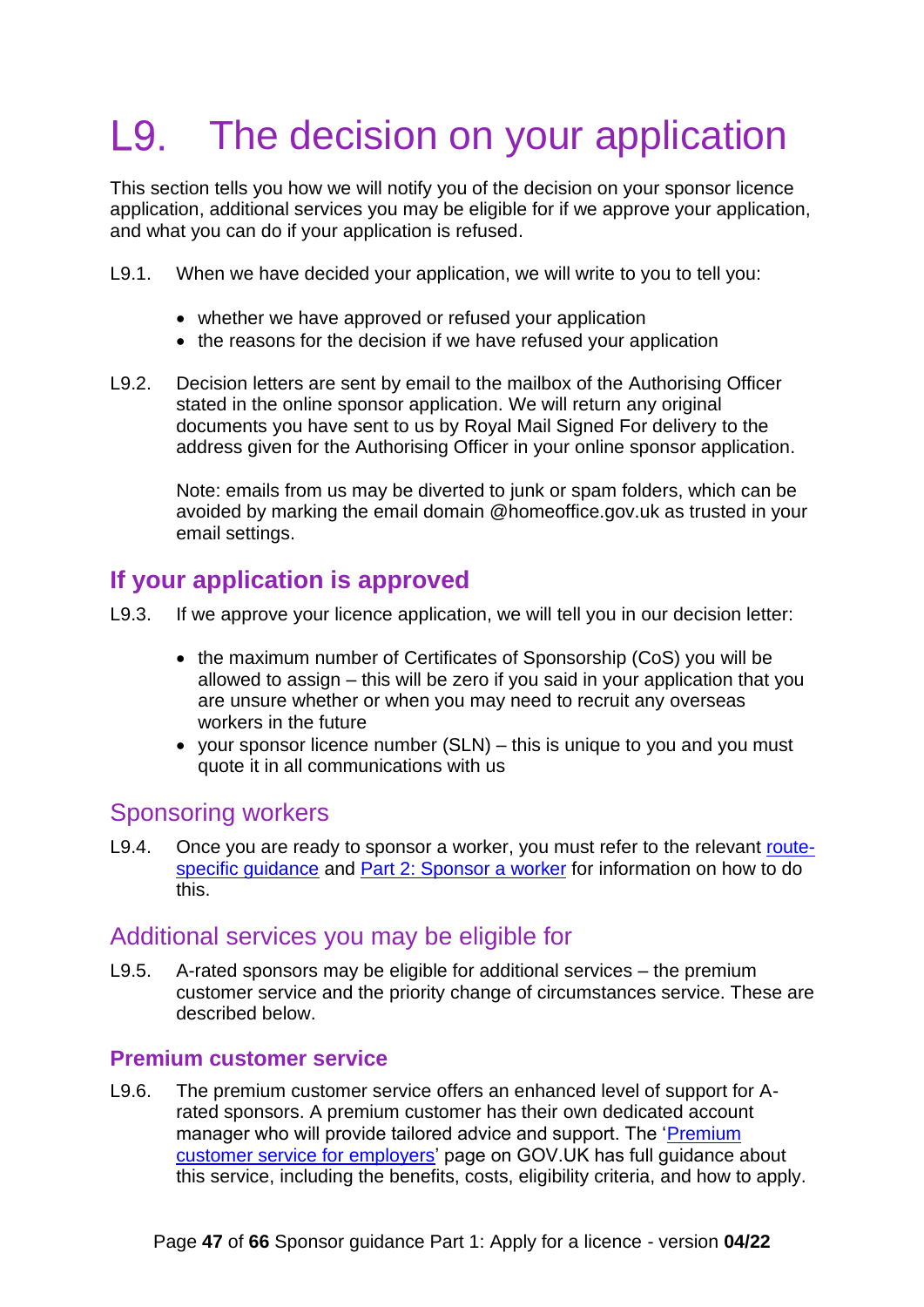L9.7. If you successfully apply for premium customer service, this will be indicated on our public [Register of sponsors,](https://www.gov.uk/government/publications/register-of-licensed-sponsors-workers) where your sponsor rating will show as A (Premium) for large employers or A (SME+) for small and medium enterprises.

#### **Priority change of circumstances service**

L9.8. The priority change of circumstances service offers a faster consideration of sponsor change of circumstances requests for A-rated sponsors. The ['Priority](http://www.gov.uk/government/publications/priority-change-of-circumstances-for-sponsors)  [change of circumstances service'](http://www.gov.uk/government/publications/priority-change-of-circumstances-for-sponsors) page on GOV.UK has full guidance about this service.

## <span id="page-47-0"></span>**If your application is refused**

- L9.9. If your licence application is refused, you may be able to:
	- ask us to review the decision through the 'Error correction request' process, if you believe there has been a simple caseworking error
	- apply again but only after the appropriate ['cooling-off period'](#page-48-0), if applicable, has ended

#### <span id="page-47-1"></span>Error correction request

- L9.10. There is no right of appeal against the refusal of an application for a licence. However, if you believe the refusal decision is the result of either:
	- a caseworker error for example, if we have incorrectly applied a coolingoff period and you send evidence to us to show that this is the case
	- evidence sent as part of your application not being considered by us for example, if we have not considered a specific piece of information and you send evidence to show this was received by us

you can send an ['Error correction request form'](https://www.gov.uk/government/publications/tiers-2-and-5-pre-licence-error-correction-form).

- L9.11. The request must be sent within 14 calendar days from the date of the refusal decision letter. We aim to reply to you within 28 working days of the receipt of your error correction request form.
- L9.12. The pre-licence error correction process does not offer a full reconsideration of a decision to refuse a licence application. We will not consider any additional evidence which was not available at the time of application.
- L9.13. If we establish that a simple caseworker error has occurred, or a piece of information sent at the time of application has not been considered, we will write to you inviting you to send a new online sponsor licence application. You will need to pay application fee again but, on receipt of your application, we will refund this. Sending a new application is not a guarantee that a licence will be granted.
- L9.14. If we maintain our original decision to refuse your licence application, we will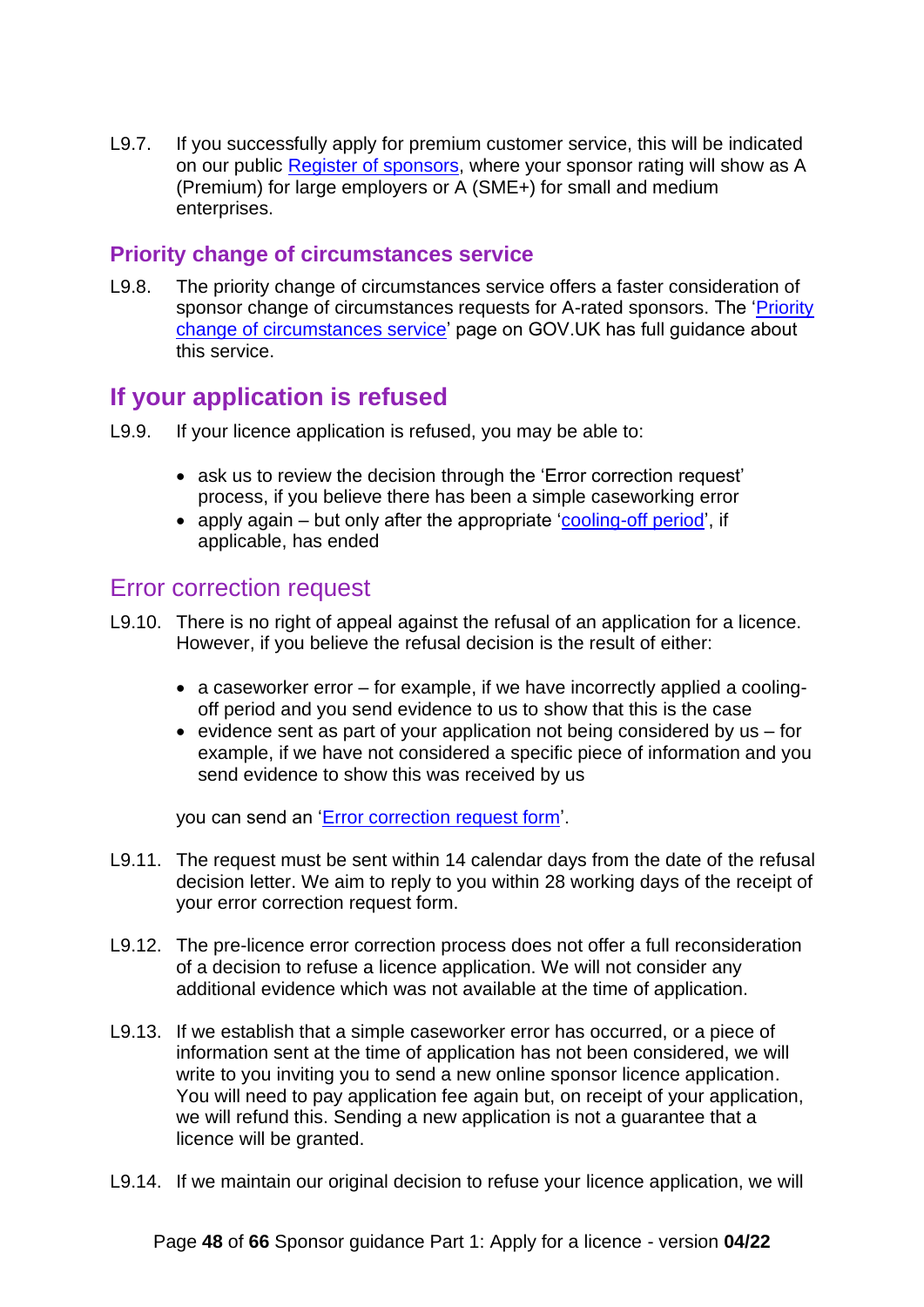write to tell you. The cooling-off period will continue to apply from the date of the original refusal decision. A refusal decision will not be reviewed a second time under this process.

### <span id="page-48-0"></span>Cooling-off period following refusal, withdrawal, revocation, surrender, civil penalty or conviction

- L9.15. If your application for a sponsor licence is refused, you may not be able to make a successful further application until a specified period of time has elapsed since the refusal. This is known as the 'cooling-off period'.
- L9.16. The cooling-off period may also apply in any of the following circumstances:
	- you withdrew your licence application while we were undertaking checks on you and it is likely that we would have refused your application had you not withdrawn it
	- you previously held a sponsor licence and:
		- $\circ$  it was revoked, or
		- $\circ$  you surrendered it while we were taking compliance action against you (and it would have been revoked as a result of that compliance action)
	- you have been issued with a civil penalty or charge specified in the table below
	- you have an unspent conviction for a relevant offence
- L9.17. The length of the cooling-off period depends on the circumstances.
- L9.18. If you apply, or reapply, while you are still subject to a cooling-off period, we will automatically refuse your application, even if the reasons that led to the cooling-off period no longer apply.
- L9.19. The table below sets out the length of the cooling-off period according to the circumstances. You must also read the notes below the table.

| <b>Circumstance</b>                                                                                                                                                                                                                                                                 | Length of cooling off period                                |
|-------------------------------------------------------------------------------------------------------------------------------------------------------------------------------------------------------------------------------------------------------------------------------------|-------------------------------------------------------------|
| Your application was refused (or would<br>have been refused had you not<br>withdrawn it) because:<br>your application was sent by a<br>representative<br>you did not provide documents or<br>information we requested by a<br>specific deadline for reasons outside<br>your control | No cooling-off period (you can apply<br>again at any time). |
| Your previous application was refused                                                                                                                                                                                                                                               | 6 months from the date your application                     |
| (or would have been refused had you                                                                                                                                                                                                                                                 | was refused (or the date we notified you                    |
| not withdrawn it) for any reason not                                                                                                                                                                                                                                                | that we had accepted your withdrawal                        |
| otherwise mentioned in this table                                                                                                                                                                                                                                                   | request, as the case may be).                               |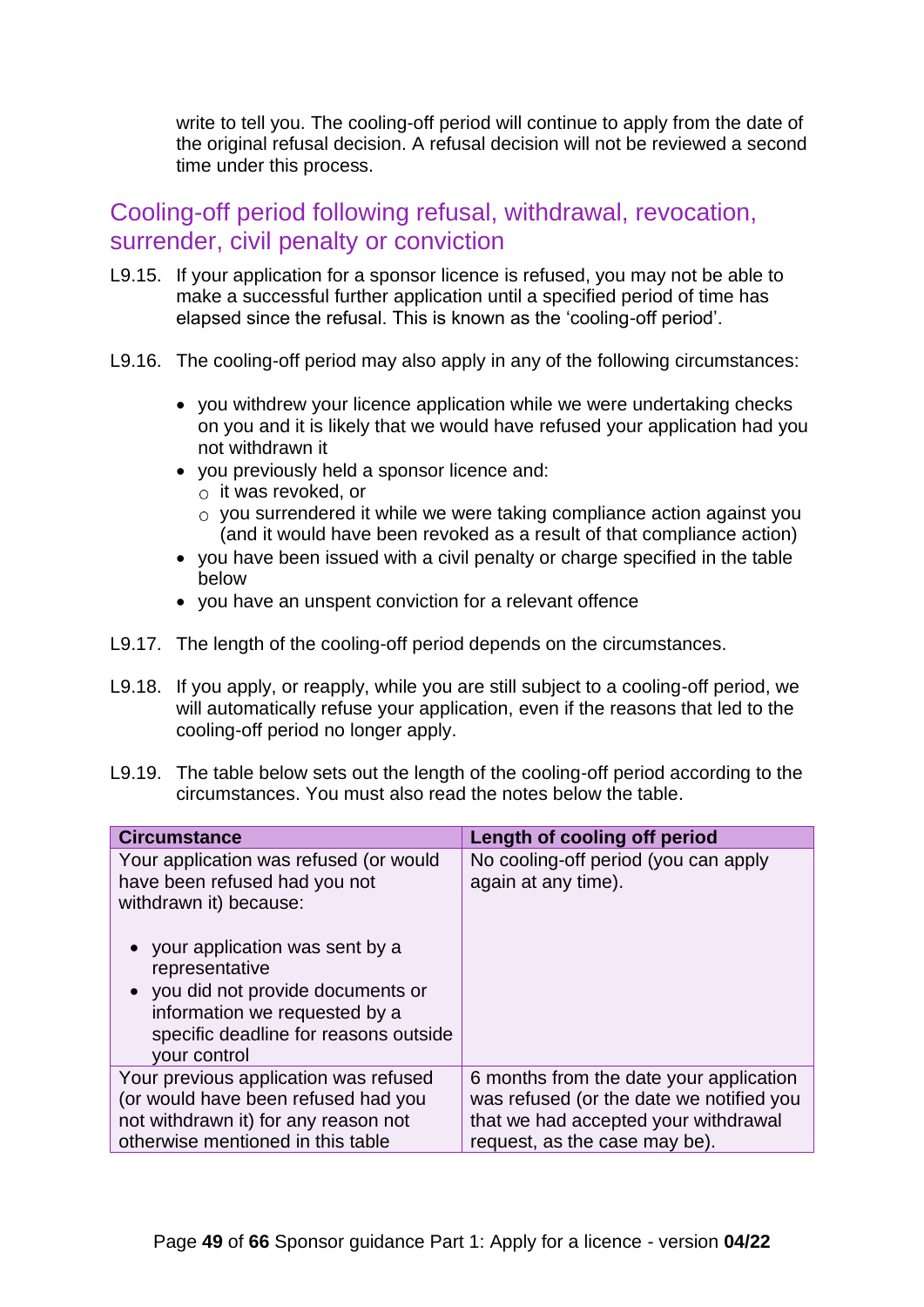| <b>Circumstance</b>                                                                                                                                                                                                                                                                                                                                                                                                                                                                                                                                               | Length of cooling off period                                                                                                                                                                                         |
|-------------------------------------------------------------------------------------------------------------------------------------------------------------------------------------------------------------------------------------------------------------------------------------------------------------------------------------------------------------------------------------------------------------------------------------------------------------------------------------------------------------------------------------------------------------------|----------------------------------------------------------------------------------------------------------------------------------------------------------------------------------------------------------------------|
| You previously held a sponsor licence<br>and it was revoked (or it would have<br>been revoked had you not surrendered<br>it)                                                                                                                                                                                                                                                                                                                                                                                                                                      | 12 months from the date of the notice<br>informing you that your licence had<br>been revoked (or the date we notified<br>you that we had accepted your request<br>to surrender your licence, as the case<br>may be). |
| You have been issued with a civil<br>penalty for employing an illegal worker<br>under:<br>section 15 of the Immigration,<br><b>Asylum and Nationality Act 2006, or</b><br>regulation 11 of the Accession of<br><b>Croatia (Worker Authorisation)</b><br><b>Regulations 2013</b><br>and that penalty has been paid in full                                                                                                                                                                                                                                         | 12 months from the date you paid the<br>penalty in full.                                                                                                                                                             |
| More than one civil penalty has been<br>issued to an owner, a director or an<br>Authorising Officer of your organisation<br>(either individually or collectively) under<br>section 23 or section 25 of the<br>Immigration Act 2014 for authorising<br>occupation of premises under a<br>residential tenancy agreement by an<br>adult who is disqualified because of their<br>immigration status, and those penalties<br>have been paid in full                                                                                                                    | 12 months from the date the penalties<br>were paid in full.                                                                                                                                                          |
| You have been issued with a civil<br>penalty or charge under:<br>section 32 of the Immigration and<br><b>Asylum Act 1999: carrying</b><br>clandestine entrants<br>section 40 of the Immigration and<br><b>Asylum Act 1999</b> carrying<br>passengers without proper<br>documents<br>section 24 of the Counter-Terrorism<br>and Security Act 2015 or the<br><b>Authority to Carry (Civil Penalties)</b><br>Regulations 2015: bringing a<br>passenger to the UK in breach of an<br>authority to carry scheme<br>and that penalty or charge has been<br>paid in full | 5 years from the date you paid the<br>penalty or charge in full.                                                                                                                                                     |
| Either:                                                                                                                                                                                                                                                                                                                                                                                                                                                                                                                                                           | We may refuse your licence application<br>for up to 5 years after the date you paid                                                                                                                                  |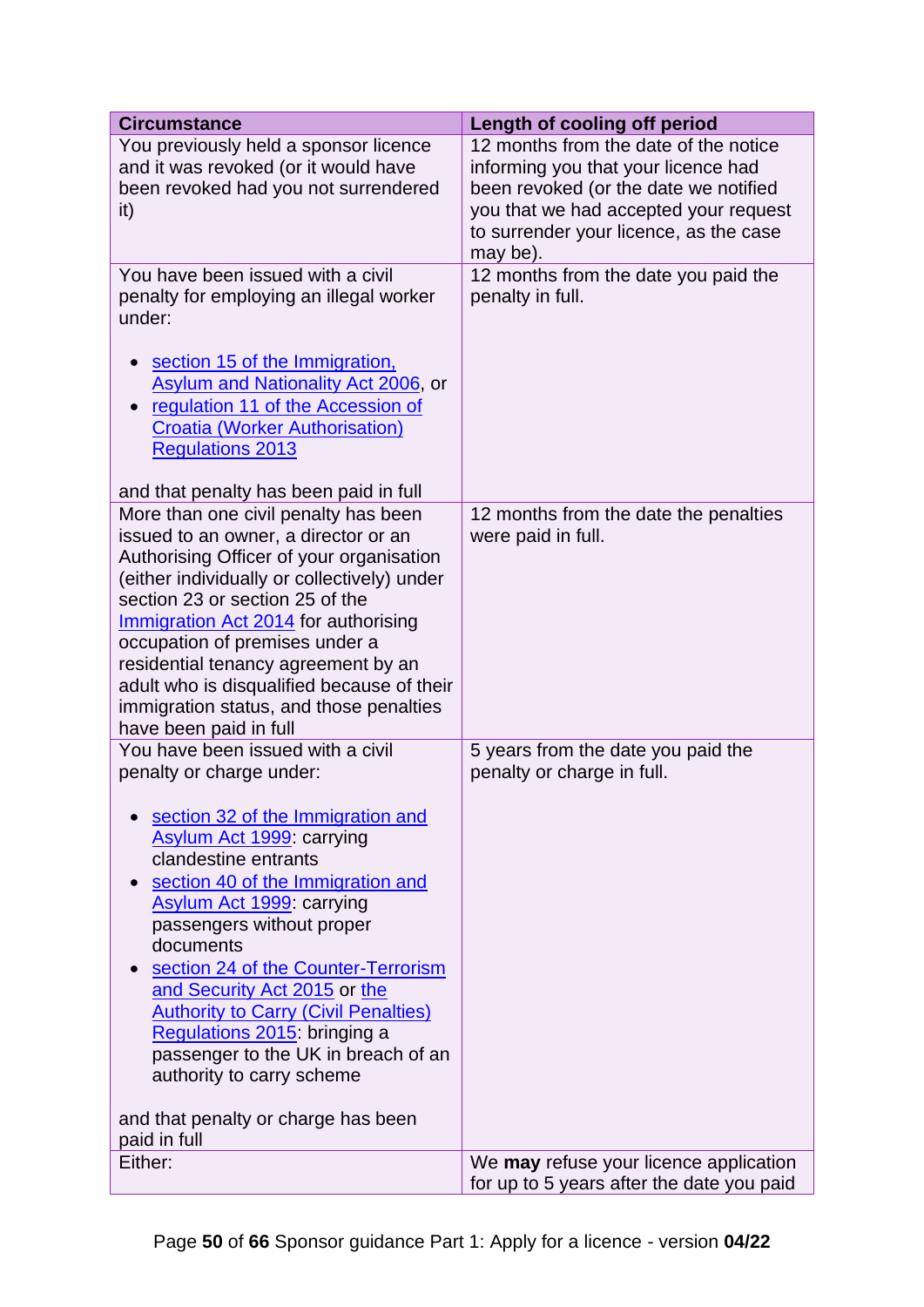| <b>Circumstance</b>                                                                                                                                                                                                                                                                                                                                                                                                                                                                                                                                                                                                                                                                                                                             | Length of cooling off period                                                                                                                                                                                                                                                           |
|-------------------------------------------------------------------------------------------------------------------------------------------------------------------------------------------------------------------------------------------------------------------------------------------------------------------------------------------------------------------------------------------------------------------------------------------------------------------------------------------------------------------------------------------------------------------------------------------------------------------------------------------------------------------------------------------------------------------------------------------------|----------------------------------------------------------------------------------------------------------------------------------------------------------------------------------------------------------------------------------------------------------------------------------------|
| you have been issued with 2 or<br>more civil penalties for employing an<br>illegal worker under:<br>o section 15 of the Immigration.<br><b>Asylum and Nationality Act</b><br>2006, or<br>o regulation 11 of the Accession<br>of Croatia (Worker<br><b>Authorisation</b> ) Regulations<br>2013; or<br>3 or more civil penalties have been<br>issued to an owner, a director or an<br>Authorising Officer of your<br>organisation (either individually or<br>collectively) under section 23 or<br>section 25 of the Immigration Act<br>2014 for authorising occupation of<br>premises under a residential<br>tenancy agreement by an adult who<br>is disqualified because of their<br>immigration status<br>and those penalties have been paid in | the penalty in full $-$ see notes below this<br>table.                                                                                                                                                                                                                                 |
| full<br>You have (or a person mentioned above                                                                                                                                                                                                                                                                                                                                                                                                                                                                                                                                                                                                                                                                                                   | Indefinite – we will not grant you a                                                                                                                                                                                                                                                   |
| has) an unpaid civil penalty or charge<br>for any of the offences listed above and<br>you are (or that person is) still liable<br>once your or their objection and appeal<br>rights are exhausted                                                                                                                                                                                                                                                                                                                                                                                                                                                                                                                                               | licence while you have an unpaid civil<br>penalty or charge.                                                                                                                                                                                                                           |
| You have an unspent conviction for a<br>relevant offence                                                                                                                                                                                                                                                                                                                                                                                                                                                                                                                                                                                                                                                                                        | Until the conviction is spent under the<br><b>Rehabilitation of Offenders Act 1974</b>                                                                                                                                                                                                 |
|                                                                                                                                                                                                                                                                                                                                                                                                                                                                                                                                                                                                                                                                                                                                                 | If the unspent conviction is recorded<br>against an individual in your<br>organisation, you can reapply for a<br>licence (subject to any other cooling-off<br>period that may apply in this table)<br>before the conviction is spent if that<br>individual:<br>no longer works for you |
|                                                                                                                                                                                                                                                                                                                                                                                                                                                                                                                                                                                                                                                                                                                                                 | no longer falls under the definition of<br>'you', or<br>does not otherwise have significant<br>involvement in the running or<br>financing of your business                                                                                                                             |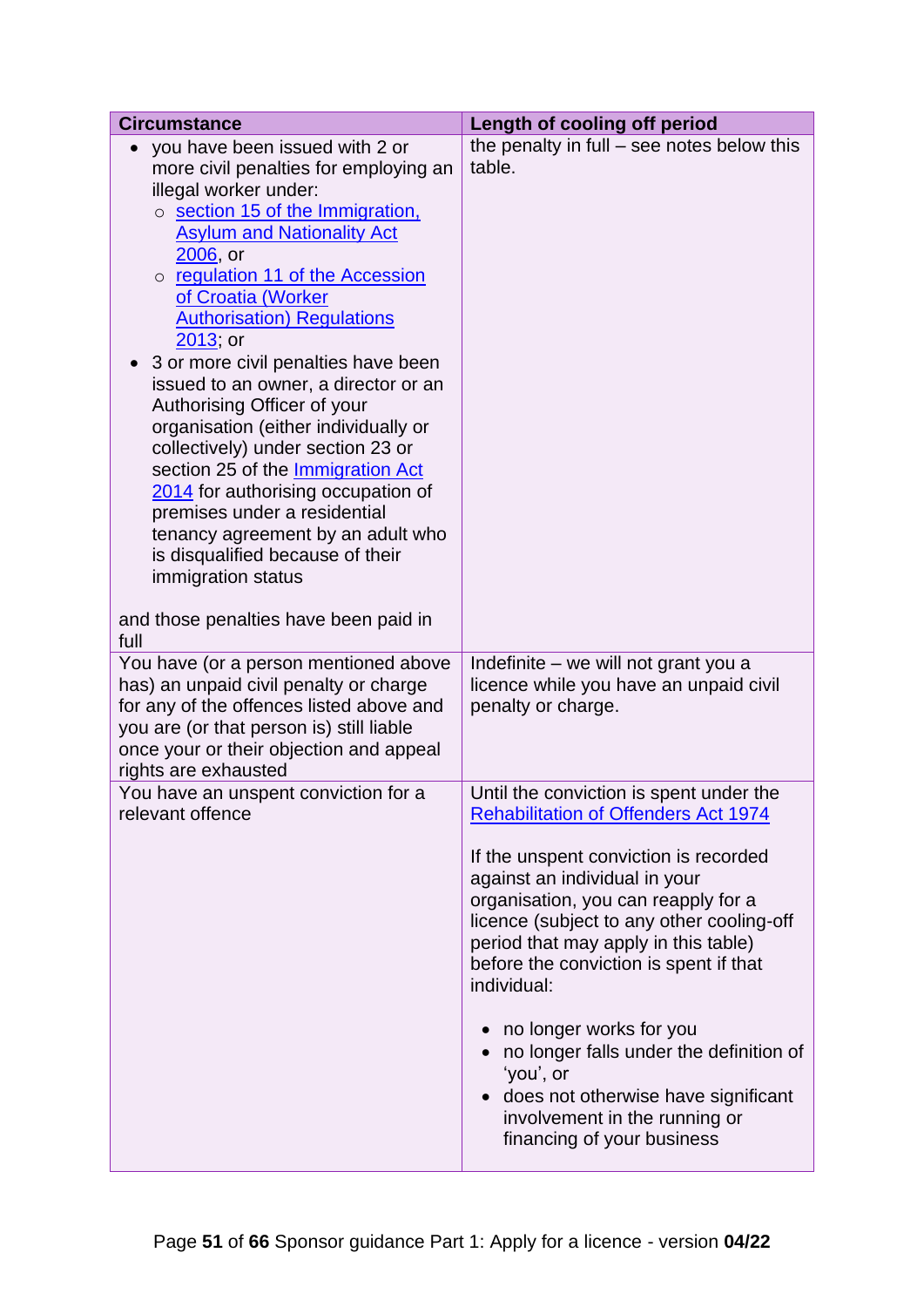| <b>Circumstance</b> | Length of cooling off period            |
|---------------------|-----------------------------------------|
|                     | For further information, see 'Checks we |
|                     | make on your personnel'                 |

#### **Notes on the table above**

L9.20. Where more than one cooling-off period is relevant to your circumstances, the longest cooling-off period will apply, as explained in the examples below.

#### **Example 1**

Your application was refused because you did not meet all of the requirements of the route in which you were applying (6-month cooling-off period) and because you have recently been issued with a civil penalty for employing an illegal worker, which you are paying off in agreed instalments.

In this scenario, you will not be eligible to make a successful licence application until 12 months have elapsed since you have paid the civil penalty in full, as that is the longer cooling-off period.

#### **Example 2**

Your application was refused because you did not meet all of the requirements of the route in which you were applying (6-month cooling-off period) and because you have previously been issued with a civil penalty for employing an illegal worker. You paid that penalty in full 10 months ago.

In this scenario, the 6-month cooling-off period will apply, as the cooling-off period for the civil penalty will expire in 2 months.

- L9.21. Where reference is made to civil penalties issued to "an owner, a director, or an Authorising Officer of your organisation", this means civil penalties issued to those persons either individually or collectively. For example, if an owner has been issued with one civil penalty, and your Authorising Officer has been issued with another, this will count as two civil penalties against your organisation.
- L9.22. Where the table above says that we may impose a cooling-off period of up to 5 years (multiple civil penalties for employing illegal workers or under the right-to-rent scheme), we will take into account a number of factors including, but not limited to:
	- the number of civil penalties imposed
	- the number of illegal workers or (as the case may be) disqualified adults involved
	- the amount of each civil penalty imposed
	- the extent to which you co-operated with the Home Office or relevant authorities
	- how soon you paid off the penalty, or penalties, or if you complied with any agreement to pay the penalty, or penalties, in instalments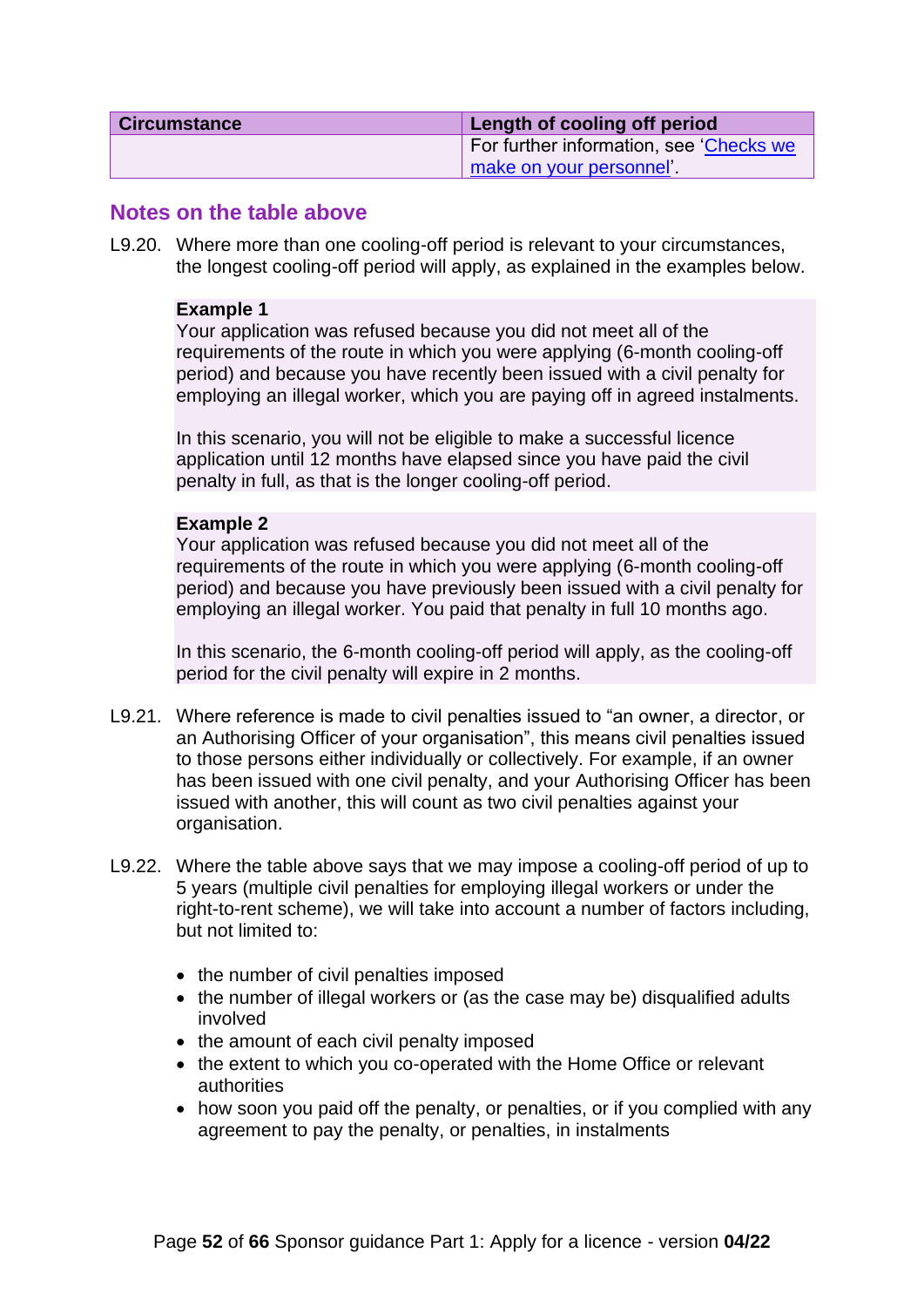## <span id="page-52-0"></span>New application after cooling-off period has expired

- L9.23. Before you reapply, you must ensure that the reasons we refused (or would have refused) your previous application, or revoked (or would have revoked) your previous licence, no longer apply. The fact that the cooling-off period has expired does not mean we will grant your application – you must fully meet the requirements set out in this guidance.
- <span id="page-52-1"></span>L9.24. As part of the application process, you may receive a visit from a UKVI compliance officer, who will undertake relevant checks to establish that you have the necessary systems and procedures in place to meet your sponsorship obligations. If we are not satisfied that you can fully meet your sponsorship obligations or you otherwise remain unsuitable to hold a sponsor licence, we will refuse your application again and you will be subject to a further cooling-off period.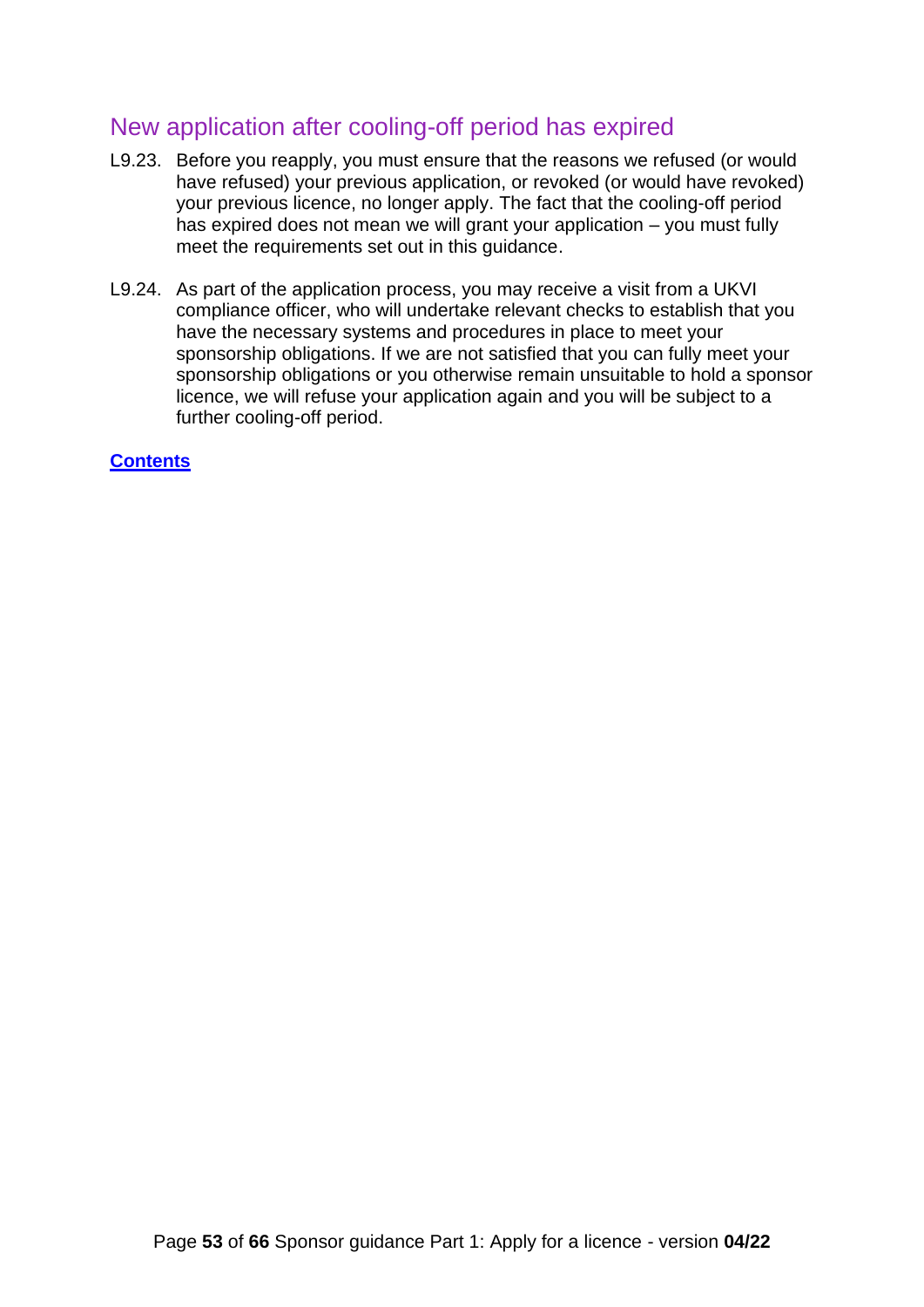# <span id="page-53-0"></span>L10. Sponsorship management system

This section tells you about the sponsorship management system and how you can use it to report changes or add routes to your licence.

### <span id="page-53-1"></span>**What is the sponsorship management system?**

- L10.1. Once licensed, you will be given access to the sponsorship management system (SMS). This online function allows you to carry out day-to-day activities and report any changes to us, such as a change of address. You will also use it to:
	- manage or renew your organisation's licence or services
	- create and assign Certificates of Sponsorship (CoS) to workers you wish to sponsor
	- apply for defined CoS for [Skilled Workers](https://www.gov.uk/government/publications/workers-and-temporary-workers-sponsor-a-skilled-worker)
	- report changes of circumstances of your sponsored workers, including withdrawal of sponsorship

For further information assigning CoS and your reporting duties, see:

- sections S1 to S6 of [Part 2: Sponsor a worker](https://www.gov.uk/government/publications/workers-and-temporary-workers-guidance-for-sponsors-part-2-sponsor-a-worker)
- 'Reporting duties' in section C1 of [Part 3: Sponsor duties](https://www.gov.uk/government/publications/workers-and-temporary-workers-guidance-for-sponsors-part-3-sponsor-duties-and-compliance) and compliance
- L10.2. The SMS allows users two levels of access 'Level 1' and 'Level 2'. The level decides the type of access (permissions) the user has to the system and the functions they can perform. See ['Level 1 User'](#page-25-0) and ['Level 2 User'](#page-27-0) in section L4 for more information.
- L10.3. Your SMS account is also a source of information about your sponsor licence. You can see details of how many SMS users you have appointed and who they are, the date your licence will expire, the number of CoS left to assign, and when your allocation of CoS will expire. Your SMS account also has a 'message board' where we post useful messages, such as information about updates to the sponsor guidance.
- L10.4. You need to access your SMS account regularly to review and update your licence details and to keep up to date with the latest news, messages, and any changes that may be coming up. We recommend that your Level 1 User accesses your account at least once a month.
- L10.5. When we grant your sponsor licence, we set up your SMS account and send the Level 1 User's 'user name' to your Authorising Officer by post. We send the Level 1 User their password by email. Once your Level 1 User has successfully accessed your SMS account, they can perform a number of functions.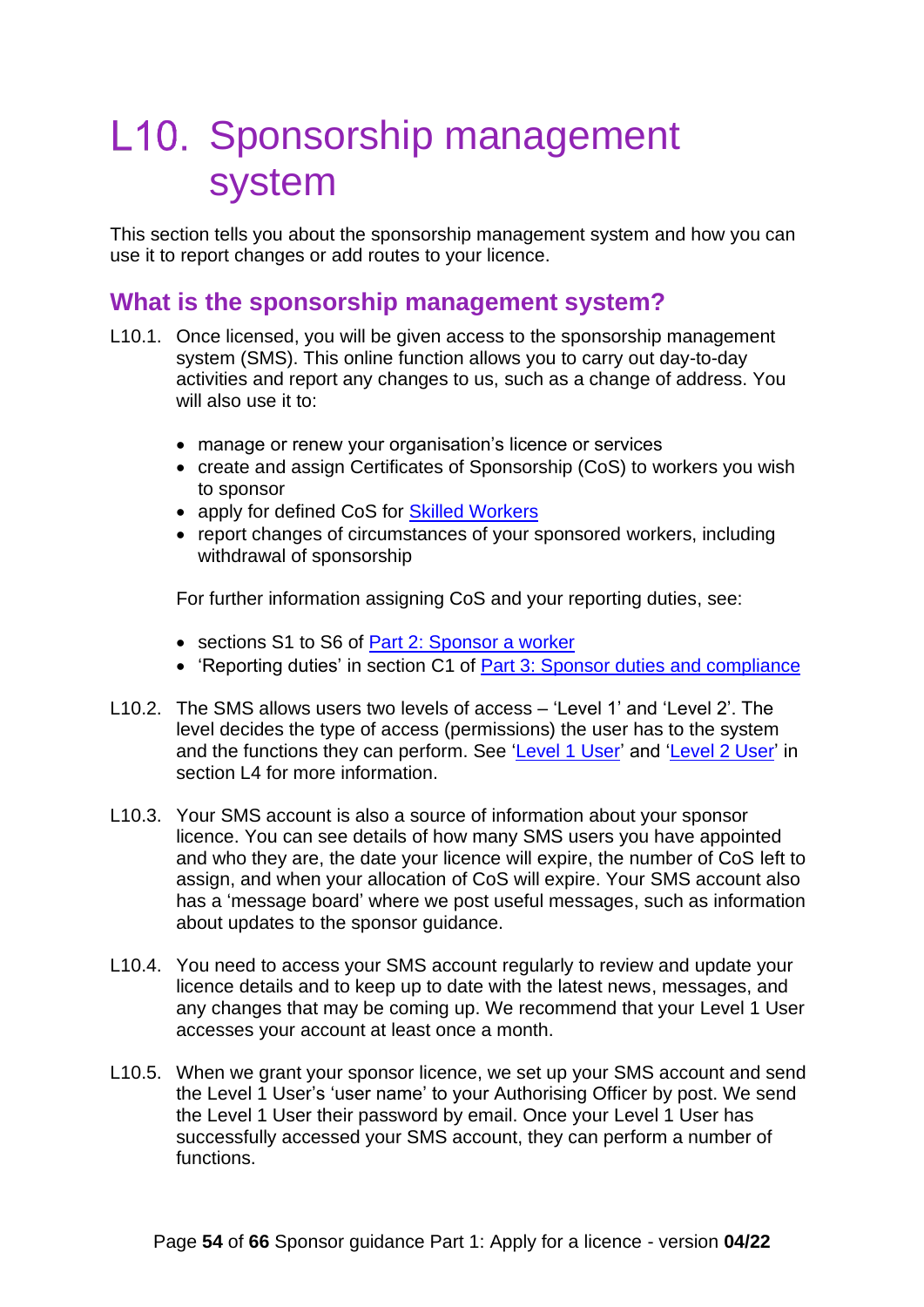- L10.6. SMS users must not give their password to anyone else. If they do, we may revoke your licence.
- L10.7. You can find guidance on how to use the SMS under 'User manuals: sponsorship management system (SMS)' on the ['Sponsorship: guidance for](https://www.gov.uk/government/collections/sponsorship-information-for-employers-and-educators#user-manuals-sponsorship-management-system-sms)  [employers and educators'](https://www.gov.uk/government/collections/sponsorship-information-for-employers-and-educators#user-manuals-sponsorship-management-system-sms) page on GOV.UK.

#### <span id="page-54-0"></span>**Your responsibilities as an SMS user**

- L10.8. You are responsible for your actions and the actions of a representative or employee who assigns CoS on your behalf. Any non-compliance with the rules on assigning CoS will result in us taking action against you. If we find you are employing an illegal worker because your recruitment practices are negligent, we may issue you with a civil penalty and refer your case for prosecution.
- L10.9. You must have at least one Level 1 User who is an employee, partner or director of your organisation in place throughout the life of your licence. If we find you have no Level 1 User in place at all, this means you cannot fulfil your sponsor duties and we may revoke your licence. We may also revoke your licence if you have no SMS users in place at all.

## <span id="page-54-1"></span>**Adding routes to your licence**

- L10.10. Once your licence has been granted, you can apply to add routes to it. For example, if you were originally licensed under Skilled Worker only, you could add Senior or Specialist Worker (or any other route) to your licence, if you meet the relevant requirements.
- L10.11. You will have to [pay a fee](https://www.gov.uk/government/publications/visa-regulations-revised-table) if you:
	- are a 'large' company (that is, you do not meet the definition of 'small or [charitable sponsor'\)](#page-32-0)
	- were originally licensed under the Temporary Worker routes only; and
	- wish to add one or more of the Worker routes to your licence
- L10.12. The fee will be the difference between the fee for a Worker sponsor licence and that for a Temporary Worker licence.
- L10.13. There is no additional fee to pay for adding routes if:
	- you are a small or charitable sponsor
	- you are already licensed under one or more the Worker routes and you paid the large fee when you originally applied; or
	- you are licensed under Temporary Worker and you only wish to add other Temporary Worker routes to your licence
- L10.14. To add routes to your licence, your Level 1 User must [log in to the online](https://www.points.homeoffice.gov.uk/gui-sponsor-jsf/Home/SponsorHome.faces)  [sponsor licence application form](https://www.points.homeoffice.gov.uk/gui-sponsor-jsf/Home/SponsorHome.faces) using your original log-in details or by registering again. They will then fill in a shortened version of the online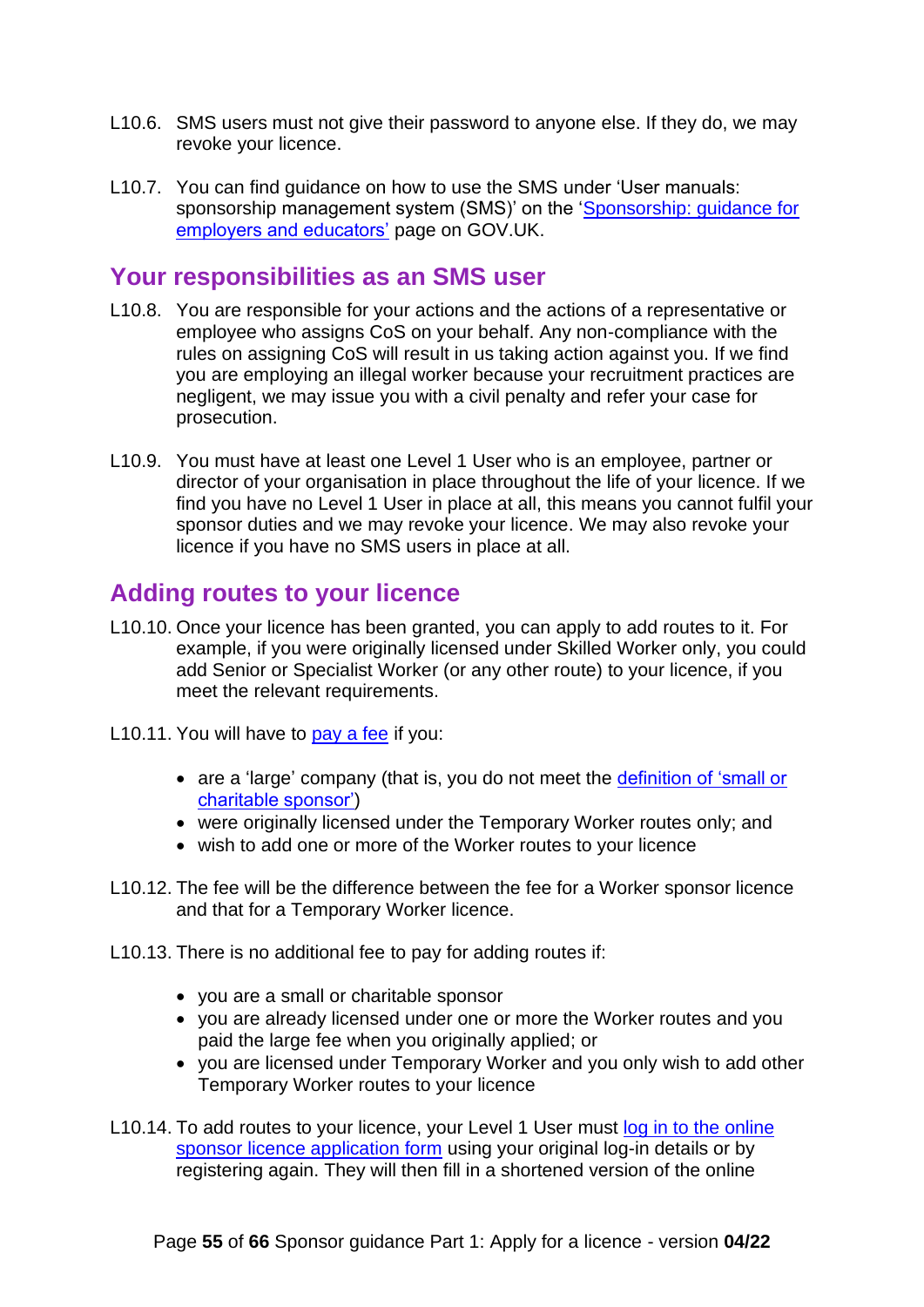application form which allows them to apply to add new routes to your licence. The Level 1 User will not be able to change anything else. You must pay the fee (if relevant) and send us any documents specified in [Appendix A](https://www.gov.uk/government/publications/supporting-documents-for-sponsor-applications-appendix-a) to the sponsor guidance as mandatory for the relevant route. The Authorising Officer must approve this action, and the Level 1 User must retain the evidence of this approval.

- L10.15. You will not be allowed to add routes if your licence is suspended, has a Provisional rating, or is downgraded to a B-rating. See [Part 3: Sponsor duties](https://www.gov.uk/government/publications/workers-and-temporary-workers-guidance-for-sponsors-part-3-sponsor-duties-and-compliance)  [and compliance](https://www.gov.uk/government/publications/workers-and-temporary-workers-guidance-for-sponsors-part-3-sponsor-duties-and-compliance) for information on the circumstances in which we downgrade or suspend licences.
- L10.16. There can only be one Authorising Officer and one Key Contact named on a sponsor licence. If you want to apply to add a route to your licence, but you want different people to act as Authorising Officer and Key Contact for that route, you must apply for a new, separate, licence and pay the full application fee.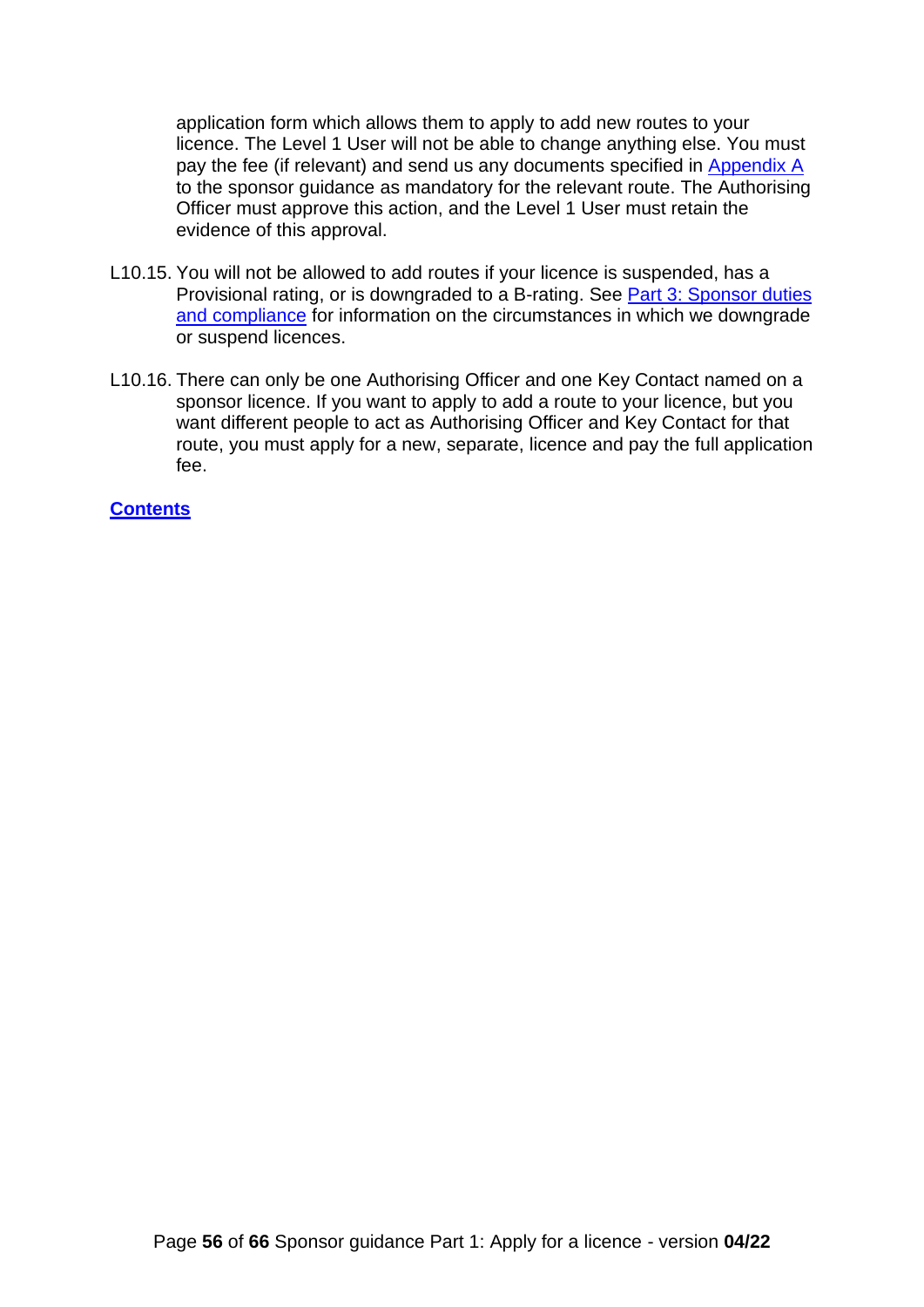# <span id="page-56-0"></span>Annex L1: circumstances in which we will refuse your application

This annex sets out the circumstances in which we will refuse your sponsor licence application.

Unless otherwise stated, 'you' or 'your' has the meaning given in the [Glossary.](#page-8-0)

| <b>Reference</b> | <b>Circumstances</b>                                                                                                                                                                                                                                                                                                                                                                                                                                                                                                                                                                                                                                                                                                 |
|------------------|----------------------------------------------------------------------------------------------------------------------------------------------------------------------------------------------------------------------------------------------------------------------------------------------------------------------------------------------------------------------------------------------------------------------------------------------------------------------------------------------------------------------------------------------------------------------------------------------------------------------------------------------------------------------------------------------------------------------|
| a.               | You knowingly send any false document with your application. If this<br>happens, and we believe that a criminal offence has been committed,<br>we will refuse your application and refer your case for prosecution.                                                                                                                                                                                                                                                                                                                                                                                                                                                                                                  |
| b.               | You have an unspent conviction for a relevant offence listed in Annex<br>$L4$ of this guidance.                                                                                                                                                                                                                                                                                                                                                                                                                                                                                                                                                                                                                      |
| C.               | You:                                                                                                                                                                                                                                                                                                                                                                                                                                                                                                                                                                                                                                                                                                                 |
|                  | have been issued with a civil penalty or charge under:<br>o section 32 of the Immigration and Asylum Act 1999: carrying<br>clandestine entrants;<br>o section 40 of the Immigration and Asylum Act 1999: carrying<br>passengers without proper documents; or<br>o section 24 of the Counter-Terrorism and Security Act 2015 or<br>the Authority to Carry (Civil Penalties) Regulations 2015<br>bringing a passenger to the UK in breach of an authority to<br>carry scheme; and<br>remain liable for the penalty or charge once your objection and<br>appeal rights have been exhausted; and<br>apply for your licence before 5 years has elapsed since the date the<br>penalty or charge was settled (paid in full) |
| d.               | You:<br>have been issued with a civil penalty for employing an illegal<br>$\bullet$<br>worker, or illegal workers, under either:<br>o section 15 of the Immigration, Asylum and Nationality Act                                                                                                                                                                                                                                                                                                                                                                                                                                                                                                                      |
|                  | 2006; or<br>o regulation 11 of the Accession of Croatia (Immigration and<br>Worker Authorisation) Regulations 2013; and<br>remain liable for the penalty once your objection and appeal rights<br>have been exhausted; and<br>apply for a licence before 12 months has elapsed since the date the<br>penalty was settled (paid in full)                                                                                                                                                                                                                                                                                                                                                                              |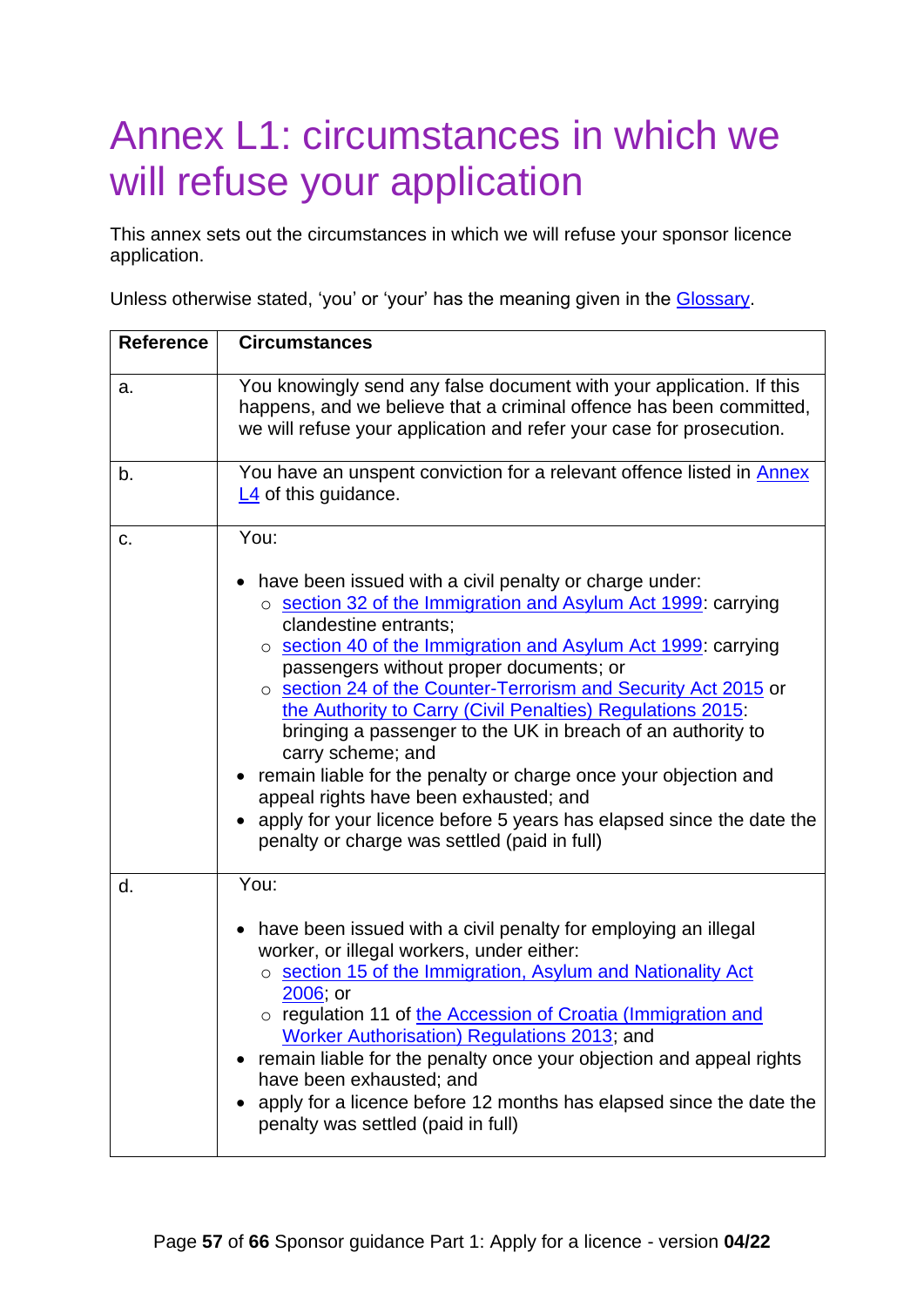| <b>Reference</b> | <b>Circumstances</b>                                                                                                                                                                                                                                                                                                                                                                                                                                            |
|------------------|-----------------------------------------------------------------------------------------------------------------------------------------------------------------------------------------------------------------------------------------------------------------------------------------------------------------------------------------------------------------------------------------------------------------------------------------------------------------|
| е.               | You have not paid an outstanding civil penalty or charge for any of the<br>offences referred to in (c) or (d) above, or any other civil penalty for<br>employing illegal migrant workers, and you are still liable once your<br>objection and appeal rights have been exhausted.                                                                                                                                                                                |
| f.               | Two or more civil penalties have been issued to an owner, a<br>director or an Authorising Officer of your organisation (either<br>individually or collectively) under section 23 or section 25 of the<br>Immigration Act 2014 for authorising occupation of premises under<br>a residential tenancy agreement by an adult who is disqualified,<br>because of their immigration status, and:<br>that person was or is (or those persons were or are, as the case |
|                  | may be) still liable once their objection and appeal rights have been<br>exhausted; and<br>• you apply for your sponsor licence before 12 months has elapsed<br>since the date the penalties were settled (paid in full)                                                                                                                                                                                                                                        |
| g.               | An owner, a director or an Authorising Officer of your organisation has<br>not paid an outstanding civil penalty issued for authorising occupation<br>of premises under a residential tenancy agreement by an adult who is<br>disqualified, because of their immigration status, for which they are<br>still liable once their objection and appeal rights have been<br>exhausted.                                                                              |
| h.               | You have previously held a sponsor licence of any type and that<br>licence was revoked by us, or you surrendered that licence while we<br>were taking compliance action against you, in the 12-month period<br>prior to the date of your application.                                                                                                                                                                                                           |
| j.               | Any person who falls under the general definition of 'you' is legally<br>prohibited from becoming a company director, unless:<br>they are only disqualified due to being an undischarged bankrupt;<br>and<br>that person has not been appointed as your director, Authorising<br>Officer or Level 1 User                                                                                                                                                        |
| j.               | We have asked you to send us any document or information to<br>validate or support your application and you do not send the<br>document or information within the given time limit.                                                                                                                                                                                                                                                                             |
| k.               | You fail to meet one or more of the requirements of the route, or<br>routes, in which you are applying to be licensed, as set out in the<br>relevant route-specific guidance – for example, if you are applying<br>under Skilled Worker or the Global Business Mobility routes, and we                                                                                                                                                                          |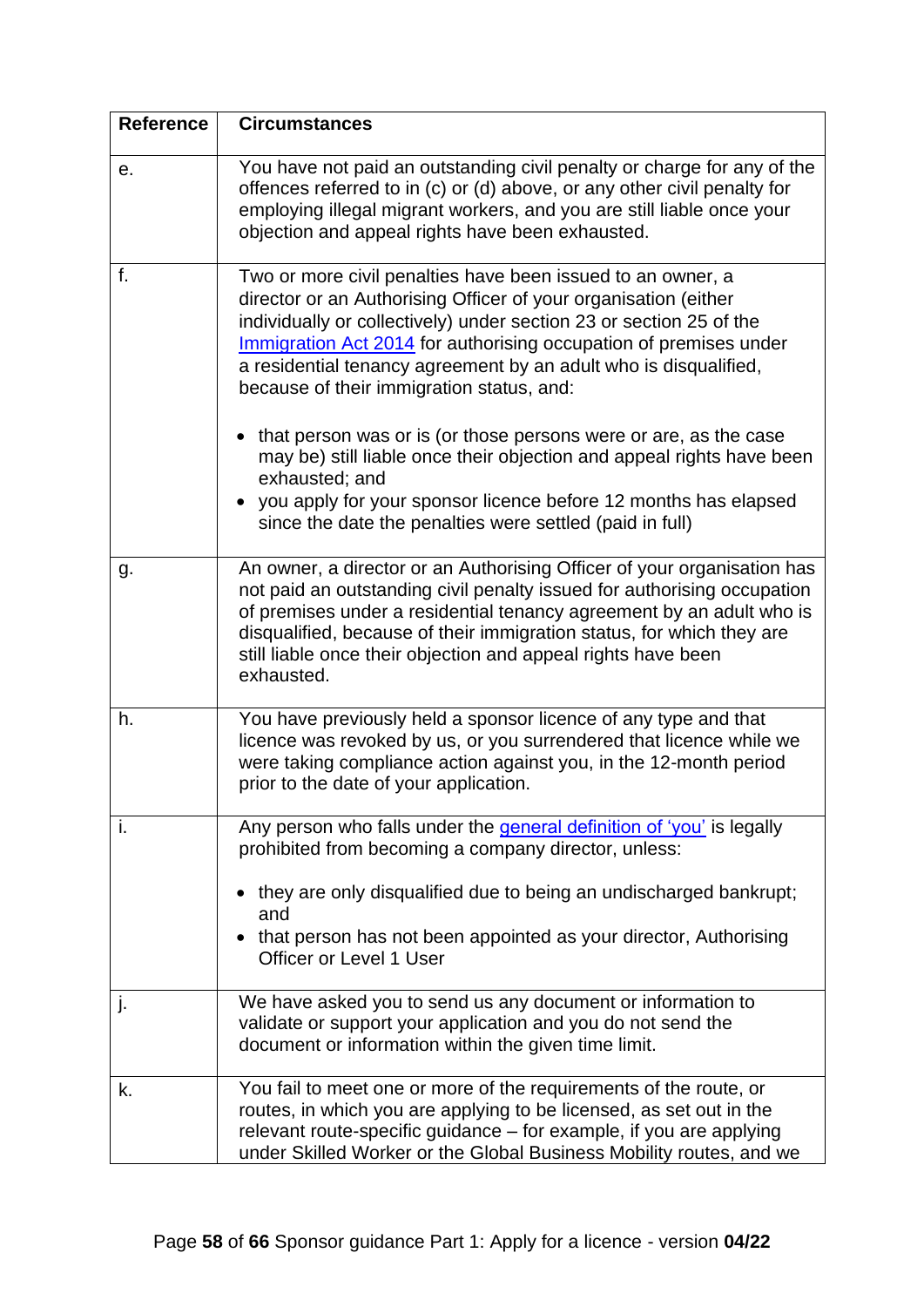<span id="page-58-0"></span>

| <b>Reference</b> | <b>Circumstances</b>                                                                                                                                                                                                                                                  |
|------------------|-----------------------------------------------------------------------------------------------------------------------------------------------------------------------------------------------------------------------------------------------------------------------|
|                  | are not satisfied you can offer genuine employment which meets the<br>skill level or salary requirements of those routes.<br>If you fully meet the requirements of one route, or some routes, in                                                                      |
|                  | which you are applying to be licensed, but not others, we will only<br>licence you for the route, or routes, in which you qualify.                                                                                                                                    |
| I.               | You do not have in place the necessary human resources systems or<br>other processes to comply with your duties as a sponsor. For<br>example, your internal communications may not be good enough for<br>you to know if a sponsored worker has not reported for work. |
| m.               | Deleted.                                                                                                                                                                                                                                                              |
| n.               | You are applying on a route other than UK Expansion Worker and<br>you have no operating or trading presence in the UK.                                                                                                                                                |
| о.               | You fail to meet the requirements set out in the safequarding children<br>section.                                                                                                                                                                                    |
| p.               | Your application is sent by a representative.                                                                                                                                                                                                                         |
| q.               | You fail to nominate in your online application form an Authorising<br>Officer and at least one Level 1 User who meets our requirements as<br>set out in section L4 of this document.                                                                                 |
| r.               | You have had an application for a sponsor licence refused within the<br>last 6 months for any reason (or would have had it refused had you<br>not withdrawn the application), unless the refusal was because either:                                                  |
|                  | your application was sent by a representative; or<br>• you did not provide documents or information we requested by a<br>specific deadline for reasons outside your control                                                                                           |
| s.               | You are applying as an individual person (who is not a sole trader).                                                                                                                                                                                                  |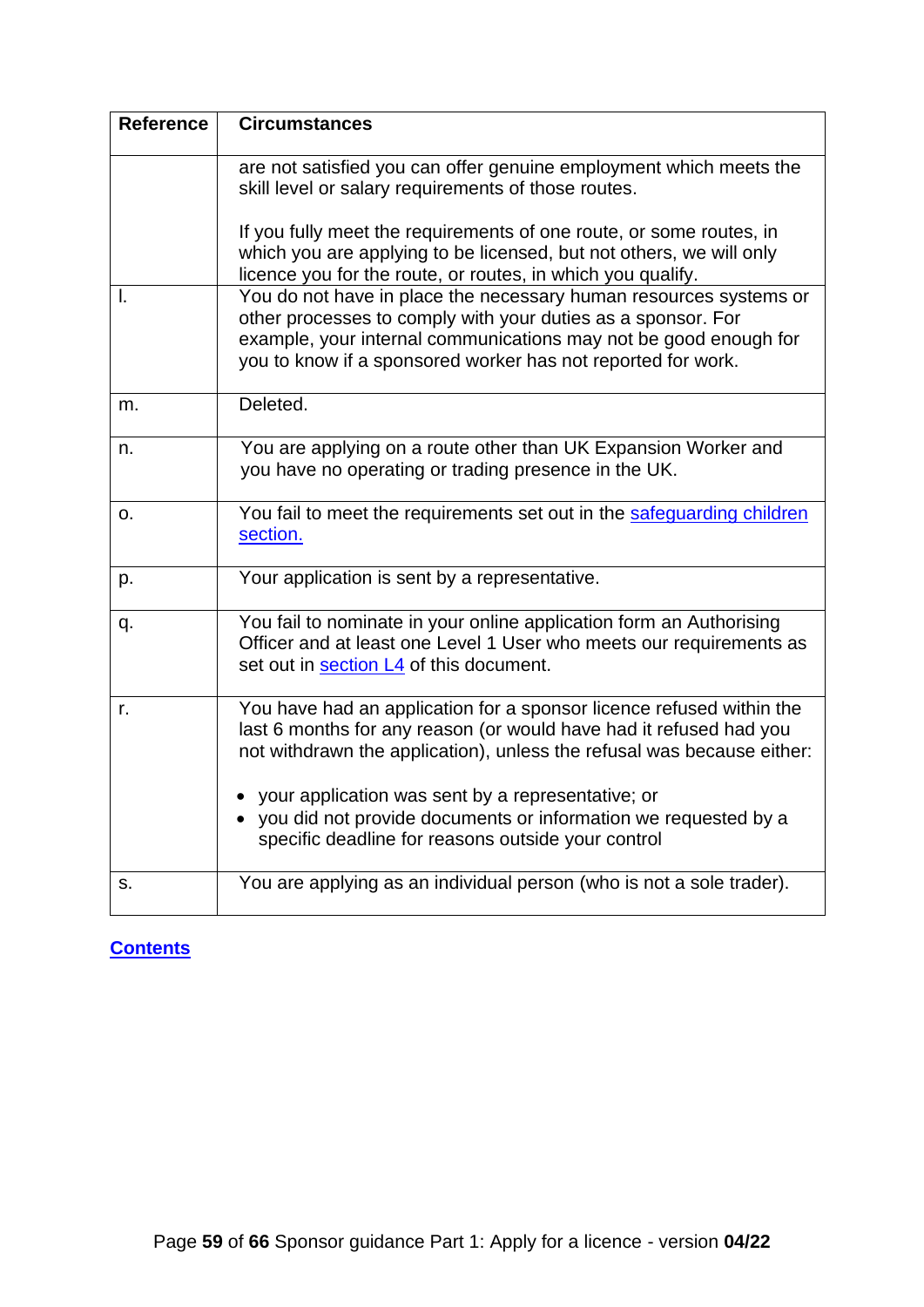# <span id="page-59-0"></span>Annex L2: circumstances in which we will normally refuse your application

This annex sets out the circumstances in which we will normally refuse your sponsor licence application.

Unless otherwise stated, 'you' or 'your' has the meaning given in the [Glossary.](#page-62-0)

| <b>Reference</b> | <b>Circumstances</b>                                                                                                                                                                                                                                                                                                                                                                                                                                                                                                      |
|------------------|---------------------------------------------------------------------------------------------------------------------------------------------------------------------------------------------------------------------------------------------------------------------------------------------------------------------------------------------------------------------------------------------------------------------------------------------------------------------------------------------------------------------------|
| a.               | You have provided a false statement or false information, or have not<br>provided, when required, information that you held, to us or any other<br>Government Department.                                                                                                                                                                                                                                                                                                                                                 |
| b.               | You have an unspent conviction for an offence other than a relevant<br>offence listed in Annex L4 which we believe to be of relevance to<br>your ability to discharge your sponsor duties or suitability to hold a<br>sponsor licence.                                                                                                                                                                                                                                                                                    |
| c.               | You have been issued with 2 or more civil penalties in the 5-year<br>period immediately prior to your application for employing an illegal<br>migrant worker.                                                                                                                                                                                                                                                                                                                                                             |
|                  | See 'Cooling-off period' in section L9 for further information.                                                                                                                                                                                                                                                                                                                                                                                                                                                           |
| d.               | Three or more civil penalties have been issued in the 5-year period<br>immediately prior to your application to an owner, a director or an<br>Authorising Officer of your organisation (either individually or<br>collectively) under section 23 or section 25 of the Immigration Act<br>2014 for authorising occupation of premises under a residential<br>tenancy agreement by an adult who is disqualified, because of their<br>immigration status.<br>See 'Cooling-off period' in section L9 for further information. |
| е.               | You are or have been an owner, a director or an Authorising Officer<br>of a sponsor organisation which has been ordered to pay costs to the<br>Home Office in any legal proceedings, and those costs have not been<br>paid.                                                                                                                                                                                                                                                                                               |
| f.               | You have previously been named as 'Key Personnel' at any sponsor<br>organisation whose sponsorship licence has been revoked in any<br>route within the last 12 months - see 'Previous non-compliance'<br>below this table.                                                                                                                                                                                                                                                                                                |
| g.               | You are employing a worker (whether sponsored or not) who is<br>subject to immigration control and that person either:                                                                                                                                                                                                                                                                                                                                                                                                    |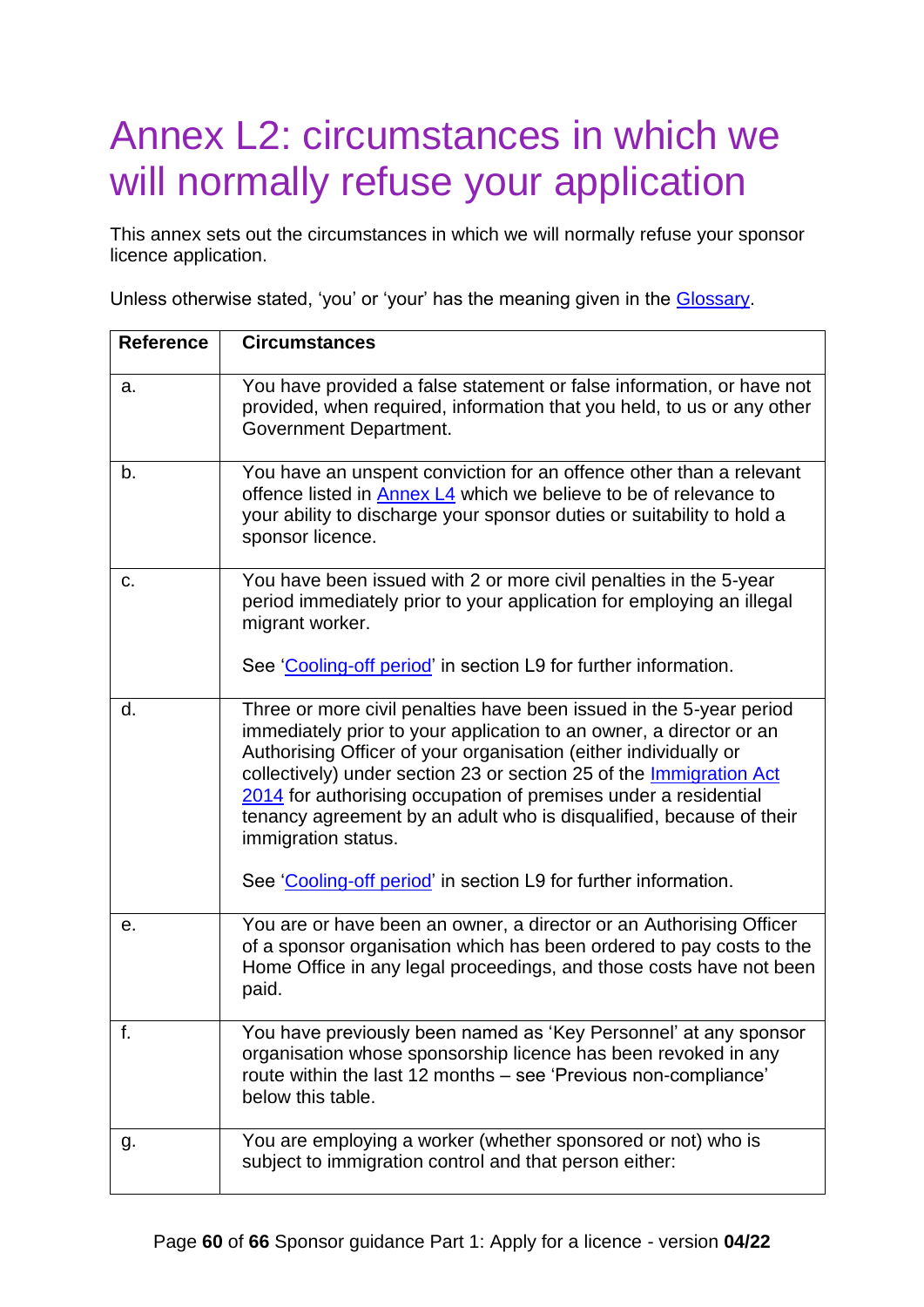| <b>Reference</b> | <b>Circumstances</b>                                                                                                                                                                           |
|------------------|------------------------------------------------------------------------------------------------------------------------------------------------------------------------------------------------|
|                  | does not have permission to enter or stay in the UK; or<br>they are working in breach of the conditions of their permission<br>(leave) and you could reasonably have been aware of this breach |
|                  | We will also refer your case to the relevant Home Office team to<br>consider issuing you with a civil penalty.                                                                                 |
| h.               | The European Union (EU) or United Nations (UN) has imposed<br>sanctions on you which will be contravened by giving you a licence.                                                              |
|                  | You engage in actions or behaviours that are not conducive to the<br>public good.                                                                                                              |
|                  | We have reason to believe that you otherwise pose any risk to<br>immigration control.                                                                                                          |

## <span id="page-60-0"></span>**Previous non-compliance**

Previous non-compliance with the sponsorship system (other than non-compliance which would result in automatic refusal under [Annex L1\)](#page-56-0) may result in your application being refused. This could be where it is one of several grounds falling under this Annex or [Annex L3,](#page-61-0) or it is warranted by the actions of any person falling under the [general definition of 'you or your'.](#page-10-1) We also reserve the right to check individuals involved in your organisation who do not fall under the general definition of 'you or your' and to take into account their previous conduct– see ['Checks we](#page-22-0)  [make on your personnel'](#page-22-0) for further information.

The action we take will depend on:

- the seriousness of the past conduct (including conduct that led to revocation of a licence) and what you have done to improve the situation
- how long it is since the conduct took place and any mitigating circumstances
- concerns we may have about any of your associated persons or employees, and the role they have within your organisation  $-$  in particular, where they have been employed or associated with an organisation that has been removed from the sponsor register for abuse or serious non-compliance within the last 5 years
- in the case of previous criminal conduct, whether we believe this has a bearing on your suitability to be a sponsor – note that we will always refuse your application if anyone falling under the general definition of 'you or your' has an unspent criminal conviction for an offence listed in [Annex L4](#page-62-0)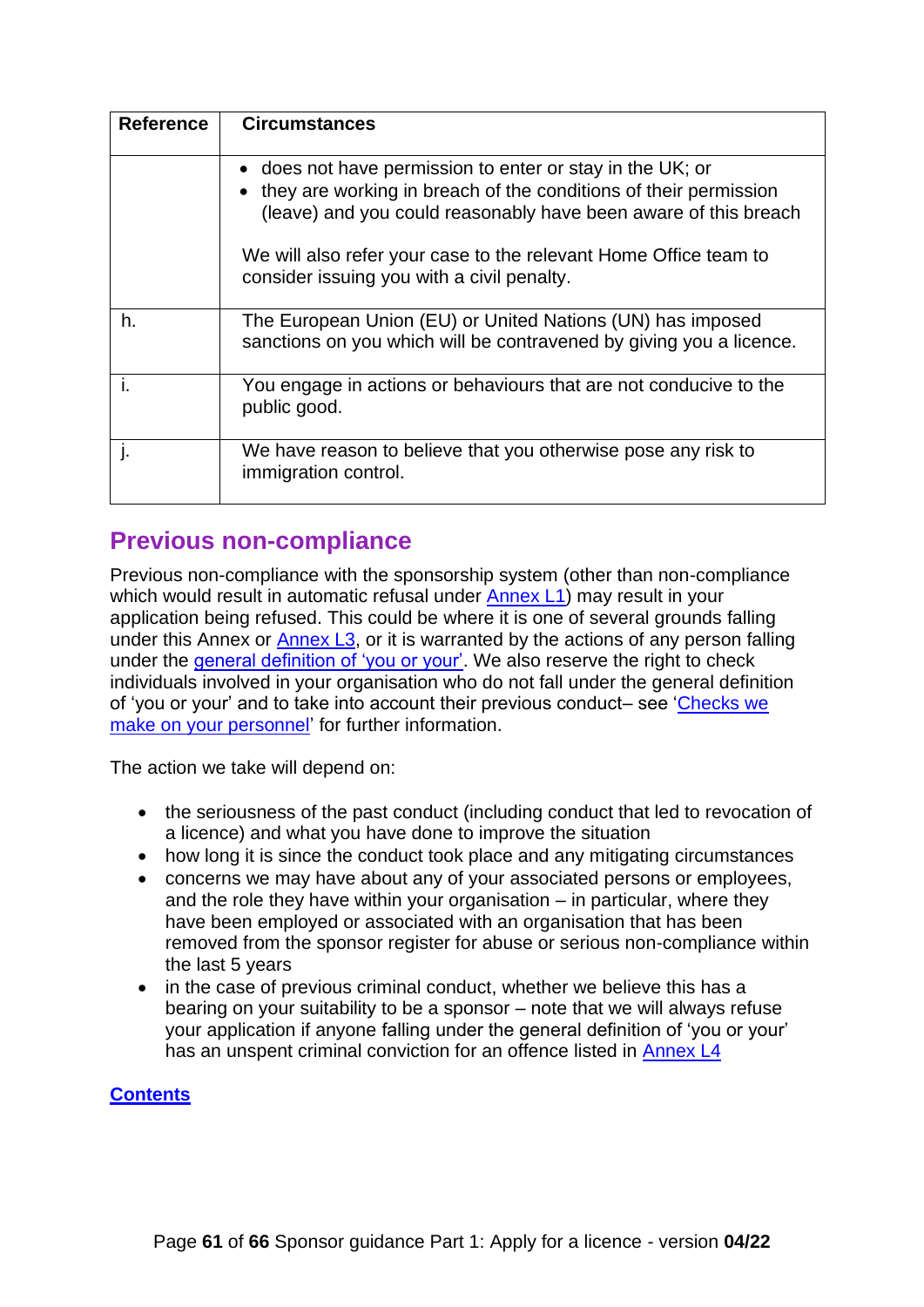# <span id="page-61-0"></span>Annex L3: circumstances in which we may refuse your application

This annex sets out the circumstances in which we will consider refusing your sponsor licence application. Generally, we will not refuse your application if only one of these circumstances arises, but we reserve the right to do so, depending on the gravity of the issue. The more of these circumstances that are present, the more likely it is we will refuse your application.

| <b>Reference</b> | <b>Circumstances</b>                                                                                                                                                                                                                                                                                  |
|------------------|-------------------------------------------------------------------------------------------------------------------------------------------------------------------------------------------------------------------------------------------------------------------------------------------------------|
| a.               | You have a previous record of non-compliance or poor compliance<br>with the duties of sponsorship. See <b>Annex L1</b> of this guidance if you<br>have previously had a sponsor licence and it was revoked.                                                                                           |
| b.               | You have previously been asked to provide evidence to allow us to<br>decide whether an organisation was complying with the duties of<br>sponsorship and that information was not provided.                                                                                                            |
| C.               | The Office of the Immigration Services Commissioner (OISC) has<br>removed your authorisation, or the authorisation of any organisation<br>you have been involved with in a similar role (this applies to<br>individuals or organisations that provide immigration advice or<br>immigration services). |
| d.               | You have, or you are aware that a sponsor organisation you have<br>been involved with in a similar role within the last 5 years has, been<br>issued with a penalty for failure to pay VAT or duty.                                                                                                    |
| е.               | You have been issued with any civil penalty not otherwise mentioned<br>in these annexes and we believe this is of relevance to your ability to<br>carry out your sponsor duties or suitability to hold a sponsor licence.                                                                             |
| f.               | You have been issued with a warning notice (not a civil penalty)<br>under section 15 of the Immigration, Asylum and Nationality Act 2006<br>employment of illegal workers) within the previous 5 years.                                                                                               |

Unless otherwise stated, 'you' or 'your' has the meaning given in the [Glossary.](#page-8-0)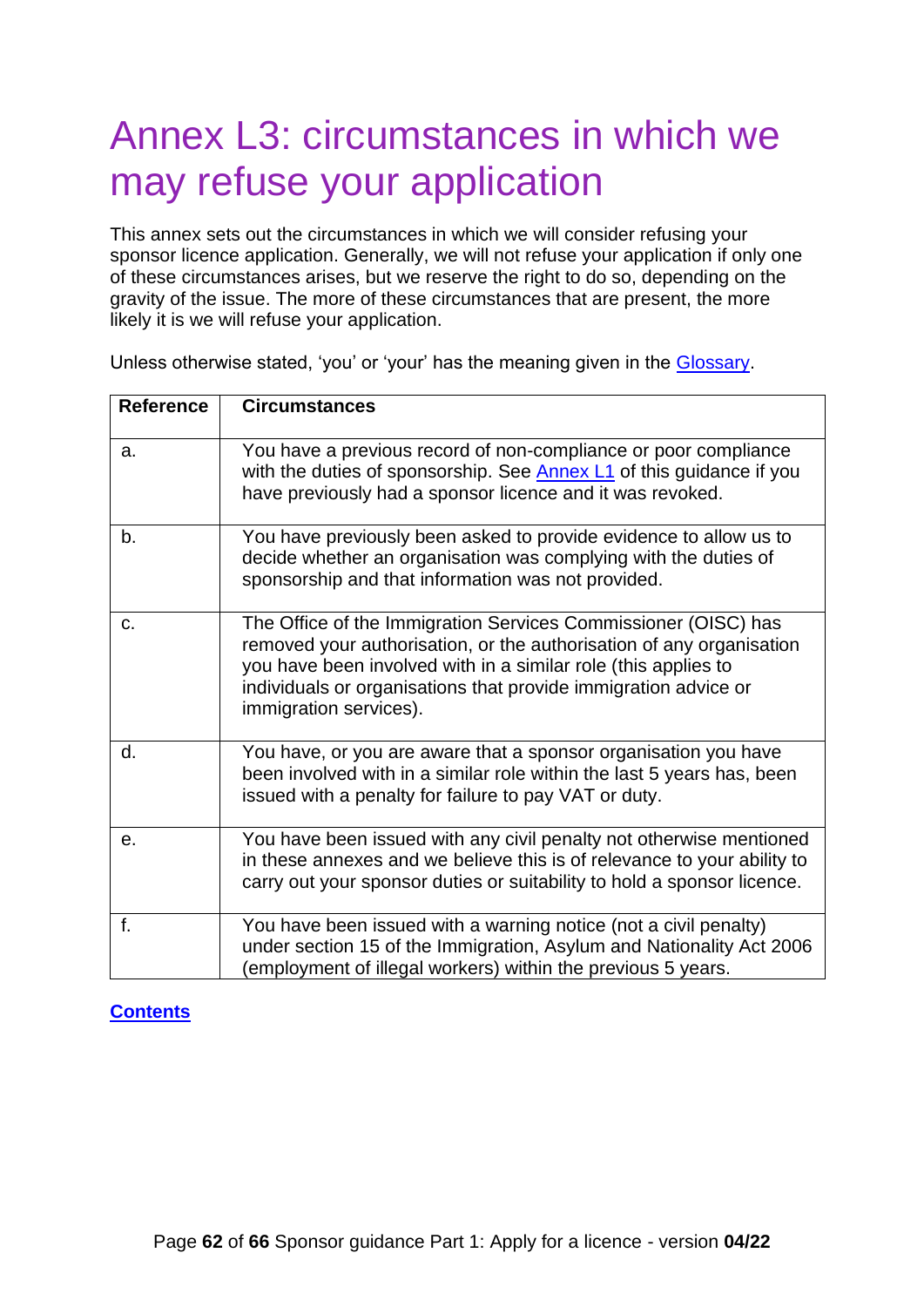# <span id="page-62-0"></span>Annex L4: relevant offences

This annex lists the unspent convictions that we will take into account, as referenced in [Annex L1](#page-56-0) of this guidance. Note that we will always refuse your licence application if you have an unspent conviction for any of these offences.

| <b>Number</b> | <b>Unspent conviction for</b>                                                                                                                                                                                                                                                                                                                           |
|---------------|---------------------------------------------------------------------------------------------------------------------------------------------------------------------------------------------------------------------------------------------------------------------------------------------------------------------------------------------------------|
| 1.            | Any offence under the following Acts (as amended from time to time):                                                                                                                                                                                                                                                                                    |
|               | the Immigration Act 1971<br>$\bullet$<br>the Immigration Act 1988<br>the Immigration Act 2014<br>the Immigration Act 2016<br>٠<br>the Asylum and Immigration Appeals Act 1993<br>the Immigration and Asylum Act 1999<br>the Nationality, Immigration and Asylum Act 2002<br>the Immigration, Asylum and Nationality Act 2006<br>the UK Borders Act 2007 |
| 2.            | Any offence listed in $\Delta$ ppendix $\overline{B}$ of the guidance for sponsors.                                                                                                                                                                                                                                                                     |
| 3.            | Any offence listed under Class A (homicide, manslaughter and related<br>grave offences) in <b>Annex 1B: List of offences in class order</b> as defined<br>by the Crown Prosecution Service.                                                                                                                                                             |
| 4.            | An offence under section 4 of the Offences against the Person Act<br>1861 (soliciting murder).                                                                                                                                                                                                                                                          |
| 5.            | An offence under section 18 of that Act (wounding with intent to cause<br>grievous bodily harm).                                                                                                                                                                                                                                                        |
| 6.            | An offence under section 16 of the Firearms Act 1968 (possession of a<br>firearm with intent to endanger life).                                                                                                                                                                                                                                         |
| 7.            | An offence under section 17(1) of that Act (use of a firearm to resist<br>arrest).                                                                                                                                                                                                                                                                      |
| 8.            | An offence under section 18 of that Act (carrying a firearm with criminal<br>intent).                                                                                                                                                                                                                                                                   |
| 9.            | An offence of robbery under section 8 of the Theft Act 1968 where, at<br>some time during the commission of the offence, the offender had in<br>his possession a firearm or an imitation firearm within the meaning of<br>the Firearms Act 1968.                                                                                                        |
| 10.           | An offence under section 1 of the Protection of Children Act 1978<br>(indecent images of children).                                                                                                                                                                                                                                                     |
| 11.           | An offence under section 56 of the Terrorism Act 2000 (directing<br>terrorist organisation).                                                                                                                                                                                                                                                            |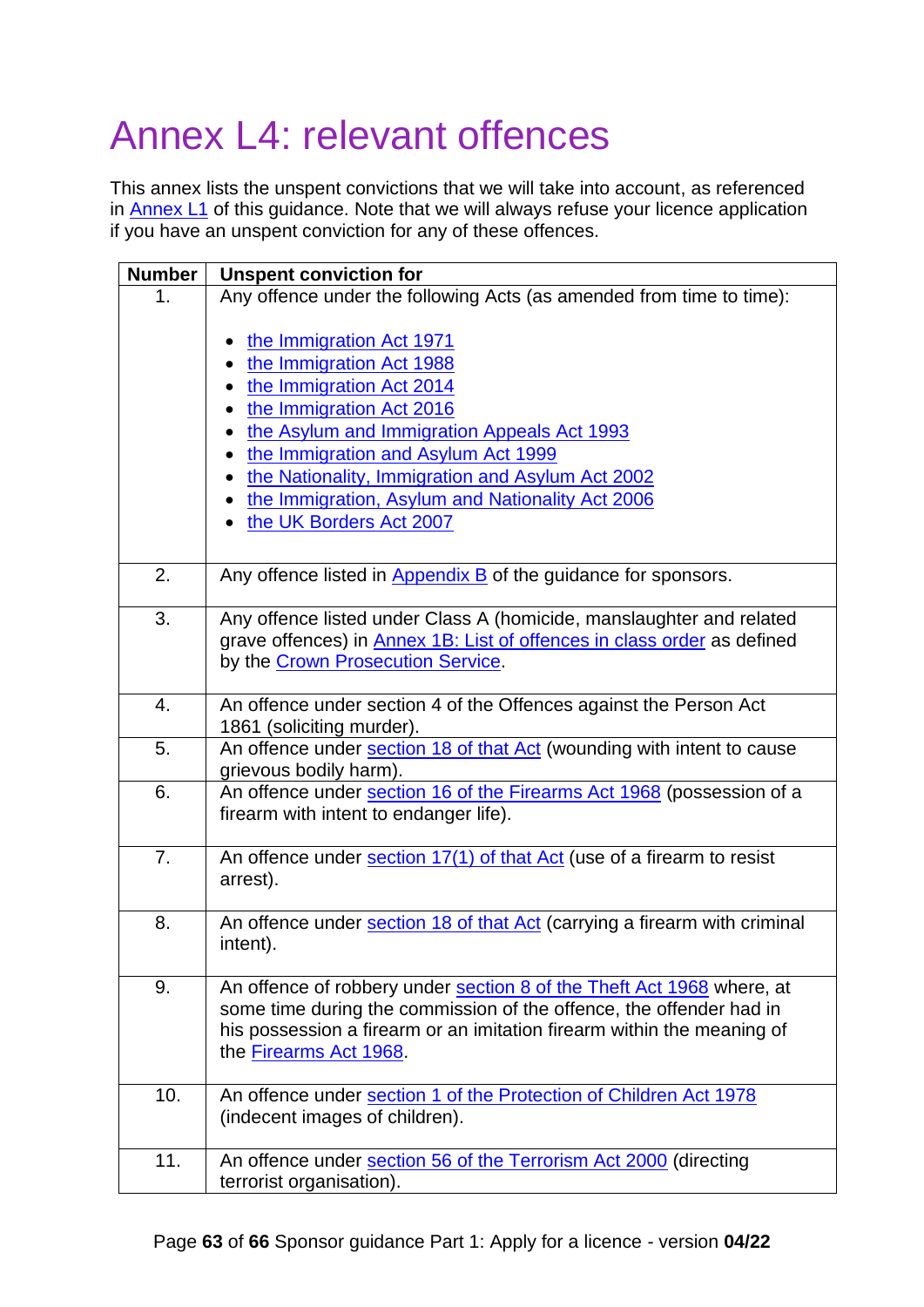| <b>Number</b> | <b>Unspent conviction for</b>                                                                                         |
|---------------|-----------------------------------------------------------------------------------------------------------------------|
| 12.           |                                                                                                                       |
|               | An offence under section 57 of that Act (possession of article for<br>terrorist purposes).                            |
| 13.           | An offence under section 59 of that Act (inciting terrorism overseas).                                                |
| 14.           | An offence under section 47 of the Anti-terrorism, Crime and Security<br>Act 2001 (use etc of nuclear weapons).       |
| 15.           | An offence under section 50 of that Act (assisting or inducing certain<br>weapons-related acts overseas).             |
| 16.           | An offence under section 113 of that Act (use of noxious substance or<br>thing to cause harm or intimidate).          |
| 17.           | An offence under section 1 of the Sexual Offences Act 2003 (rape).                                                    |
| 18.           | An offence under section 2 of that Act (assault by penetration).                                                      |
| 19.           | An offence under section 4 of that Act (causing a person to engage in<br>sexual activity without consent).            |
| 20.           | An offence under section 5 of that Act (rape of a child under 13).                                                    |
| 21.           | An offence under section 6 of that Act (assault of a child under 13 by<br>penetration).                               |
| 22.           | An offence under section 7 of that Act (sexual assault of a child under<br>13).                                       |
| 23.           | An offence under <b>section 8 of that Act</b> (causing or inciting a child under<br>13 to engage in sexual activity). |
| 24.           | An offence under section 9 of that Act (sexual activity with a child).                                                |
| 25.           | An offence under <b>section 10 of that Act</b> (causing or inciting a child to<br>engage in sexual activity).         |
| 26.           | An offence under section 11 of that Act (engaging in sexual activity in<br>the presence of a child).                  |
| 27.           | An offence under section 12 of that Act (causing a child to watch a<br>sexual act).                                   |
| 28.           | An offence under section 14 of that Act (arranging or facilitating<br>commission of a child sex offence).             |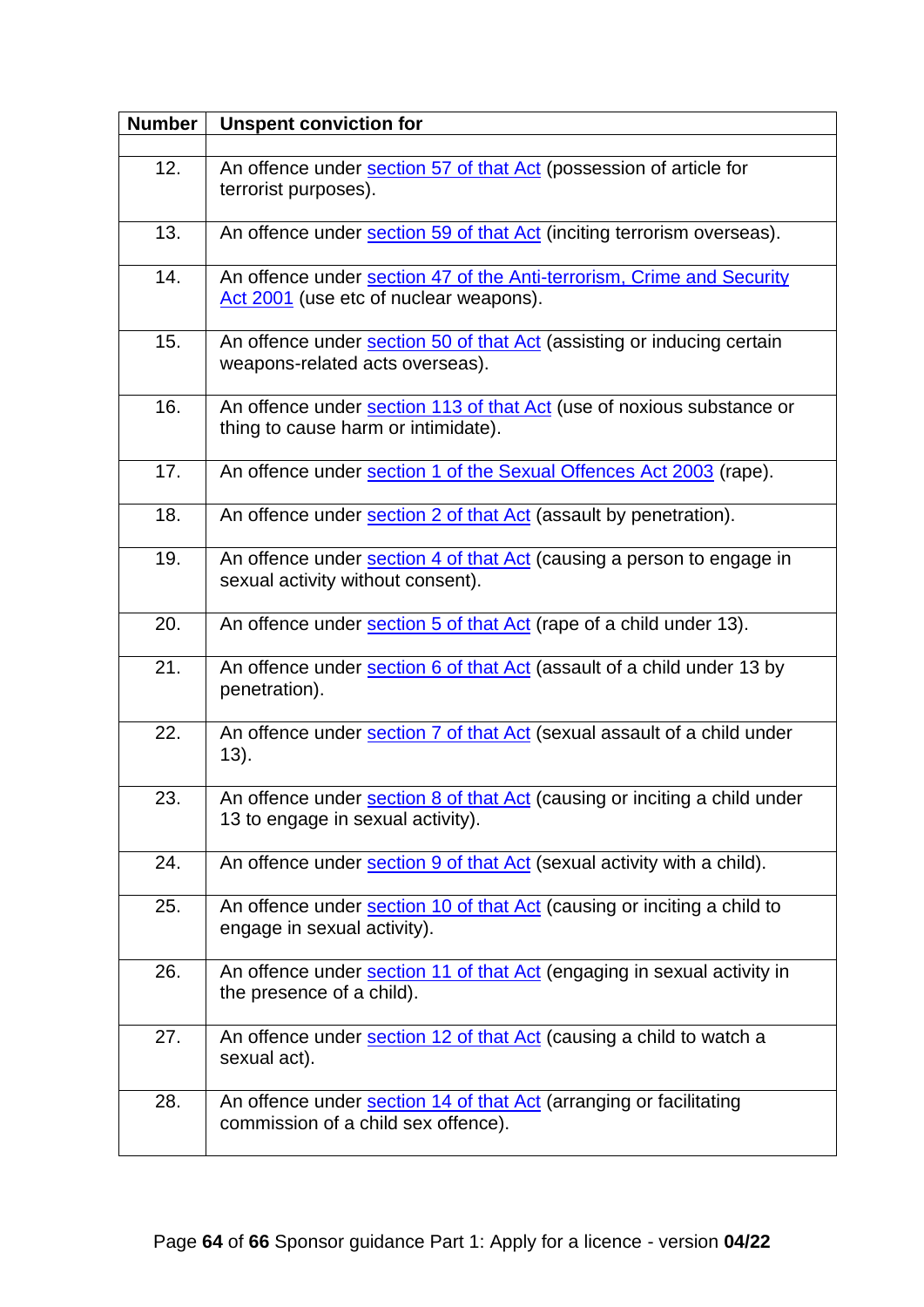| <b>Number</b> | <b>Unspent conviction for</b>                                                                                                                                              |
|---------------|----------------------------------------------------------------------------------------------------------------------------------------------------------------------------|
| 29.           | An offence under section 15 of that Act (meeting a child following<br>sexual grooming etc).                                                                                |
| 30.           | An offence under section 25 of that Act (sexual activity with a child<br>family member) if the offender is aged 18 or over at the time of the<br>offence.                  |
| 31.           | An offence under section 26 of that Act (inciting a child family member<br>to engage in sexual activity) if the offender is aged 18 or over at the<br>time of the offence. |
| 32.           | An offence under section 30 of that Act (sexual activity with a person<br>with a mental disorder impeding choice).                                                         |
| 33.           | An offence under section 31 of that Act (causing or inciting a person<br>with a mental disorder to engage in sexual activity).                                             |
| 34.           | An offence under section 34 of that Act (inducement, threat or<br>deception to procure sexual activity with a person with a mental<br>disorder).                           |
| 35.           | An offence under section 35 of that Act (causing a person with a<br>mental disorder to engage in or agree to engage in sexual activity by<br>inducement etc).              |
| 36.           | An offence under section 47 of that Act (paying for sexual services of a<br>child) against a person aged under 16.                                                         |
| 37.           | An offence under section 48 of that Act (causing or inciting child<br>prostitution or pornography).                                                                        |
| 38.           | An offence under section 49 of that Act (controlling a child prostitute or<br>a child involved in pornography).                                                            |
| 39.           | An offence under section 50 of that Act (arranging or facilitating child<br>prostitution or pornography).                                                                  |
| 40.           | An offence under section 62 of that Act (committing an offence with<br>intent to commit a sexual offence).                                                                 |
| 41.           | An offence under section 5 of the Domestic Violence, Crime and<br>Victims Act 2004 (causing or allowing the death of a child or vulnerable<br>adult).                      |
| 42.           | An offence under section 5 of the Terrorism Act 2006 (preparation of<br>terrorist acts).                                                                                   |
| 43.           | An offence under section 9 of that Act (making or possession of<br>radioactive device or materials).                                                                       |